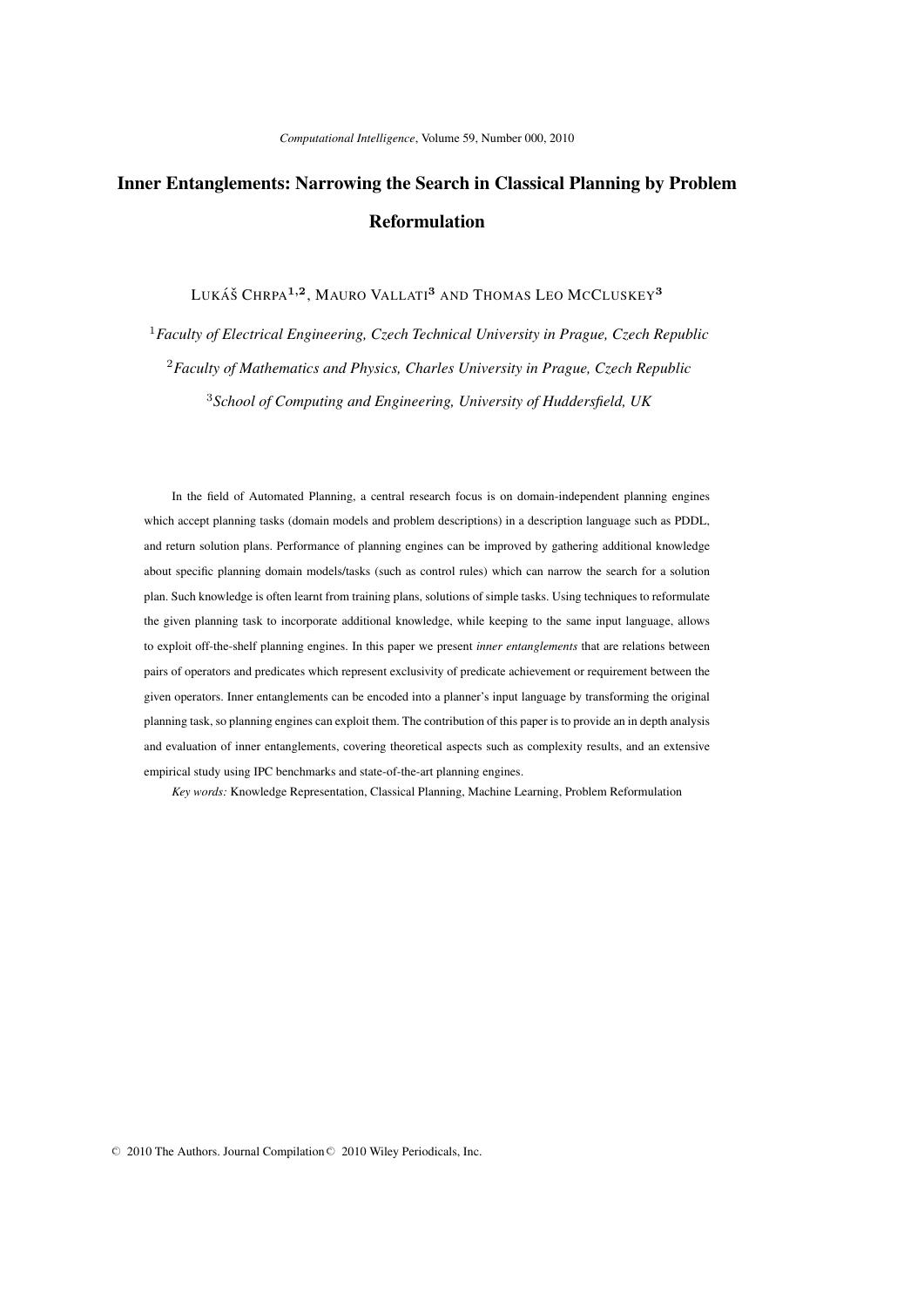### 1. INTRODUCTION

Automated planning is an important research area of Artificial Intelligence (AI) where an autonomous entity (e.g. a robot) reasons about the way it can act in order to achieve its goals. AI planning has therefore a great potential for applications where a certain level of autonomy is required such as in the Deep Space 1 mission (Bernard et al., 2000). Classical planning is a subarea of AI planning that deals with a static and fully observable environment and actions have deterministic and instantaneous effects. Classical planning is, however, intractable (PSPACE-complete) (Bylander, 1994).

In the last few decades, there has been a great deal of activity in the research community designing planning techniques and planning engines. Since 1998, the International Planning Competition  $(IPC)^1$  is being organised and is increasingly attracting the attention of the AI planning community. Thanks to the IPC we have PDDL (Ghallab et al., 1998), that is a widely used language for describing planning tasks, and a wide range of benchmarks that can be used for measuring planners' performance. Currently, PDDL is supported by a large number of advanced planning engines. Along with those planning engines, many novel planning techniques have been proposed, such as heuristic search (Bonet and Geffner, 1999), translating planning tasks into SAT (Kautz and Selman, 1992) just to mention a few.

Performance of planning engines can be improved by restricting the search space, i.e., by introducing pruning techniques that "cut off" branches that are unnecessary

<sup>1</sup>http://ipc.icaps-conference.org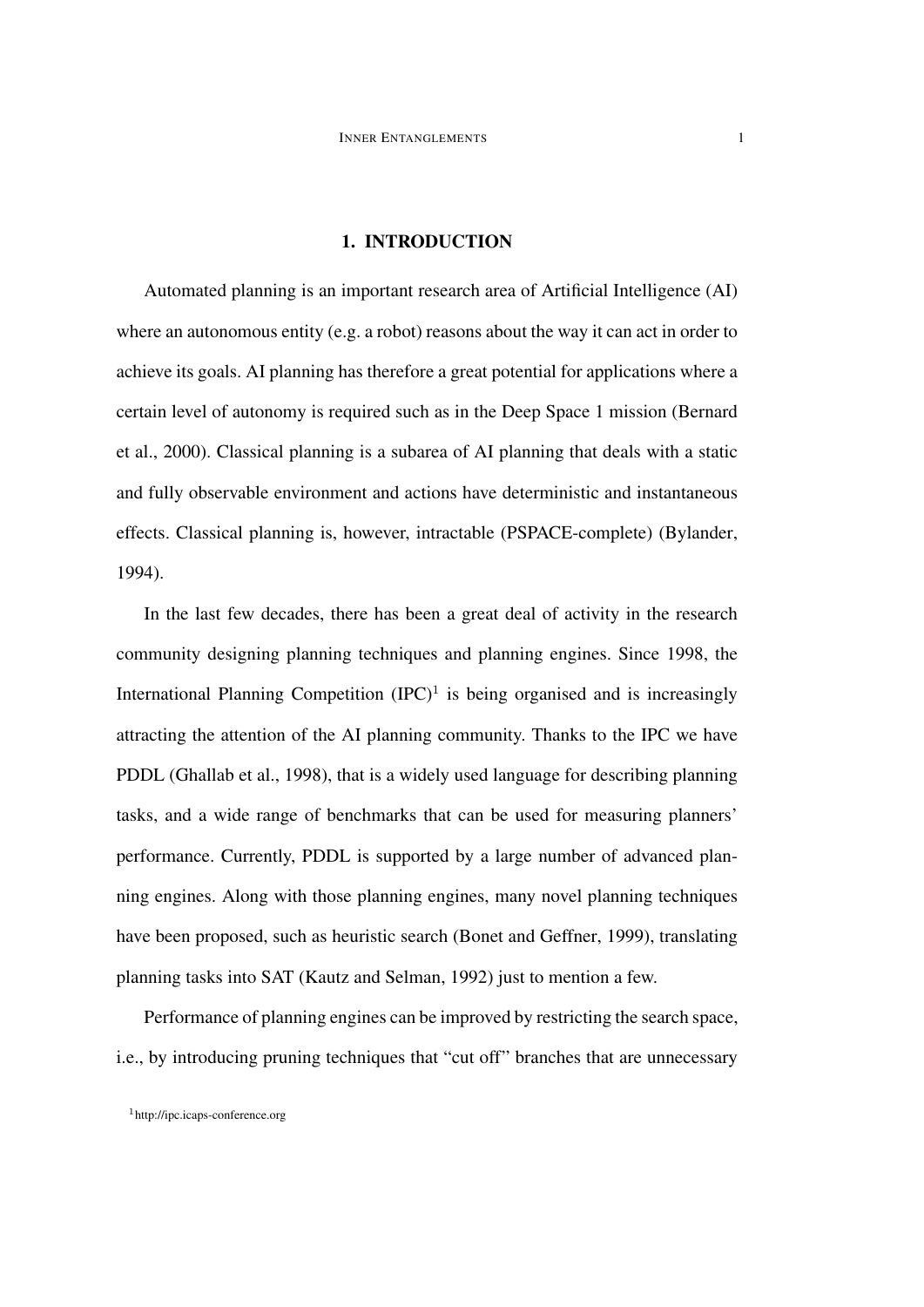or redundant. *Commutativity pruning* eliminates all but one permutation of commutative actions (can be applied in any order) (Godefroid and Kabanza, 1991). *Symmetry breaking* reuses information about one object to its symmetric "twin" in such a way that "bad" states of one object can be avoided for its symmetric "twin" (Fox and Long, 1999). *Reachability analysis* can determine whether the goal is unreachable from a current state (Bonet and Geffner, 1999).

Another way how performance of planning engines can be improved is by gathering Domain Knowledge (DCK), i.e., additional knowledge about planning tasks indicating how solution plans would look like. DCK can be expressed, for instance, in the form of Control Rules (Minton and Carbonell, 1987), Temporal Logic formulas (Bacchus and Kabanza, 2000), or Decision Trees (de la Rosa et al., 2011). With growing interest in extracting DCK automatically, the emphasis was given to exploiting machine learning techniques that can acquire useful DCK, usually, by analysing "training plans", which are solutions of simple planning tasks. This motivated the foundation of the Learning Track in the IPC, which has been organised since 2008. It should be noted that an approach that learns DCK from relaxed plans (obtained by solving planning tasks while omitting negative effects of actions) (Yoon et al., 2008) won the best learner award at IPC 2008. However, such types of knowledge often require specific planning engines such as TALPlanner (Kvarnström and Doherty,  $2000$ ) in case of control rules. Alternatively, domain knowledge can be directly encoded into the domain and problem descriptions (usually in PDDL). Such an approach is planner-independent, so a standard planning engine can straightforwardly exploit it.

The best known planning task reformulation technique, macro-operators ("macros"), which encapsulate sequences of PDDL operators, can be encoded as normal planning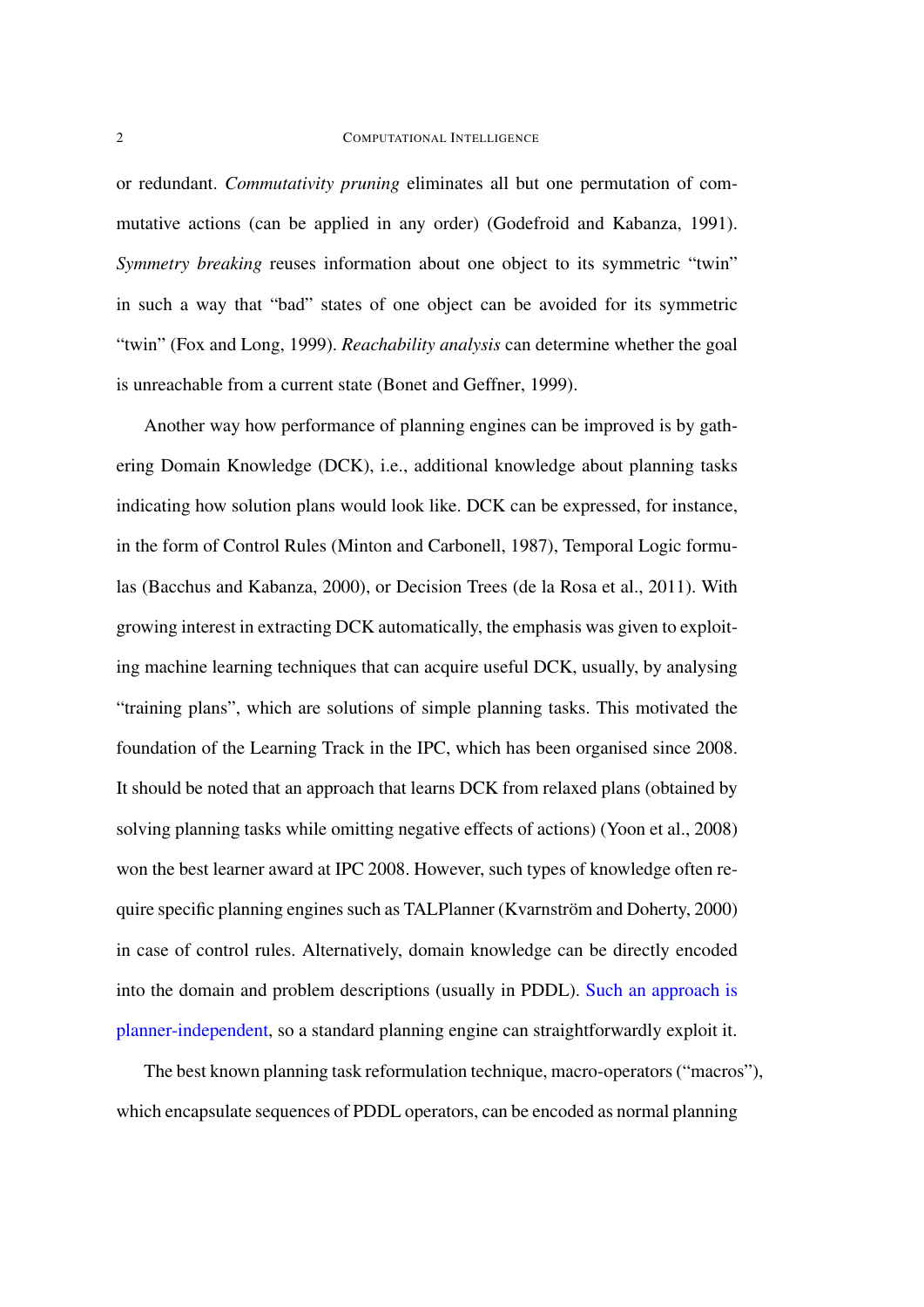operators, so they can be easily added into domain models (Korf, 1985; Newton et al., 2007; Chrpa, 2010; McCluskey and Porteous, 1997). Abstracting planning tasks by their reformulation in order to reveal their hierarchical structures can mitigate "accidental complexity" of their domain models<sup>2</sup> (Haslum, 2007; Tozicka et al., 2016).

Beside macros, another type of domain-independent domain knowledge are *Entanglements* (Chrpa and Barták, 2009; Chrpa and McCluskey, 2012), which represent relations between planning operators and predicates, aiming at eliminating unpromising alternatives in a planning engine's search space. Technically speaking, entanglements are task-specific, i.e., relations described by entanglements hold in at least one solution plan of a given task. Entanglements usually generalize well, that is, a set of entanglements hold for a class of planning tasks with the same domain model.

*Outer Entanglements* (Chrpa and Barták, 2009) are relations between planning operators and predicates whose instances are present in the initial state or the goal. *Inner Entanglements* (Chrpa and McCluskey, 2012; Chrpa and Vallati, 2013), we focus on in this paper, are relations of exclusivity of predicate achievement or requirement between between pairs of operators. Inner entanglements can be encoded in planning tasks, effectively re-formulating them, and thus they are planner-independent. Deciding whether a given inner entanglement holds in a given planning task is generally intractable (PSPACE-complete) and thus as hard as solving a planning task. Such a theoretical result indicates practical infeasibility of enumerating entan-

<sup>&</sup>lt;sup>2</sup> accidental complexity of domain models" means that their inefficient encodings decrease performance of planning engines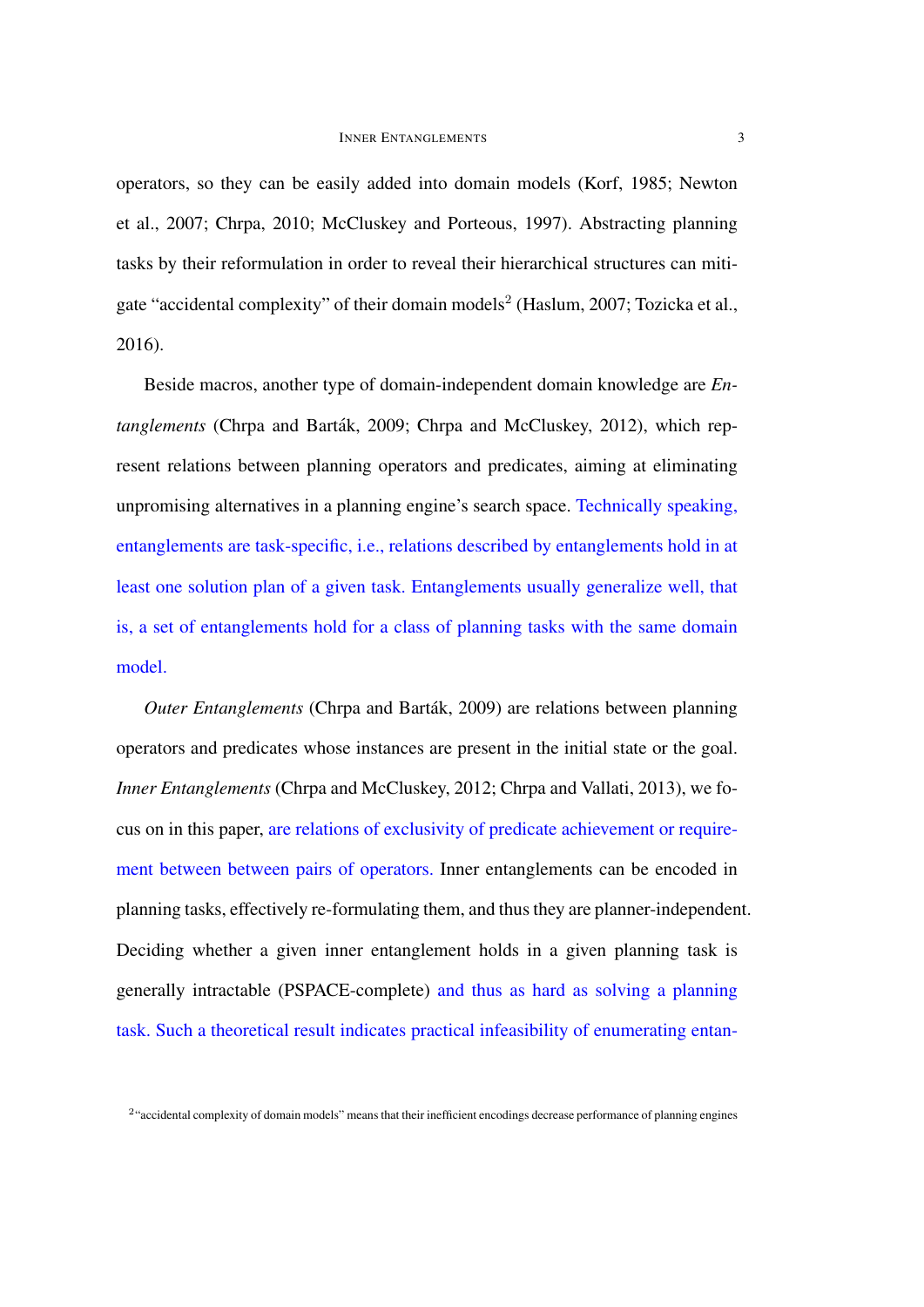glements for a given task prior solving it. Since inner entanglement generalize well as reported in literature (Chrpa and McCluskey, 2012; Chrpa and Vallati, 2013), i.e., they are rather domain-specific than task-specific, for extracting them, we have exploited the "Learning for Planning" paradigm, which identifies domain knowledge from a set of "training" planning tasks. Therefore, inner entanglements can be learnt on simple training tasks, which are easy to solve, and then used for more complex tasks (in the same class) for speeding-up plan generation process. Our initial work on inner entanglements has been reported in a couple of shorter papers detailing their discovery, use and effectiveness (Chrpa and McCluskey, 2012; Chrpa and Vallati, 2013). In this paper, we integrate and extend our previous work, with:

- A detailed description of the encodings of inner entanglements, including formal proofs of their correctness;
- A collected summary of the known complexity results, and trivial cases where inner entanglements hold;
- Case studies in which we investigate knowledge engineering aspects of (re)using inner entanglements;
- An analysis of the potential impact of inner entanglements on the planning process;
- An approximation method for extracting entanglements enriched by filtering unpromising inner entanglements;
- An extensive empirical study of the impact of inner entanglements in the planning process using all the domains from the 7th IPC's learning track<sup>3</sup>, and 7 state-ofthe-art planning engines based on very different principles.

<sup>3</sup>Learning track benchmarks are more natural, since inner entanglements extraction phase can be understood as a learning process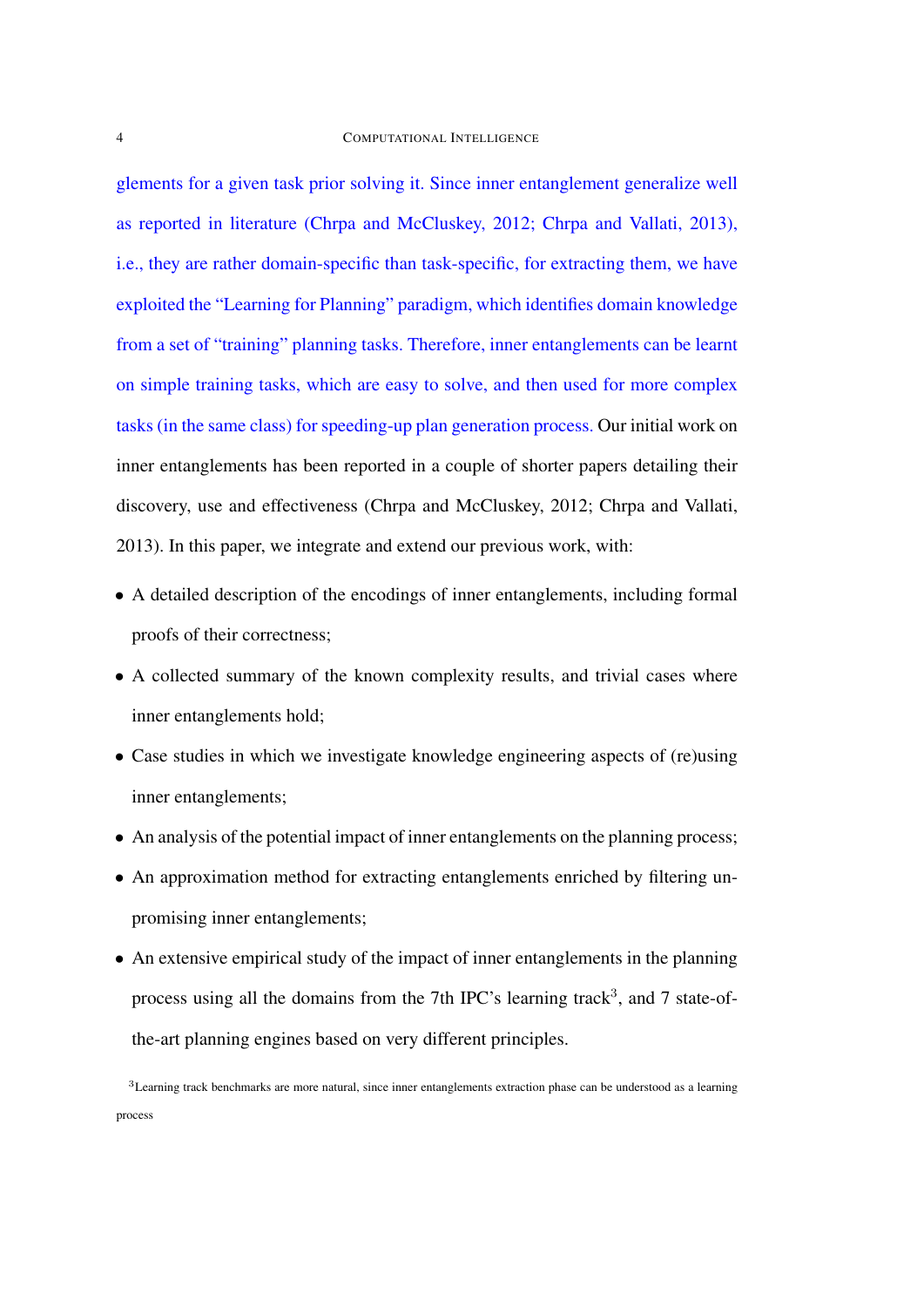### **INNER ENTANGLEMENTS** 5

Although our approximation method for learning inner entanglements does not theoretically guarantee that the reformulated tasks remain solvable, the main empirical findings from this paper are that the use of inner entanglements improve the planning process generally through the considered planner and domain model combinations. Also, in the experimental scenarios we used, the potential for identification of incorrect inner entanglements stemming from our approximation method for their extraction, did not explicitly manifest itself in the results. Using the "learning for planning" paradigm, i.e., learning domain specific knowledge on a small set of training tasks, has demonstrated its usefulness in the inner entanglements case. Noticeably, the issue of making some reformulated tasks unsolvable can be alleviated i) by running the planner on the original task if the reformulated task was unsolved, ii) by domain engineers who can verify the correctness of learnt inner entanglements, or iii) by incorporating reformulated tasks along with the original ones into portfolios such as PbP (Gerevini et al., 2014).

The paper is organised as follows. After discussing related work, basic terminology is provided. Then, inner entanglements are introduced. After that reformulation of planning tasks in order to enforce inner entanglements is presented. Then, theoretical analysis of inner entanglements is provided, and an approximation algorithm for extracting inner entanglements is presented (including the filtering technique for unpromising inner entanglements). After that, empirical analysis of impact of inner entanglements in the planning process is provided. Finally, we give conclusions and present future avenues of research.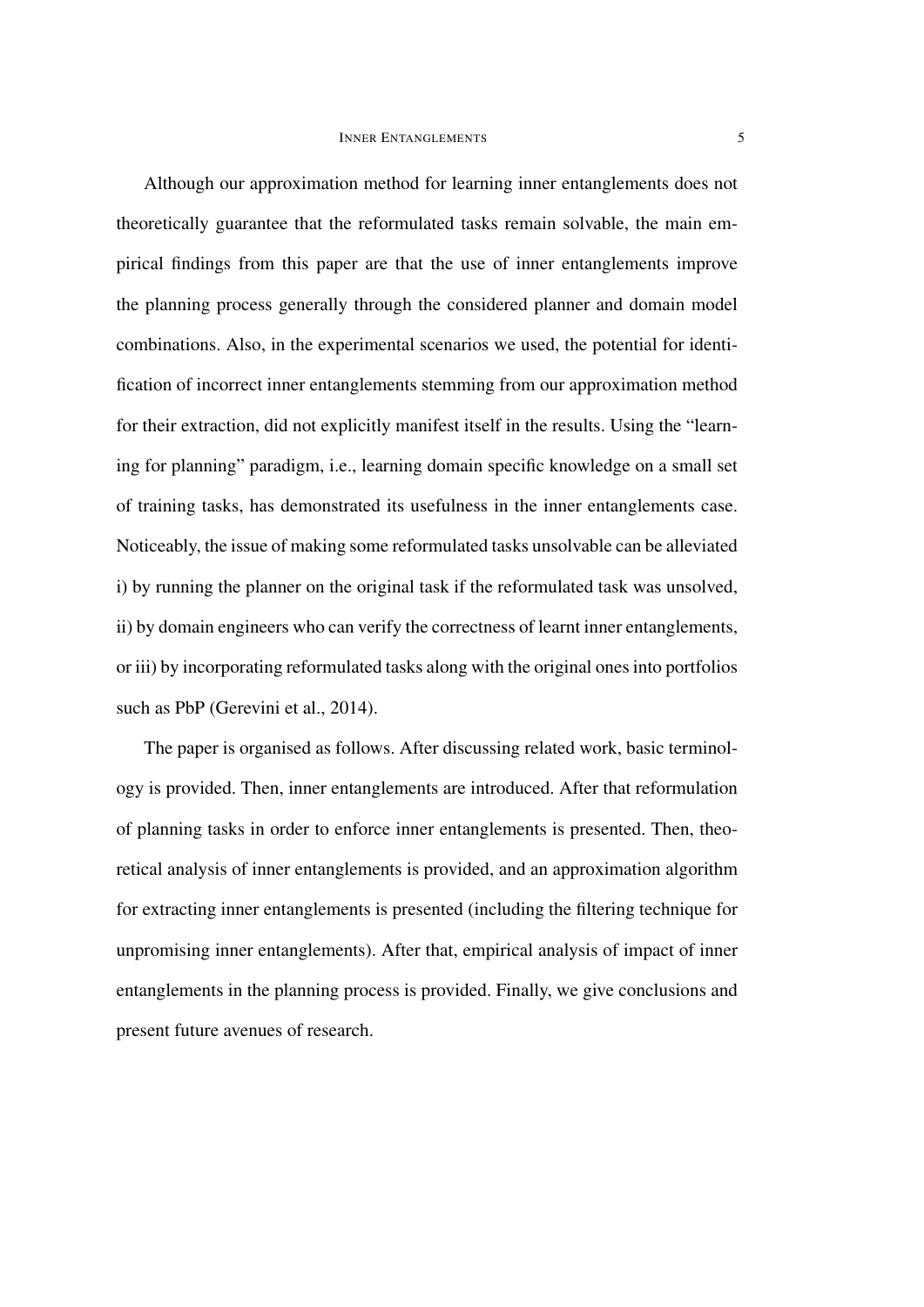### 2. RELATED WORK

Generating domain knowledge which can be exploited by planning engines dates back into 1970s, when systems such as REFLECT (Dawson and Siklóssy, 1977) were developed. Macros are one of the best known type of domain knowledge in classical planning, because they can be encoded as normal planning operators and thus easily added into planning domain models (Korf, 1985). Macro-FF CA-ED version (Botea et al., 2005), which learns macros through analysis of relations between static predicates, Wizard (Coles et al., 2007), which learns macros by genetic algorithms, and BLOMA (Chrpa and Siddiqui, 2015), which exploits a block decomposition technique (Siddiqui and Haslum, 2012) to learn "long" macros, are good examples of planner-independent macro learning systems. Although macros and inner entanglements are based on a similar idea, i.e., enforcing (primitive) operators to be applied in certain order, inner entanglements do not require the affected operators to be applied strictly consecutively and inner entanglements can be represented in such a way that the number of operators' instances (after grounding) is not higher than when the original models are considered. The relation between inner entanglements and macros and how inner entanglements can be exploited for macro learning has been studied by Chrpa et al. (2013).

A general technique, called *commutativity pruning*, is used to discard all but one permutation of commutative (or independent) actions, which do not influence each other and thus can be executed in any order (Godefroid and Kabanza, 1991). Graphplan (Blum and Furst, 1997), one of the best-known planning algorithms, allows the execution of commutative actions in parallel (in one step). *Symmetry breaking*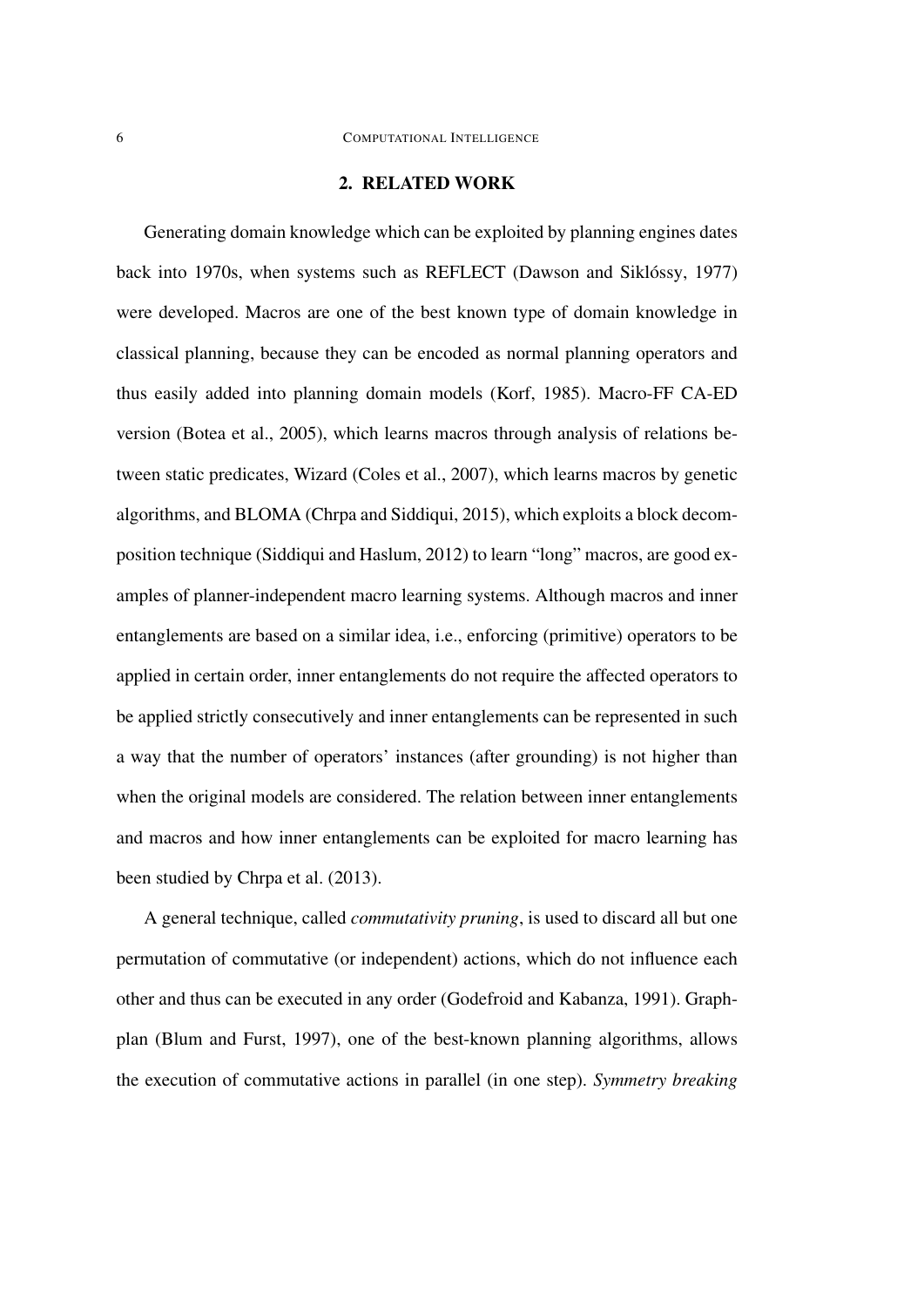### **INNER ENTANGLEMENTS** 7

is a well known technique for pruning unneeded alternatives in the search space. In planning, some objects might be symmetric which can be exploited for avoiding alternatives concerning one object that have been already tried with the object's symmetric "twin" (Fox and Long, 1999). In the spirit of works of Emerson and Sistla (1996) and Rintanen (2003), Pochter et al. (2011) present a pruning technique which identifies symmetries by exploring automorphisms in state-transition systems. This approach has been recently extended for cost-optimal planning (Domshlak et al., 2012). Motivated by the idea of partial order based reduction used in model checking (Valmari, 1996), Chen and Yao (2009) introduce an *Expansion Core* method, focusing on cost-optimal SAS+ planning (Bäckström and Nebel, 1995), which in a node expansion phase (in the A<sup>\*</sup> search) restricts on relevant Domain Transition Graphs rather than all of them. The idea of "expansion cores" is extended into *strong stubborn sets* that guarantees stronger pruning than "expansion cores" (Wehrle et al., 2013). In contrast, inner entanglements prune asymmetrical alternatives. Outer Entanglements (Chrpa and Barták, 2009) are relations between operators and initial or goal atoms which aim to prune unpromising instances of these operators. Outer and inner entanglements are complementary as has already been demonstrated in literature (Vallati et al., 2014).

Recent work which is to some extent similar to inner entanglements proposes a method to learn "bad" causal links in order to generate plans of better quality (Celorrio et al., 2013). In contrast to this work, inner entanglements aim to capture possibly "good" causal links that are enforced in the planning process. Also, "bad" causal links are learnt by exploring differences between (different) plans solving a single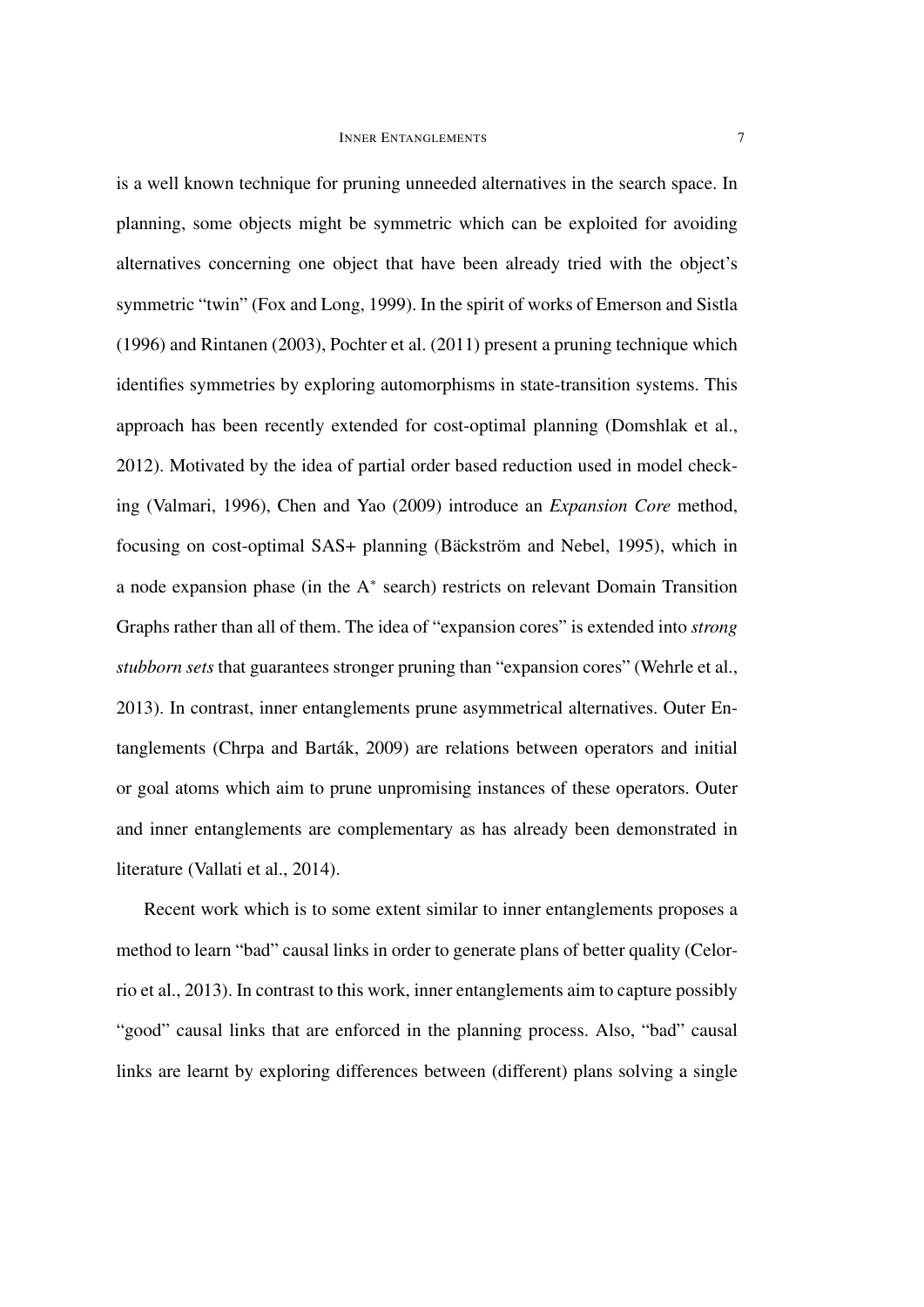planning task while entanglements are learnt by exploring similarities in structures of solution plans of several planning tasks.

## 3. PRELIMINARIES

This section is devoted to introducing the terminology that will be used throughout the paper.

### 3.1. Classical Planning

Classical planning is concerned with finding a (partially or totally ordered) sequence of actions transforming the static, deterministic and fully observable environment from the given initial state to a desired goal state (Ghallab et al., 2004; Fox and Long, 2003).

In the classical representation, a *planning task* consists of a *planning domain model* and a *planning problem*, where the planning domain model describes the environment and defines planning operators while the planning problem defines concrete objects, an initial state and a set of goals. The environment is described by *predicates* that are specified via a unique identifier and terms (variable symbols or constants). For example, a predicate at(?t ?p), where at is a unique identifier, and ?t and ?p are variable symbols, denotes that a truck ?t is in a location ?p. Predicates thus capture general relations between objects.

*Definition 1:* A planning task is a pair  $\Pi = (Dom_{\Pi}, Prob_{\Pi})$  where a planning **domain model**  $Dom_{\Pi} = (P_{\Pi}, Op_{\Pi})$  is a pair consisting of a finite set of predicates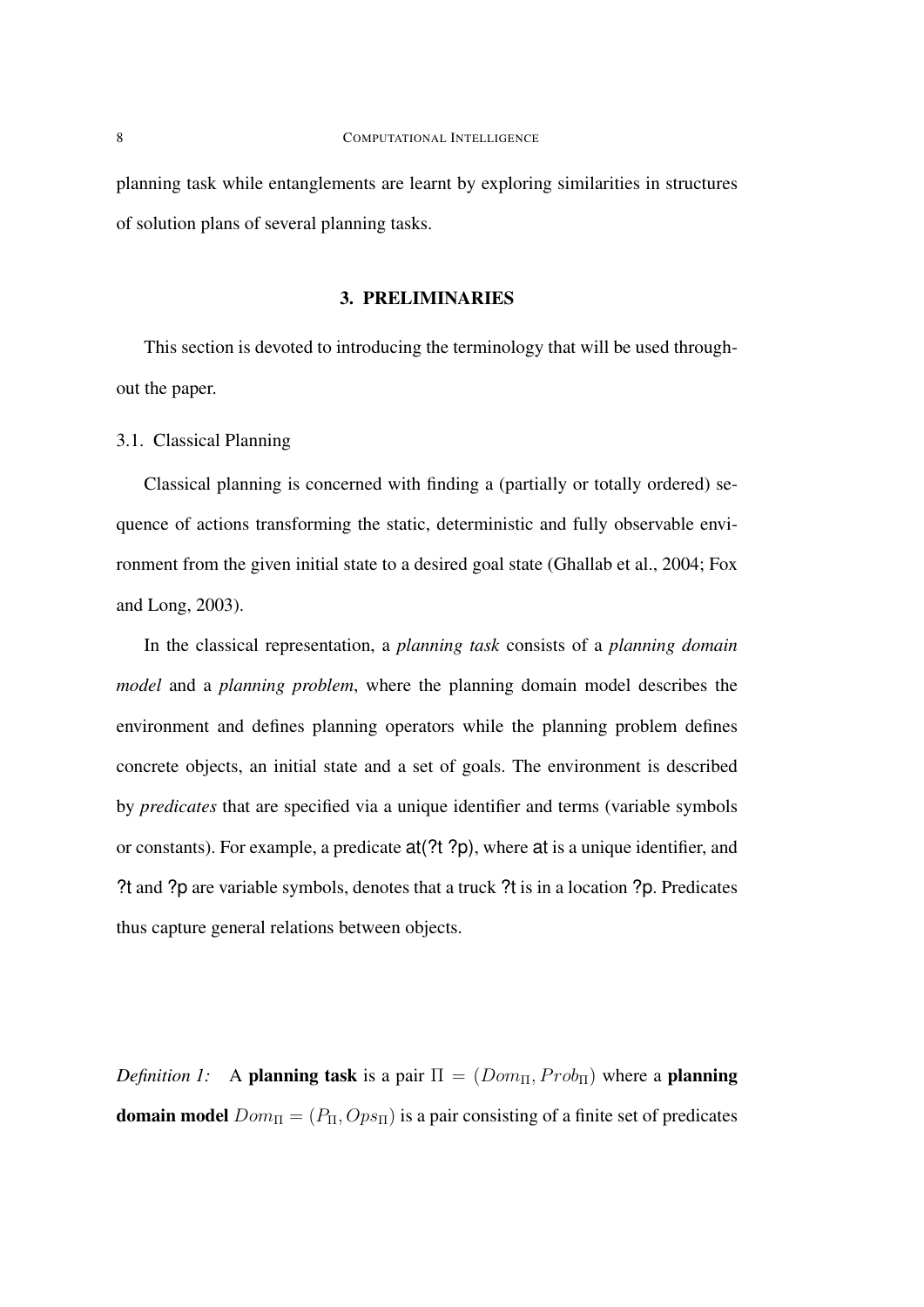$P_{\Pi}$  and planning operators  $Ops_{\Pi}$ , and a **planning problem**  $Prob_{\Pi} = (Objs_{\Pi}, I_{\Pi}, G_{\Pi})$ is a triple consisting of a finite set of objects  $Objs<sub>II</sub>$ , initial state  $I<sub>II</sub>$  and goal  $G<sub>II</sub>$ .

Let  $ats_{\Pi}$  be the set of all **atoms** that are formed from the predicates  $P_{\Pi}$  by substituting the objects  $Objs<sub>Π</sub>$  for the predicates' arguments. In other words, an atom is an instance of a predicate (in the rest of the paper when we use the term instance, we mean an instance that is fully *ground*). A **state** is a subset of  $ats_{\Pi}$ , and the **initial state**  $I_{\Pi}$  is a distinguished state. The **goal**  $G_{\Pi}$  is a non-empty subset of  $ats_{\Pi}$ , and a goal state is any state that contains the goal  $G_{\Pi}$ .

Notice that the semantics of state reflects the full observability of the environment. That is, that for a state  $s$ , atoms present in  $s$  are assumed to be true in  $s$ , while atoms not present in s are assumed to be false in s.

*Planning operators* are "modifiers" of the environment. They consist of *preconditions*, i.e., what must hold prior an operators' application, and *effects*, i.e., what is changed after operators' application. Specifically, we distinguish between *negative effects*, i.e., what becomes false, and *positive effects*, i.e., what becomes true after operator's application. *Actions* are instances of planning operators, i.e., operators' arguments as well as corresponding variable symbols in operators' preconditions and effects are substituted by objects (constants). Planning operators capture general types of activities that can be performed. Planning operators can be instantiated to actions in order to capture given activities between concrete objects.

*Definition 2:* A **planning operator**  $o = (name(o), pre(o), eff^-(o), eff^+(o))$  is specified such that  $name(o) = op_name(x_1, \ldots, x_k)$ , where *op\_name* is a unique identifier and  $x_1, \ldots x_k$  are all the variable symbols (arguments) appearing in the operator,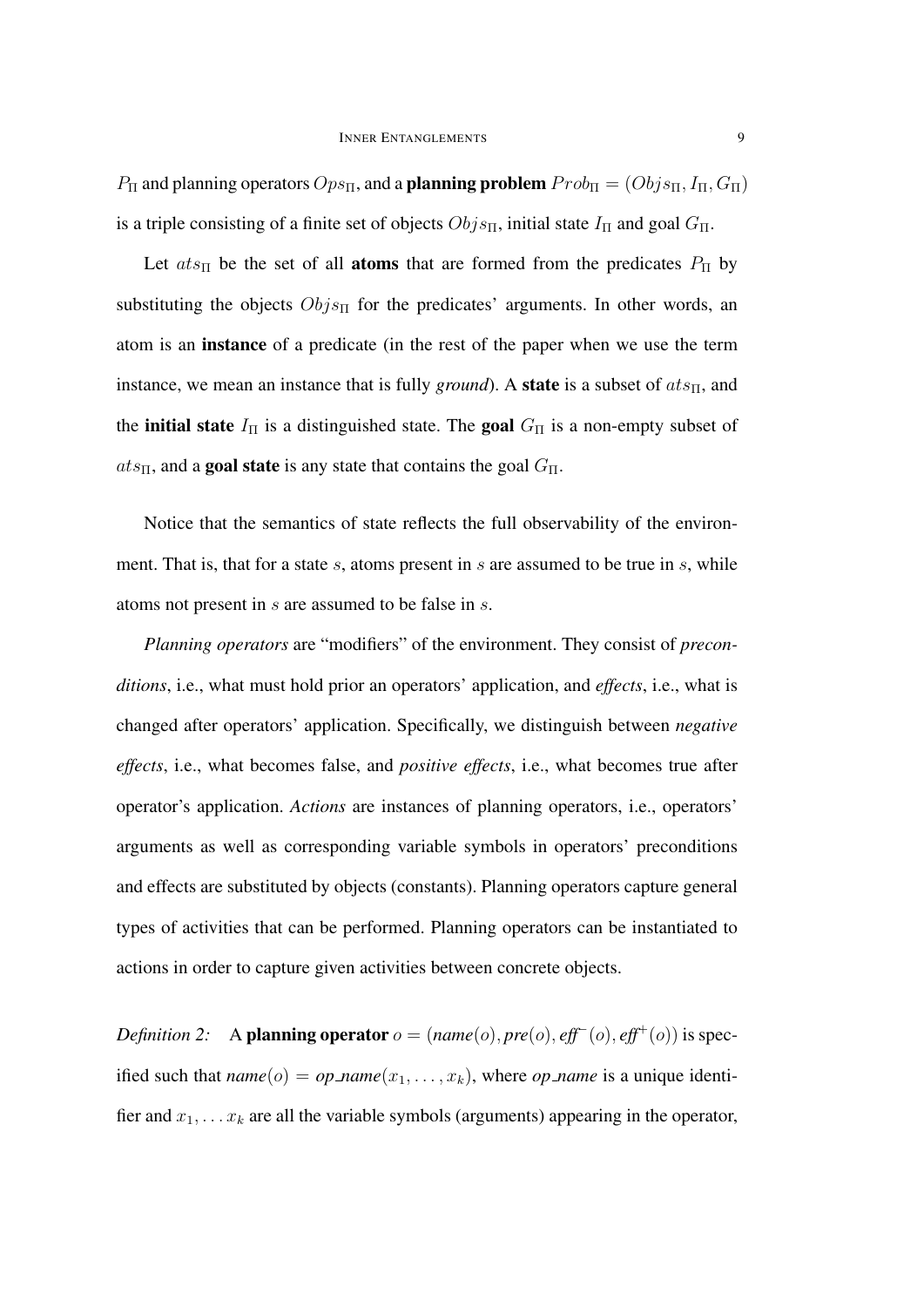*pre*(*o*) is a set of predicates representing an operator's precondition, *eff*<sup>−</sup>(*o*) and  $\textit{eff}^{+}(o)$  are sets of predicates representing an operator's negative and positive effects. Actions are instances of planning operators that are formed by substituting objects, which are defined in a planning problem, for operators' arguments as well as for corresponding variable symbols in operators' preconditions and effects. An action  $a = (pre(a), eff^-(a), eff^+(a))$  is **applicable** in a state s if and only if  $pre(a) \subseteq s$ . Application of a in s, if possible, results in a state  $(s \setminus \text{eff}^-(a)) \cup \text{eff}^+(a)$ .

A solution of a planning task is a sequence of actions transforming the environment from the given initial state to a goal state.

*Definition 3:* A **plan** is a sequence of actions. A plan is a **solution** of a planning task  $\Pi$ , a solution plan of  $\Pi$  in other words, if and only if a consecutive application of the actions from the plan starting in the initial state of Π results in the goal state of Π.

Determining equality of predicates (needed for set operations such as intersection) is done such that predicates are *equal* if they have the same name and their arguments (including their order) are identical. So, an expression  $p \in X \cap Y$ , where X and Y are sets of predicates, means that  $p$  has the same name and arguments (in the same order) in both X and Y. A predicate p is a *variant* of a predicate  $q<sup>4</sup>$  if by renaming p's variable symbols (arguments) we get a predicate equal to q.

<sup>&</sup>lt;sup>4</sup>We can also say that p is unifiable with q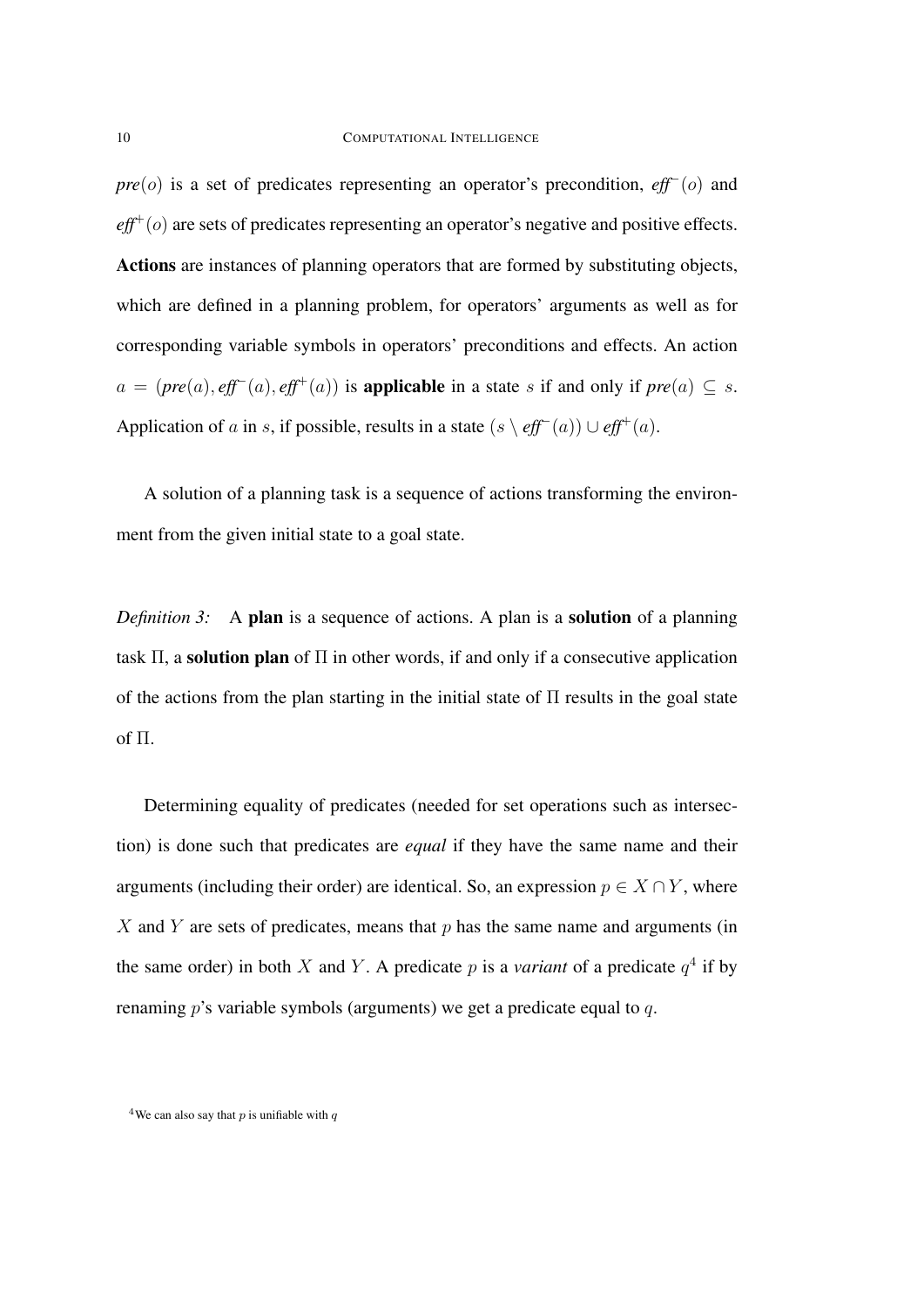### 3.2. Relations between Actions and Operators

By analysing preconditions and effects of actions or operators we can identify how these influence each other. As discussed in Chapman's earlier work (Chapman, 1987), an action having some atom in its positive effects is a possible achiever of that atom for some other action having that atom in its precondition. The opposite for being a possible achiever is being a possible clobberer (below referred to simply as clobberer) which means that action  $a_i$  deletes atom(s) that  $a_j$  has in its precondition. Note that being a clobberer refers to the notion of "threat" in plan-space planning (Sacerdoti, 1975).

*Definition 4:* Let  $a_i$  and  $a_j$  be actions. We say that  $a_i$  **possibly achieves** an atom p for  $a_j$  if and only if  $p \in \text{eff}^+(a_i) \cap \text{pre}(a_j)$ .

We say that  $a_i$  is a **possible clobberer** for  $a_j$  if and only if  $eff^-(a_i) \cap pre(a_j) \neq \emptyset$ .

Notions of a possible achiever and clobberer can be easily extended for planning operators.

*Definition 5:* Let  $o_i$  and  $o_j$  be planning operators and p be a predicate. We say that  $o_i$  possibly achieves a predicate p for  $o_j$  if and only if there exist  $a_i, a_j$  and  $p_g$ , instances of  $o_i$ ,  $o_j$  and p respectively, such that  $a_i$  possibly achieves  $p_g$  for  $a_j$ , i.e.,  $p_g \in \mathit{eff}^+(a_i) \cap \mathit{pre}(a_j)$ . Similarly, we say that  $o_i$  is a **possible clobberer** for  $o_j$  if and only if there exist  $a_i$ ,  $a_j$ , instances of  $o_i$ ,  $o_j$  respectively, such that  $eff<sup>−</sup>(a_i) ∩ pre(a_j) ≠$  $\emptyset$ .

In every solution plan, every atom in a precondition of an action  $a_j$  is (necessarily) achieved in the sense that there exists a possible achiever action  $a_i$  for the atom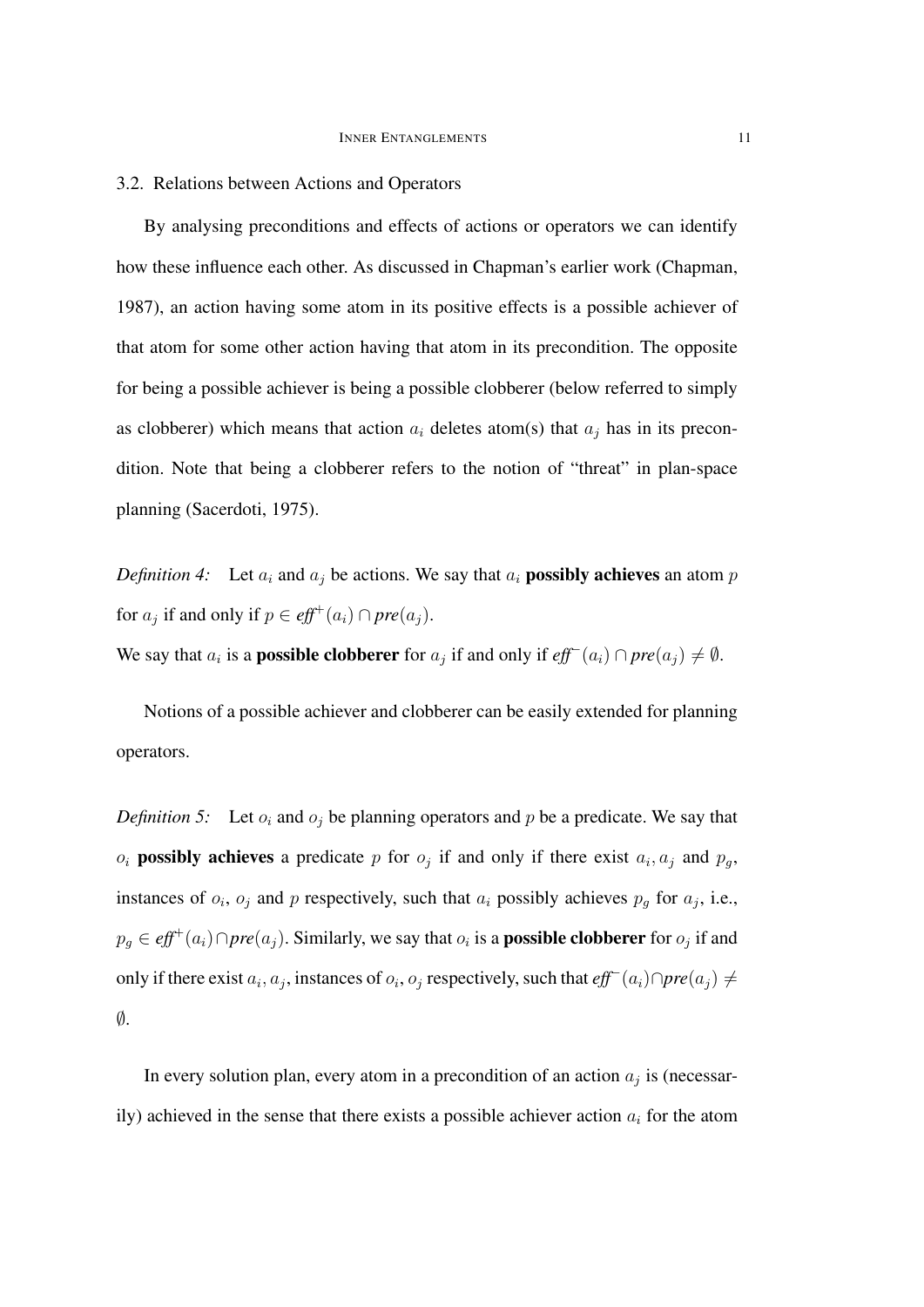before  $a_j$ , and there is no action in between  $a_i$  and  $a_j$  which deletes the atom (here the initial state can be viewed as the initial action which only adds atoms, and the goal can be viewed as the final action which only has precondition atoms). Notice that being an achiever relates to the notion of "causal link" in plan-space planning.

*Definition 6:* Let  $\langle a_1, a_2, \ldots, a_n \rangle$  be a solution plan of some planning task. We say that an action  $a_i$  achieves an atom p for an action  $a_j$  if and only if  $i < j$ ,  $p \in$  $\textit{eff}^+(a_i) \cap \textit{pre}(a_j)$  and  $p \notin \textit{eff}^-(a_k)$  for every  $k \in \{i+1, \ldots, j-1\}.$ 

Of course, an action can achieve an atom which then appears in preconditions of several following actions. Likewise, several actions can achieve an atom for one action. For the purpose of defining inner entanglements, we have to introduce special cases of the achiever relation. If  $a_i$  achieves an atom required by  $a_i$  and no action in between them also achieves the atom, then  $a_i$  is the primary achiever of the atom. In another case, where an action  $a_i$  achieves an atom for another action  $a_i$  and no other action in between has that atom in its precondition or its positive effects, we say that  $a_i$  firstly achieves the atom required by  $a_j$ . If  $a_i$  firstly achieves an atom, it follows that it is also the primary achiever of it.

*Definition 7:* Let  $\langle a_1, a_2, \ldots, a_n \rangle$  be a solution plan of some planning task. We say that an action  $a_i$  is the primary achiever of an atom p for an action  $a_j$  if and only if  $a_i$  achieves p for  $a_j$ , and  $p \notin \text{eff}^+(a_k) \cup \text{eff}^-(a_k)$  for every  $k \in \{i+1,\ldots,j-1\}$ . We also say that an action  $a_i$  firstly achieves an atom p required by an action  $a_j$ if and only if  $a_i$  achieves p for  $a_j$ , and  $p \notin \text{eff}^+(a_k) \cup \text{pre}(a_k) \cup \text{eff}^-(a_k)$  for every  $k \in \{i+1, \ldots, j-1\}.$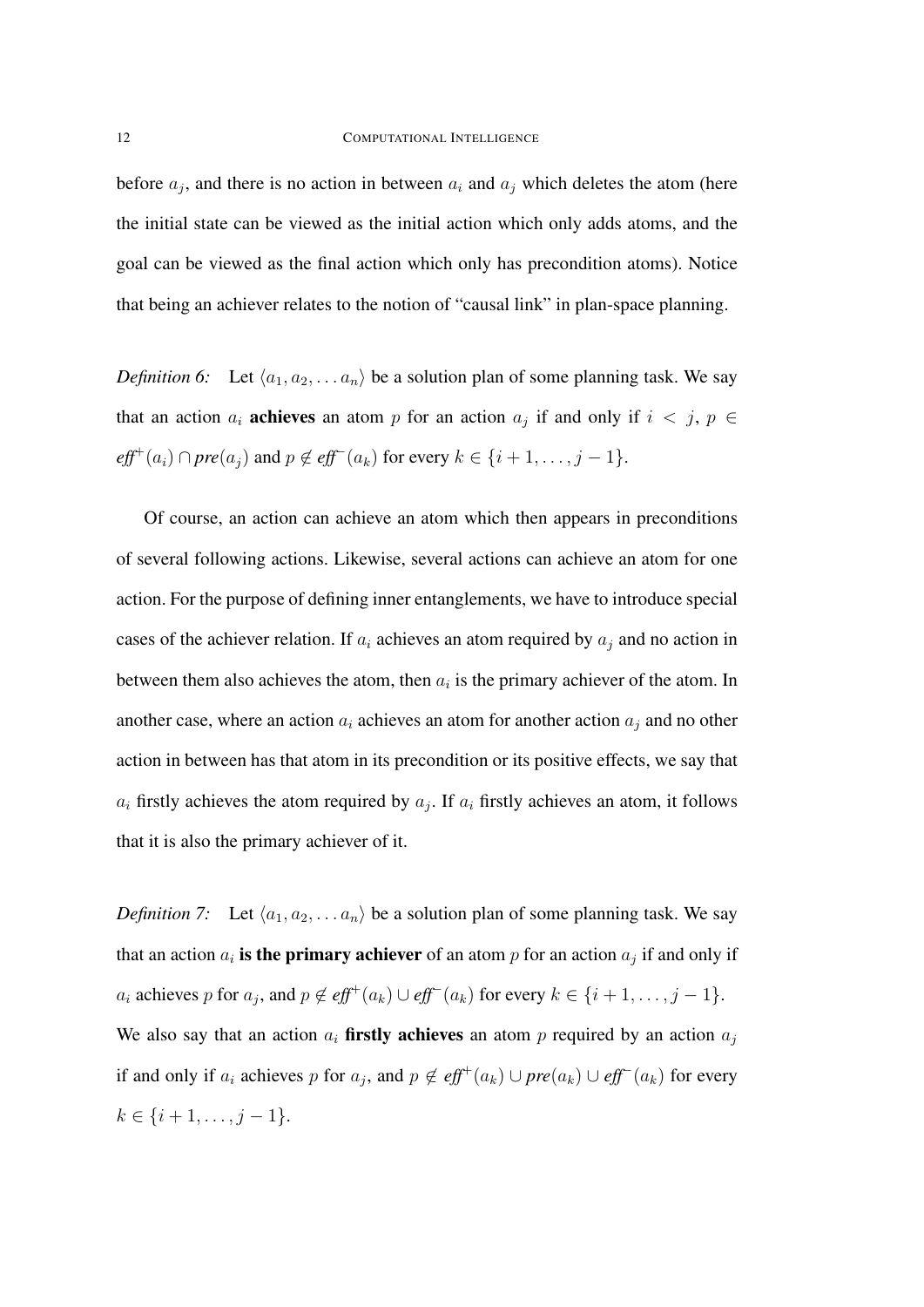### 3.3. BlocksWorld Domain

We briefly introduce the *BlocksWorld* domain (Gupta and Nau, 1992; Slaney and Thiébaux, 2001), which is one of the best known planning domains, that will be used as a running example in the paper.

The BlocksWorld domain describes an environment where we have a finite number of blocks, one table with unlimited space, and one robotic hand. A block can be either stacked on another block, placed on the table or held by the robotic hand. No block can be stacked on more than one block at the same time as well as no more than one block can be stacked on a block at the same time. The robotic hand can hold at most one block. The BlocksWorld domain consists of four operators: pickup(?x) refers to a situation when the robotic hand picks-up a block ?x from the table,  $p$ utdown $(2x)$  refers to a situation when the robotic hand puts down the block ?x it is holding to the table, unstack(?x ?y) refers to a situation when the robotic hand unstacks a "clear" block ?x from a block ?y, and stack(?x ?y) refers to a situation when the robotic hand stacks the block ?x it is holding to a "clear" block ?y. As mentioned before, planning operators are instantiated by substituting constants (objects) for variable symbols that appear in operators' definition. For example, putdown(?x) can be instantiated by substituting a, which refers to a concrete block "a", for ?x. We then obtain an action putdown(a) that requires the robotic hand to hold the block a, and the effect is that the block a is placed on the table, the block a is clear (no other block is stacked on it), and the hand no longer holds it.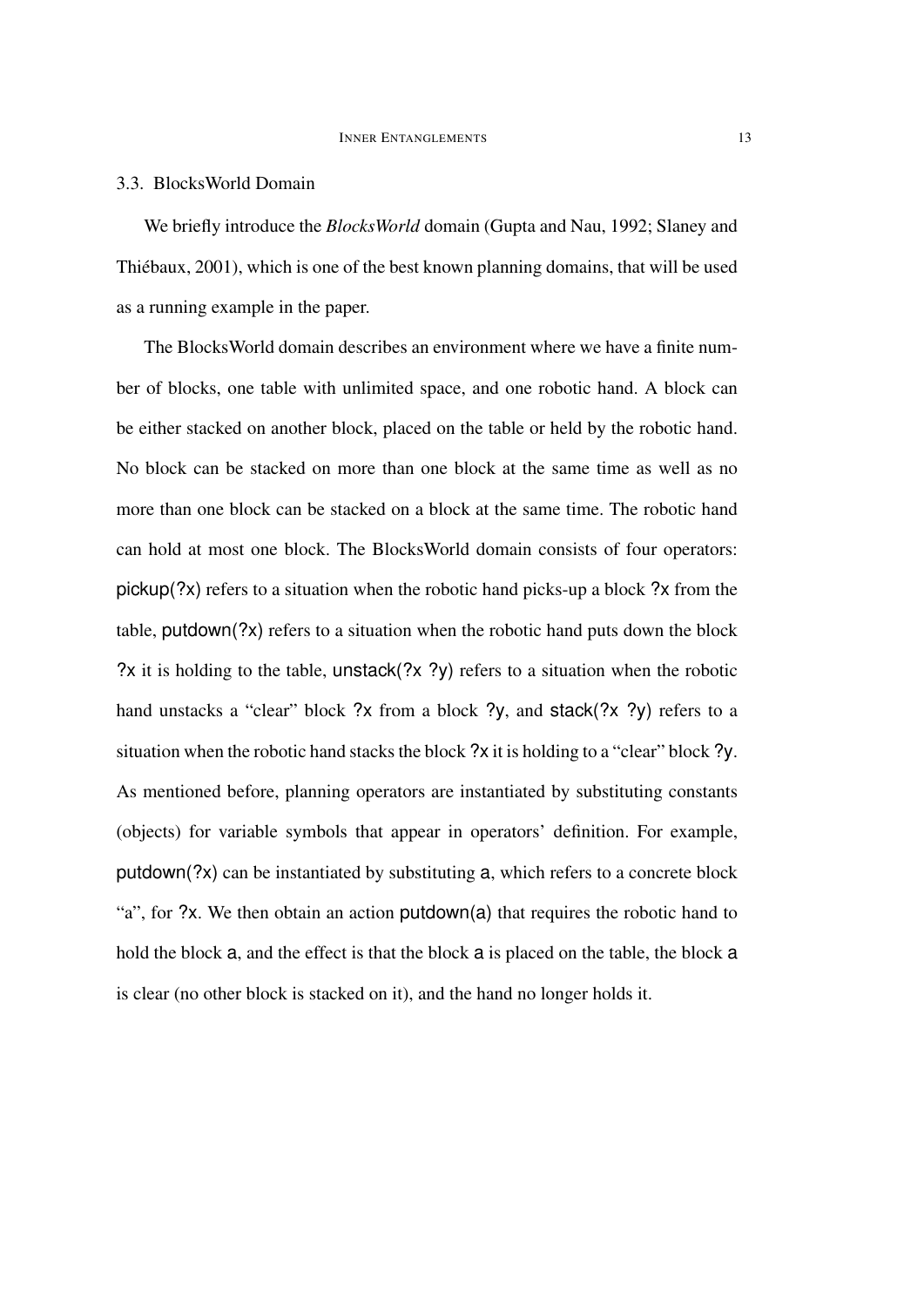## 4. INNER ENTANGLEMENTS

Inner Entanglements are relations between pairs of planning operators and predicates. Inner entanglements, informally speaking, represent exclusivity of "achieving" or "requiring" predicates between operators. That is that for a given planning task there exists at least one solution plan where a given inner entanglement holds. In other words, considering that inner entanglement while solving the task will not prune all possible solution plans. Typically, a predicate can be achieved by more than one operator as well as more than one operator might require the same predicate. However, it is often the case that some combinations "achiever-requirer" are not useful.

Specifically, we have two types of Inner Entanglements, *entanglements by succeeding* and *entanglements by preceding*. An entanglement by succeeding represents exclusivity of achievement of a predicate  $p$  by an operator  $o_i$  for an operator  $o_j$ . For a planning task, where such an entanglement holds, there exists a solution plan such that instances of  $o_i$  firstly achieve instances of p exclusively only for instances of  $o_j$ . An entanglement by preceding, on the other hand, represents exclusivity of requirement of a predicate p by an operator  $o_j$  from an operator  $o_i$ . For a planning task, where such an entanglement holds, there exists a solution plan such that only instances of  $o_i$  are exclusive primary achievers of instances of p for instances of  $o_j$ .

For example, in the BlocksWorld domain, it may be observed that operator pickup(?x) possibly achieves predicate holding(?x) for operators stack(?x ?y) and putdown(?x). Similarly, it may be observed that predicate holding(?x) is possibly achieved for operator putdown(?x) by operators unstack(?x ?y) and pickup(?x). We may re-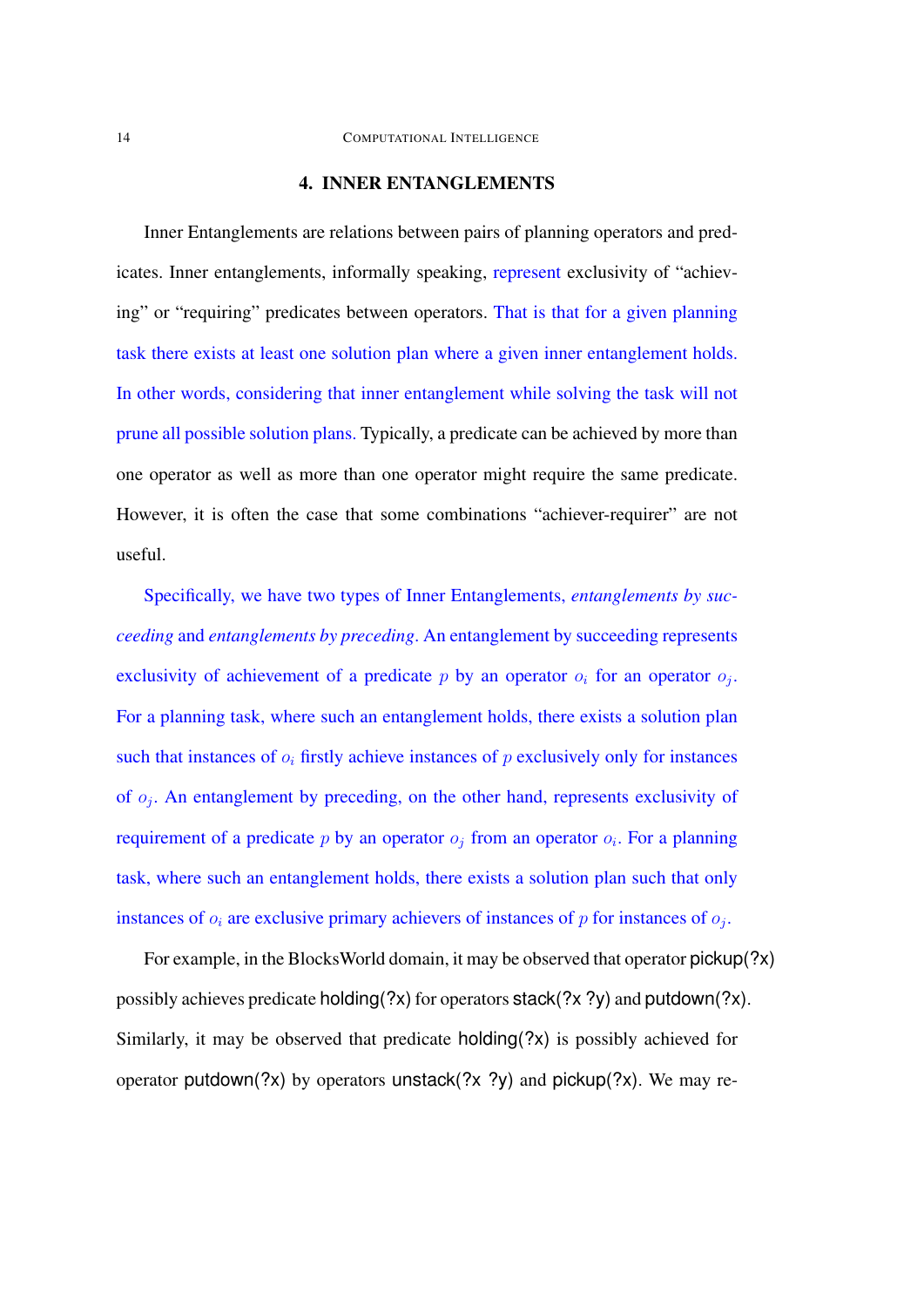quire that every instance of  $pickup$ (?x) firstly achieves an instance of holding(?x) exclusively for a corresponding instance of stack(?x ?y) since putdown(?x) would just reverse the effects of  $pickup$ (?x) (see Figure 1 right). In other words,  $pickup$ (?x) is entangled by succeeding stack(?x ?y) with holding(?x). Analogously, we may require that for every instance of putdown(?x), a corresponding instance of unstack(?x ?y) is the exclusive primary achiever of an instance of holding(?x) because, again, putdown(?x) would just reverse the effects of pickup(?x) (see Figure 1 left). In other words, putdown(?x) is entangled by preceding unstack(?x ?y) with holding(?x).

Roughly speaking, inner entanglements provide restrictions to the plan generation process since they allow only some combinations of action sequences while not affecting solvability of considered planning tasks. Whereas the BlocksWorld example (see Figure 1) indicates one possible nature of inner entanglements, in general case, the reason why given inner entanglements hold in a given domain model might vary. Hence, our definition of inner entanglements does not explicitly capture their nature and "maintains" only solvability of considered planning tasks.

We distinguish two variants of them, *strict* and *non-strict*. The strict variant captures the exclusivity of predicate achievement strictly between involved operators, while the non-strict variant allows situations where some instances of the predicates are present in the initial state or can be present in the goal state. For example, if the initial state of some planning task contains an atom holding(a), then the strict version of the above entanglement by preceding prevents applying putdown(a) in the initial state, while the non-strict variant of the entanglement allows to apply putdown(a) in the initial state. Both strict and non-strict variants of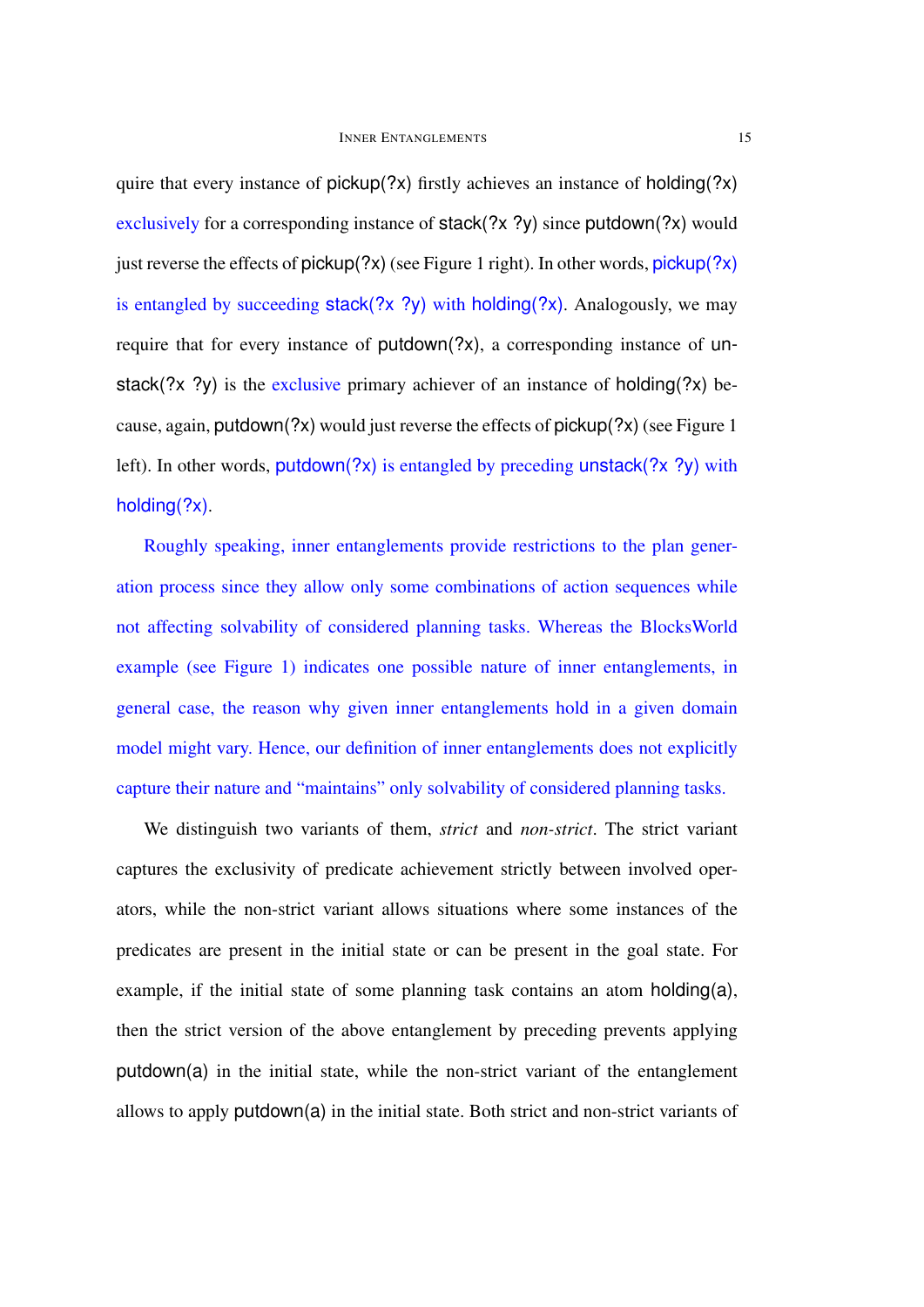inner entanglements are defined as follows. Notice that we assume that operators  $o_1$ and  $o_2$  share arguments that are relevant to p. For example, pickup(?x) and stack(?x ?y) share the argument ?x, since it is relevant for holding(?x).

## [Figure 1 about here.]

*Definition 8:* Let  $\Pi$  be a planning task. Let  $o_1$  and  $o_2$  be planning operators, p be a predicate ( $o_1, o_2$  and p are defined in the domain model of  $\Pi$ ) such that  $p \in \mathcal{E}$  $\textit{eff}^{+}(o_1) \cap \textit{pre}(o_2)$ . We say that  $o_1$  is **strictly entangled by succeeding**  $o_2$  with p in Π if and only if there exists a solution plan  $\pi$  of Π and for each  $a_1 \in \pi$  being an instance of  $o_1$ , there exists  $a_2 \in \pi$  being an instance of  $o_2$  such that  $a_1$  firstly achieves an atom  $p_{qnd}$ , where  $p_{qnd}$  is an instance of p, required by  $a_2$ .

We also say that  $o_2$  is **strictly entangled by preceding**  $o_1$  with p in  $\Pi$  if and only if there exists a solution plan  $\pi$  of  $\Pi$  and for each  $a_2 \in \pi$  being an instance of  $o_2$ , there exists  $a_1 \in \pi$  being an instance of  $o_1$  such that  $a_1$  is the primary achiever of an atom  $p_{\text{gnd}}$ , where  $p_{\text{gnd}}$  is an instance of p, for  $a_2$ .

Henceforth, strict entanglements by preceding and succeeding are denoted as strict inner entanglements.

*Definition 9:* Let  $\Pi$  be a planning task. Let  $o_1$  and  $o_2$  be planning operators and p be a predicate ( $o_1$ ,  $o_2$  and p are defined in the planning domain model of  $\Pi$ ) such that  $p \in \text{eff}^+(o_1) \cap \text{pre}(o_2)$ . We say that  $o_1$  is **non-strictly entangled by succeeding**  $o_2$ with p in  $\Pi$  if and only if there exists a solution plan  $\pi$  of  $\Pi$  and for every  $a_1, a_2 \in \pi$ such that  $a_1$  firstly achieves an atom  $p_{qnd}$ , where  $p_{qnd}$  is an instance of p, required by  $a_2$ , it holds that if  $a_1$  is an instance of  $o_1$  then  $a_2$  is an instance of  $o_2$ .

We also say that  $o_2$  is **non-strictly entangled by preceding**  $o_1$  with p in  $\Pi$  if and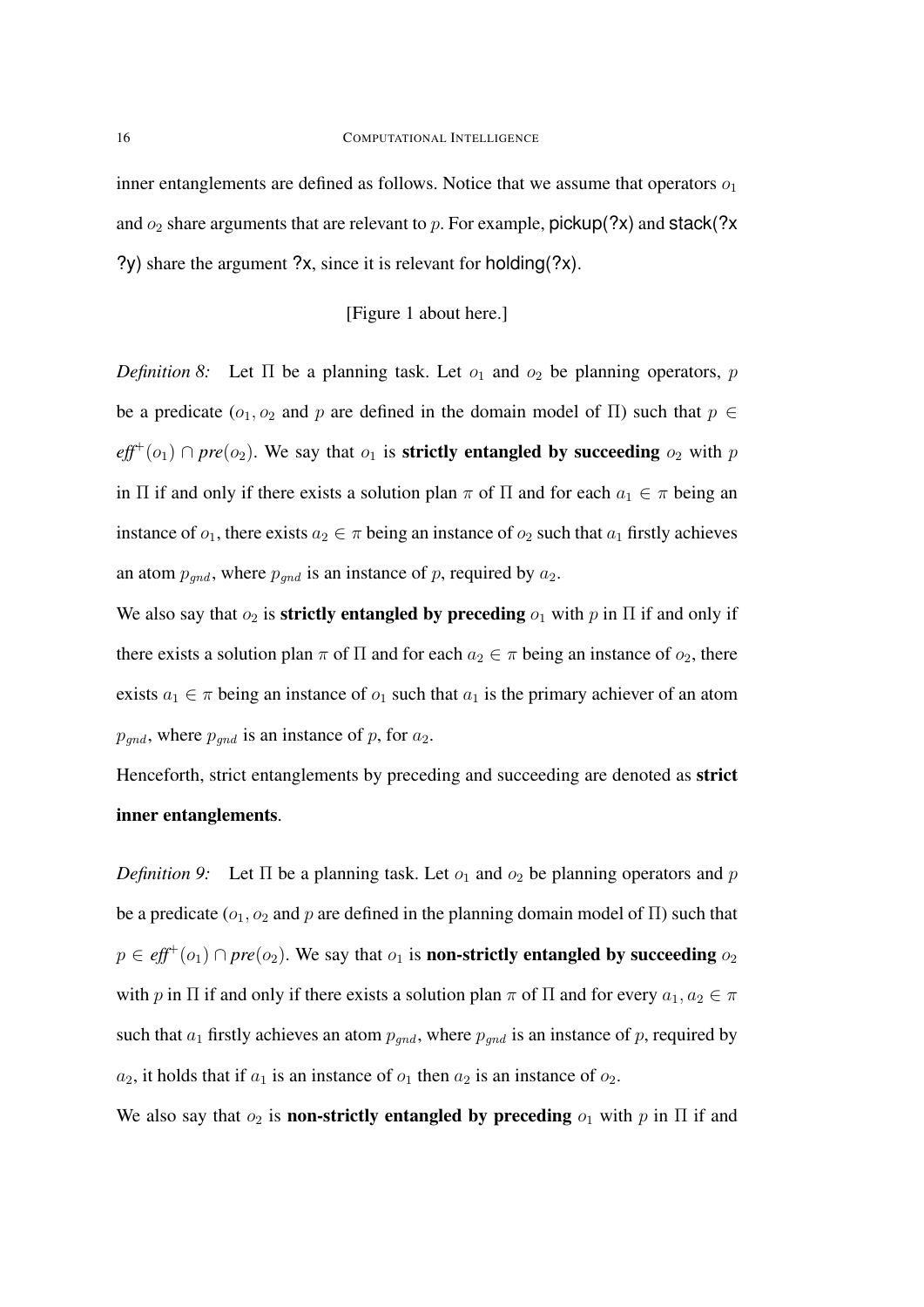only if there exists a solution plan  $\pi$  of  $\Pi$  and for every  $a_1, a_2 \in \pi$  such that  $a_1$  is the primary achiever of an atom  $p_{gnd}$ , where  $p_{gnd}$  is an instance of p, for  $a_2$ , it holds that if  $a_2$  is an instance of  $o_2$  then  $a_1$  is an instance of  $o_1$ .

Henceforth, non-strict entanglements by preceding and succeeding are denoted as non-strict inner entanglements.

Inner entanglements (both strict and non-strict) can be used for pruning some unpromising alternatives in the search space, in other words, reducing the branching factor. Notice that a predicate involved in some inner entanglement relation might be true for some time after it is achieved, in other words, the predicate does not have to be 'used' immediately after being achieved. Since the previous example of BlocksWorld might be confusing in this sense (the predicate holding(?x) is immediately 'used' after being achieved), we provide another example in a modification of the BlocksWorld domain that considers more than one robotic hand. Let pickup(?h ?x) be strictly entangled by succeeding stack(?h ?x ?y) with holding(?h ?x) in some planning task. If action pickup(h1 a) in applied at step i, then action stack(h1 a ?y) (any other block than a can be substituted for ?y) must be applied at step  $j$ such that  $j > i$ . The entanglement prohibits applying action putdown(h1 a) at step k such that  $i < k < j$ . On the other hand, other actions that utilises different robotic hands than h1 can be applied in between  $i$ -th and  $j$ -th step.

A single inner entanglement requires only existence of one solution plan of the given planning task where the entanglement conditions are met. However, different entanglements might hold in different solution plans. To consider multiple (different) inner entanglements rather than a single one, there must exist a solution plan in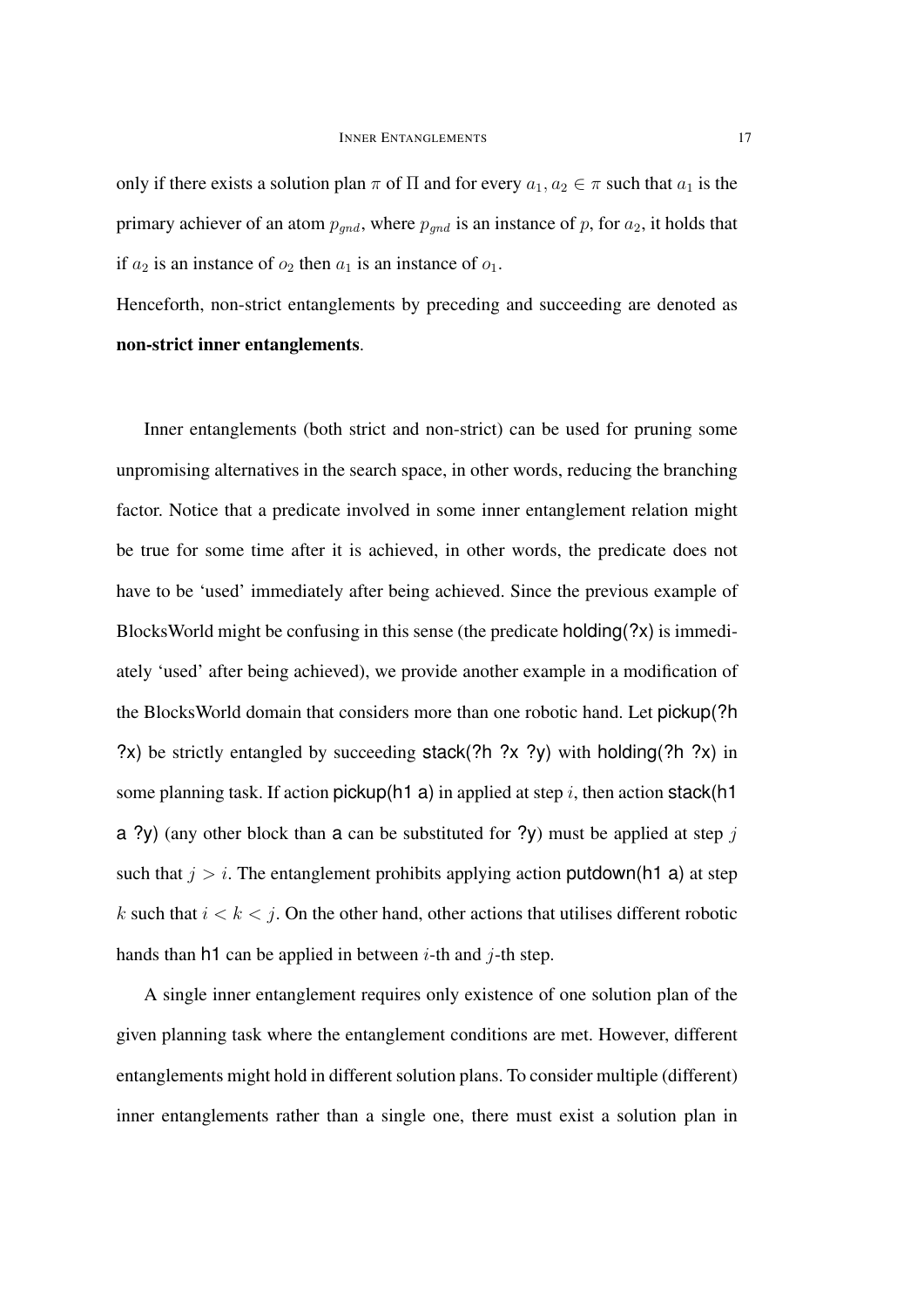which all considered entanglements hold. Also, in practice, inner entanglements are domain- or class of problems-specific rather than problem-specific. The above definition can be extended to reflect these aspects.

*Definition 10:* Let  $\Pi$  be a planning task. Let  $ENT_{\Pi}$  be a set of inner entanglements, where each element of  $ENT_{\Pi}$  is specified by a type of the inner entanglement relation and involved pair of planning operators and predicate. We say that a set of inner entanglements  $ENT_{\Pi}$  holds for  $\Pi$  if and only if there exists a solution plan of  $\Pi$  in which all the entanglements from  $ENT_{\text{II}}$  hold.

Similarly,  $ENT_{\mathcal{P}}$  holds for a set of planning tasks  $\mathcal P$  sharing the same planning domain model if and only if  $ENT_p = \bigcap_{\Pi \in \mathcal{P}} ENT_{\Pi}$ .

Both the BlocksWorld related entanglements hold for every BlocksWorld planning tasks. By adding two more inner entanglements, namely, unstack(?x ?y) to be (strictly) entangled by succeeding  $p$ utdown(?X) and stack(?x ?y) to be (strictly) entangled by preceding pickup(?X), we restrict to solution plans where blocks are always put down to the table after being unstacked from other blocks and, eventually, picked up from the table and stacked on some other blocks. This might be useful since it introduces more restriction on decisions the planner has to take during the search. With unlimited table space, these inner entanglements hold for every task.

### 5. REFORMULATING PLANNING TASKS

To exploit inner entanglements during the planning process we have to develop a specific planner, modify an existing one, or we have to reformulate a planning task in such a way that the entanglements hold in every solution plan retrieved by a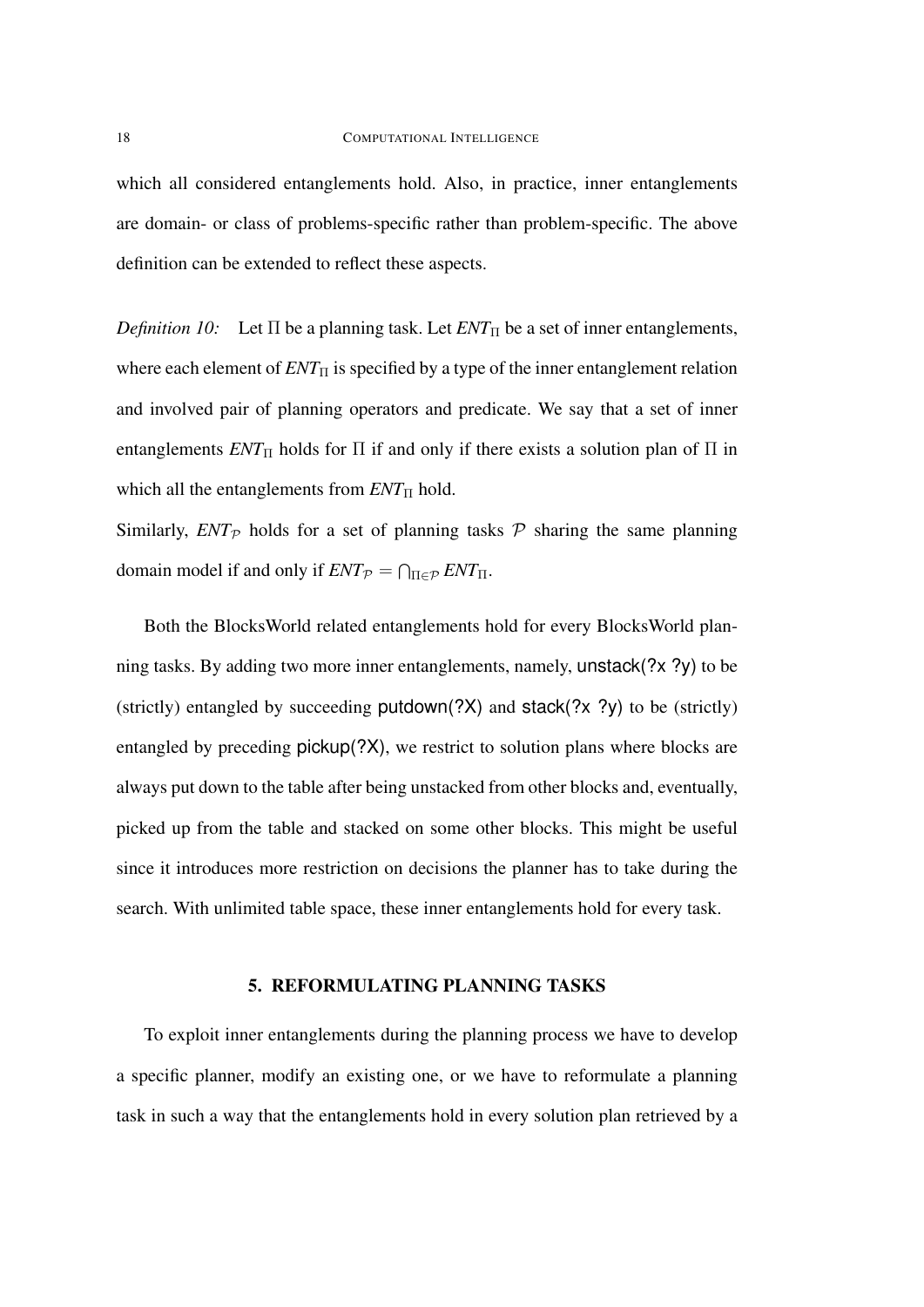planner. The last option is planner-independent: in fact, it involves the reformulation of domain and problem models using features of the PDDL (actually, STRIPS) language (see Section 3).

Hence, after inner entanglements are identified, we encode them directly into the planning task. The reformulated planning task is passed to a generic planning engine in order to generate a solution plan, which is also a solution plan of the original planning task. Encoding of inner entanglements as we show in this section prevents planning engines to explore branches of the search space that violate these entanglements. In other words, reformulated tasks "narrow" the search space for planning engines for improving their performance.

### [Figure 2 about here.]

Encoding inner entanglements is done by introducing supplementary predicates, 'locks', that ensure that we cannot apply certain instances of operators in some stage of the planning process in order to enforce inner entanglements. Let Π be a planning task and Ops be the set of operators defined in the domain model of Π. Let an operator  $o_1 \in Ops$  be (strictly or non-strictly) entangled by a succeeding operator  $o_2 \in Ops$  with a predicate p (defined in the domain model of  $\Pi$ ) in  $\Pi$ . Then  $\Pi$  is reformulated as follows:

- (1) Create a predicate  $p'$  (not defined in the domain model of  $\Pi$ ) having the same arguments as p and add  $p'$  to the domain model of  $\Pi$ .
- (2) Modify the operator  $o_1$  by adding  $p'$  into its negative effects.  $p'$  has the same arguments as  $p$  which is in the positive effects of  $o_1$ .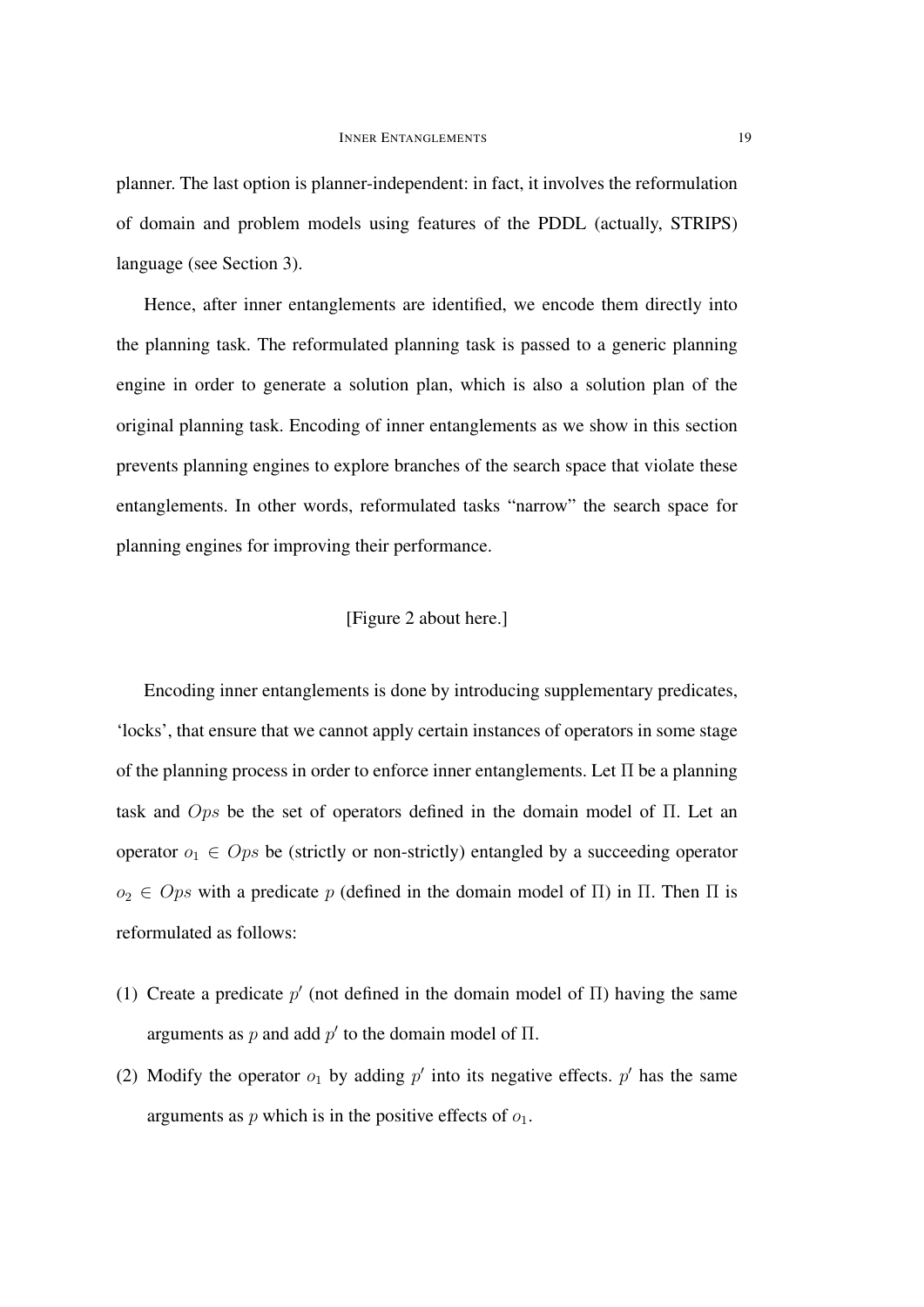- (3) Modify the operator  $o_2$  by adding  $p'$  into its positive effects.  $p'$  has the same arguments as  $p$  which is in the precondition of  $o_2$ .
- (4) Modify all operators  $o \in Ops$  such that  $o \neq o_2$  and having a variant of p in  $pre(o)$ by adding  $p'$  into its precondition.  $p'$  has the same arguments as the variant of  $p$ .
- (5) Modify all operators  $o \in Ops$  such that  $o \neq o_1$  and having a variant of p in  $\textit{eff}^{+}(o)$  by adding p' into its positive effects. p' has the same arguments as the variant of p.
- (6) Add all possible instances of  $p'$  into the initial state of  $\Pi$  and if the entanglement is strict, then also to the goal of  $\Pi$ .

Figure 2 depicts the BlocksWorld operators encoding an entanglement by succeeding, concretely that pick-up(?x) is (strictly) entangled by succeeding stack(?x ?y) with holding(?x). In our terminology, pick-up(?x) refers to  $o_1$ , stack(?x ?y) to  $o_2$ , holding(?x) to p, and pick-up\_stack\_succ\_holding(?x) to  $p'$ . Correctness of the reformulation is proved as follows.

*Proposition 1:* Let Π be a planning task, Ops be the set of planning operators defined in the domain model of Π. Let  $o_1, o_2 \in Ops$  be planning operators and p be a predicate (p is defined in the domain model of  $\Pi$ ) such that  $o_1$  is strictly (resp. non-strictly) entangled by succeeding  $o_2$  with p in  $\Pi$ . Let  $\Pi'$  be a planning task obtained by reformulating  $\Pi$  using the previous approach.  $\pi'$  is a solution plan of  $\Pi'$ if and only if  $\pi'$  is a solution plan of  $\Pi$  that satisfies the entanglement conditions (see Definitions 8 and 9).

Proof. Hereinafter, the modified operators  $o_1$ ,  $o_2$  will be denoted as  $o'_1$ ,  $o'_2$ . The strict entanglement by succeeding (see Definition 8) says that if an instance of  $o_1$  that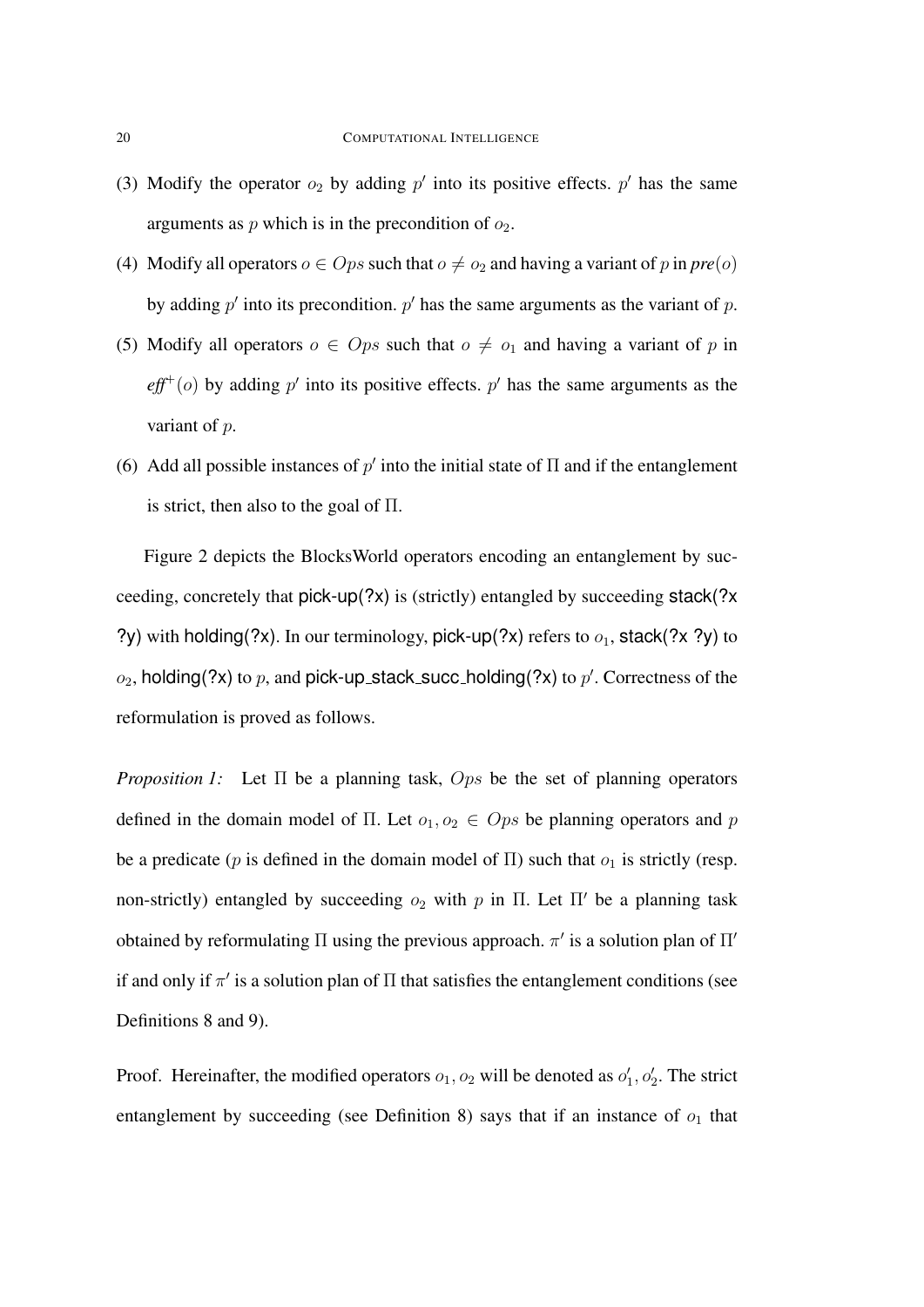achieves an atom  $p_{gnd}$  that is an instance of p is applied at step i and a corresponding instance of  $o_2$  that requires  $p_{qnd}$  is applied at step j, or never in case of the non-strict entanglement, so  $j = \infty$ , then no corresponding instance of any operator other than  $o_2$  having  $p_{gnd}$  in its precondition can be applied at step k unless  $p_{gnd}$  is re-achieved by any operator different than  $o_1$  at step l. Formally speaking,  $j > i$  and if  $i < k < j$ , then  $i < l < k < j$ .

Applying an instance of  $o'_1$  results in removing an atom  $p'_{\text{grad}}$  that is an instance of  $p'$  having the same arguments as  $p_{gnd}$  (notice that all the possible instances of p' are present in the initial state of  $\Pi'$ ). From step 4 of the reformulation, p' is put into the precondition of any operator that has  $p$  in its precondition (both  $p$  and  $p'$ has the same arguments) except  $o_2$ . Hence, only instances of  $o'_2$  having  $p_{gnd}$  in its precondition can be applied, since actions having  $p_{qnd}$  in their precondition that are not instances of  $o_2$  have  $p'_{\text{grad}}$  in their preconditions as well. If  $o'_2$  is applied or p is reachieved by any other (modified) operator than  $o'_1$  (see step 5 of the reformulation), then a corresponding instance of  $p'$  is re-achieved as well.

For the strict version of the entanglement, all the instances of  $p'$  must be present in the goal state, so  $o'_2$  must be applied at some point after  $o'_1$ . For the non-strict version of the entanglement, there is no need to re-achieve all the instances of  $p'$ , so  $o'_2$  does not have to be applied at some point after  $o'_1$  in order to "use" the corresponding instance of p achieved by  $o'_1$ , however, no other operator can "use" it.

Straightforwardly, if  $\pi'$  is a solution plan of  $\Pi'$ , then  $\pi'$  is a solution plan of  $\Pi$ that satisfies the entanglement conditions. The provided reformulation prevents only application of operators in  $Ops \setminus \{o_2\}$  having p in their precondition after  $o_1$  achieved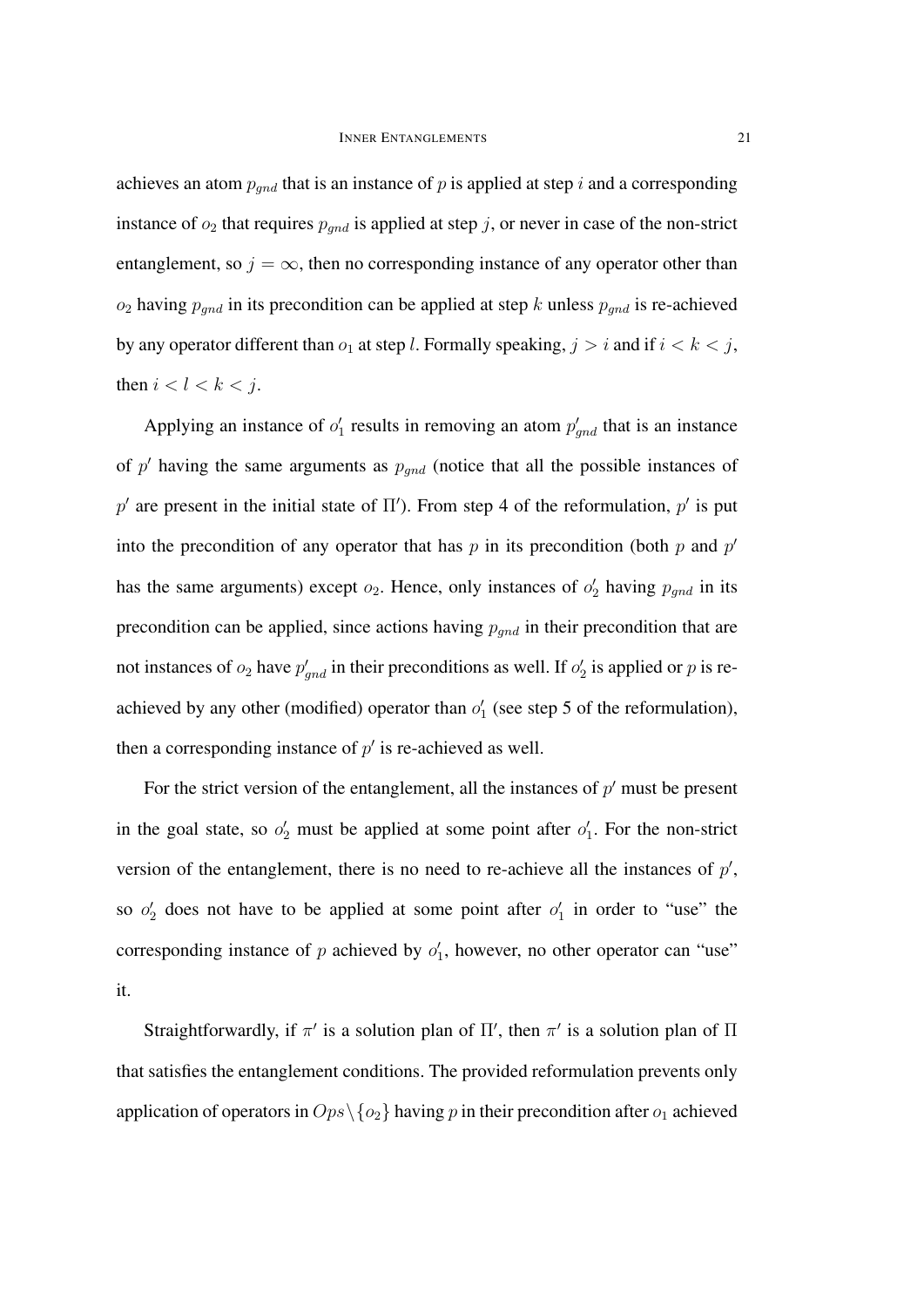p. Therefore, if  $\pi'$  is a solution plan of  $\Pi$  that satisfies the entanglement conditions, then  $\pi'$  is a solution plan of  $\Pi'$ .  $\Box$ 

## [Figure 3 about here.]

Similarly, we use supplementary predicates, 'locks', to enforce entanglements by preceding. Let  $\Pi$  be a planning task and  $Ops$  be the set of operators defined in the domain model of Π. Let an operator  $o_2 \in Ops$  is (strictly or non-strictly) entangled by a preceding operator  $o_1 \in Ops$  with a predicate p (defined in the domain model of  $\Pi$ ) in  $\Pi$ . Then  $\Pi$  is reformulated as follows:

- (1) Create a predicate  $p'$  (not defined in the domain model of  $\Pi$ ) having the same arguments as p and add  $p'$  to the domain model of  $\Pi$ .
- (2) Modify the operator  $o_1$  by adding  $p'$  into its positive effects.  $p'$  has the same arguments as  $p$  which is in the positive effects of  $o_1$ .
- (3) Modify the operator  $o_2$  by adding p' into its precondition. p' has the same arguments as  $p$  which is in the precondition of  $o_2$ .
- (4) Modify operators  $o \in Ops$  such that  $o \neq o_1$  and having a variant of p in  $\ell f f^+(o)$ by adding  $p'$  into its negative effects ( $p'$  has the same arguments as the variant of p).
- (5) If the entanglement is non-strict, then add all possible instances of  $p'$  to the initial state of Π.

Figure 3 depicts the BlocksWorld operators encoding an entanglement by preceding, concretely that put-down(?x) is (strictly) entangled by preceding unstack(?x ?y) with holding(?x). In our terminology, put-down(?x) refers to  $o_2$ , unstack(?x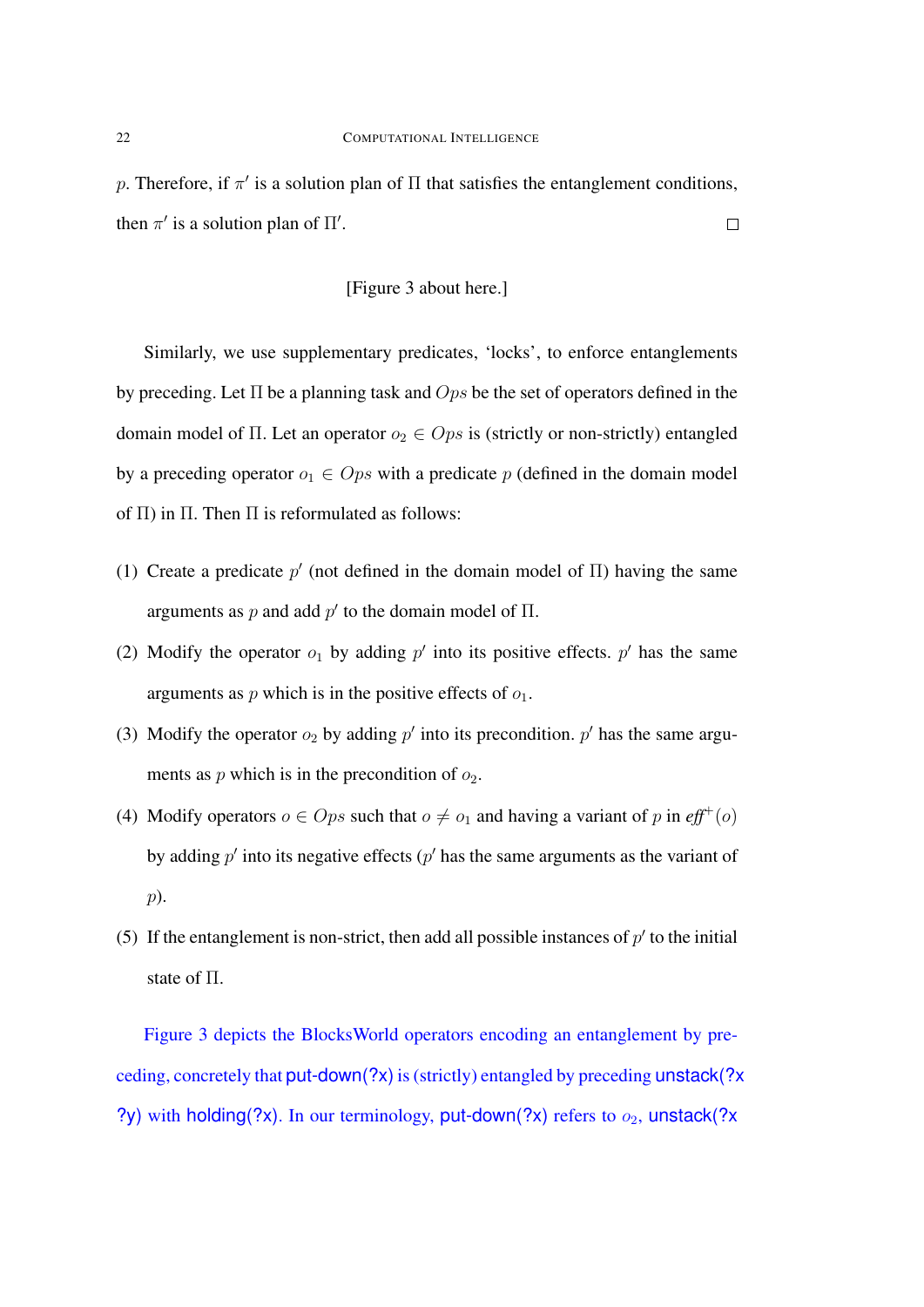?y) to  $o_1$ , holding(?x) to p, and put-down unstack prec holding(?x) to p'. Correctness of the reformulation is proved as follows.

*Proposition 2:* Let Π be a planning task, Ops be the set of planning operators defined in the domain model of Π. Let  $o_1, o_2 \in Ops$  be planning operators and p be a predicate (p is defined in the domain model of  $\Pi$ ) such that  $o_2$  is strictly (resp. non-strictly) entangled by preceding  $o_1$  with p in  $\Pi$ . Let  $\Pi'$  be a planning task obtained by reformulating  $\Pi$  using the previous approach.  $\pi'$  is a solution plan of  $\Pi'$ if and only if  $\pi'$  is a solution plan of  $\Pi$  that satisfies the entanglement conditions (see Definitions 8 and 9).

Proof. Hereinafter, the modified operators  $o_1$ ,  $o_2$  will be denoted as  $o'_1$ ,  $o'_2$ . The strict version entanglement by preceding (see Definition 8) says that if an instance of  $o_2$ requiring an atom  $p_{qnd}$  that is an instance of p is applied at step j and a corresponding instance of  $o_1$  is applied at step i achieving  $p_{qnd}$  (i < j), then no corresponding instance of any operator other than  $o_2$  having  $p_{gnd}$  in its positive effects can be applied at step k such that  $i < k < j$ .

Adding  $p'$  into  $o_2$ 's precondition results in the situation that any instance of  $o'_2$ can be applied only after the corresponding instance of  $o'_1$  since  $p'$  is in  $o'_1$ 's positive effects. In particular, an instance of  $o'_1$  that achieves an atom  $p_{gnd}$  (an instance of p) achieves also  $p'_{\text{gnd}}$  that is an instance of p' having the same arguments as  $p_{\text{gnd}}$ . The instance of  $o'_2$  that requires  $p'_{gnd}$  requires  $p'_{gnd}$  as well. If  $p_{gnd}$  is re-achieved by instance of other (modified) operator than  $o'_1$ , then  $p'_{\text{grad}}$  is removed (step 4 of the reformulation). Then,  $o'_2$  requiring  $p_{gnd}$  cannot be applied, since  $p'_{gnd}$  will not be true.

For the strict version of the entanglement, no instance of  $p'$  is present in the initial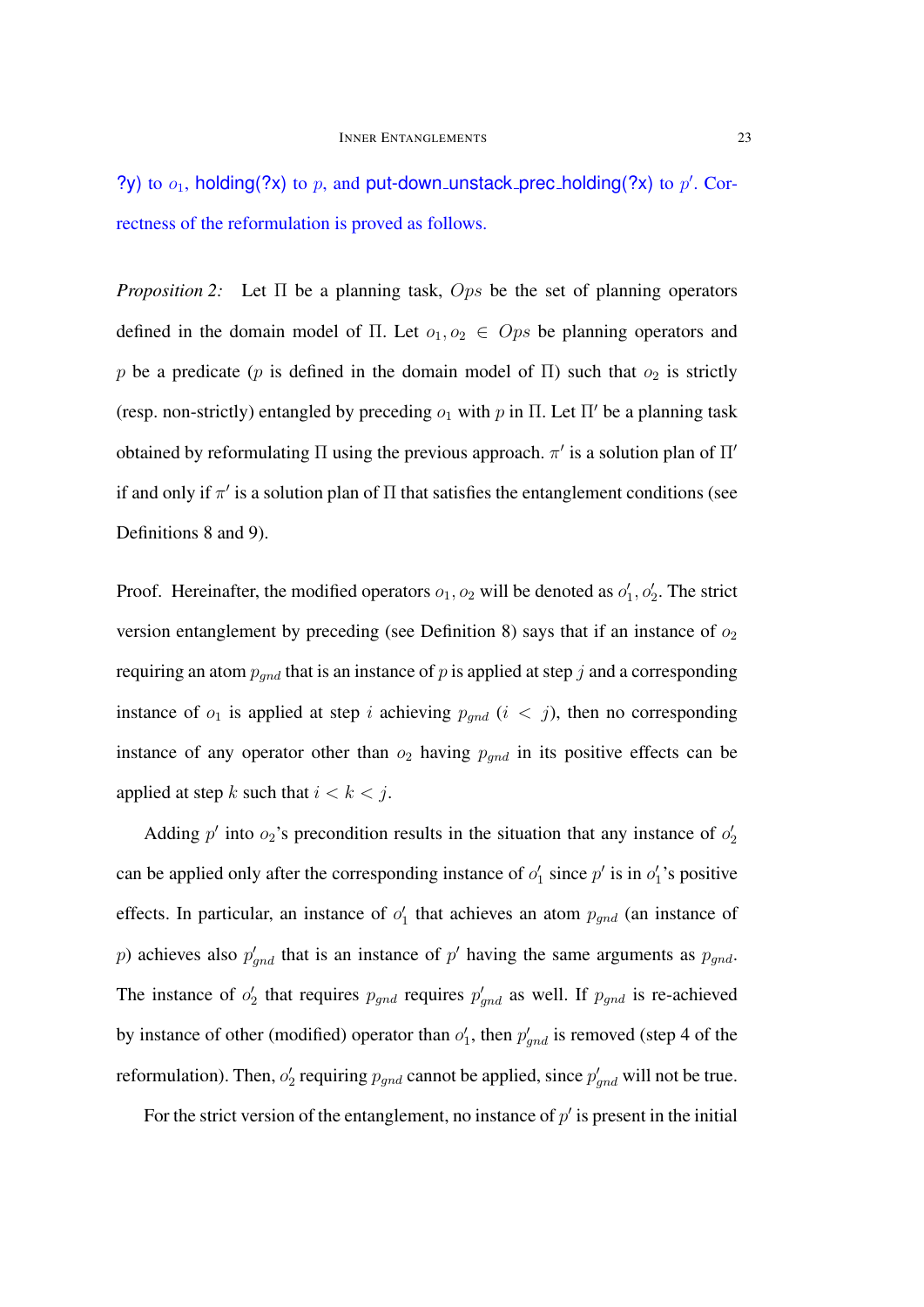state, so  $o'_1$  must be applied at some point before  $o'_2$ . For the non-strict version of the entanglement all the instances of  $p'$  are present in the initial state, so  $o'_2$  does not have be applied after  $o'_1$ , however, no other (modified) operator can re-achieve an instance  $p$  in between, since otherwise the corresponding instance of  $p'$  is removed.

Straightforwardly, if  $\pi'$  is a solution plan of  $\Pi'$ , then  $\pi'$  is a solution plan of  $\Pi$ that satisfies the entanglement conditions. The provided reformulation prevents only application of  $o_2$  having p in their precondition unless  $o_1$  achieved p. Therefore, if  $\pi'$ is a solution plan of  $\Pi$  that satisfies the entanglement conditions, then  $\pi'$  is a solution plan of  $\Pi'$ .  $\Box$ 

### [Figure 4 about here.]

There are also situations where both the (strict) entanglements by preceding and succeeding hold for operators  $o_1$ ,  $o_2$  and a predicate p. Of course, we can reformulate the problem according to previous reformulation approaches. On the other hand, it requires two supplementary predicates and thus the process might not be very efficient. Given the fact that exclusivity of achievement and requirement of  $p$  is mutual between  $o_1$  and  $o_2$ , we can replace p by its "twin" in the positive effects of  $o_1$ and the precondition of  $o_2$ . Therefore, we introduce a more compact reformulation that exploits such a property.

Formally, let  $\Pi$  be a planning task and  $Ops$  be the set of operators defined in the domain model of Π. Let  $o_1 \in Ops$  be non-strictly entangled by succeeding  $o_2 \in Ops$ with p (p is defined in the domain model of  $\Pi$ ) in  $\Pi$ , and  $o_2$  be strictly entangled by preceding  $o_1$  with  $p$  in  $\Pi^5$ . Then  $\Pi$  is reformulated as follows:

<sup>5</sup>The non-strict entanglement by succeeding, a weaker form of the strict entanglement by succeeding, is required for correct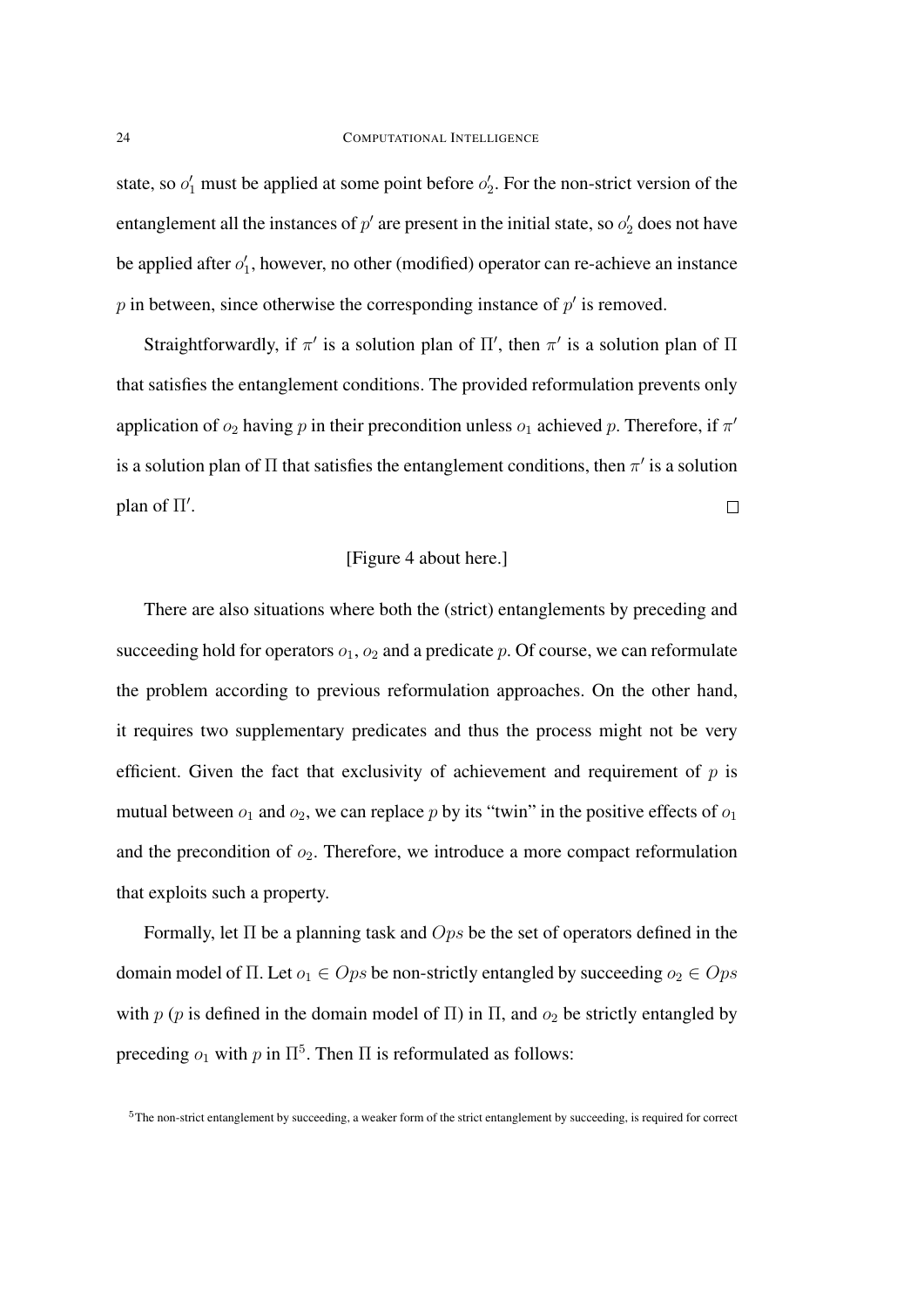- (1) Create a predicate  $p'$  (not defined in the domain model of  $\Pi$ ) having the same arguments as p and add  $p'$  to the domain model of  $\Pi$ .
- (2) Modify the operator  $o_1$  by replacing p by p' in  $o_1$ 's positive effects and adding p into  $o_1$ 's negative effects.
- (3) Modify the operator  $o_2$  by replacing p by p' in  $o_2$ 's precondition and (possibly) negative effects.
- (4) Modify all operators  $o \in Ops$  such that  $o \neq o_1$  and having a variant of p in  $\textit{eff}^{+}(o)$  by adding p' into its negative effects (p' has the same arguments as the variant of  $p$ ).

Figure 4 depicts the BlocksWorld operators encoding both entanglements by preceding and succeeding, concretely that pick-up(?x) is non-strictly entangled by succeeding stack(?x ?y) with holding(?x) and stack(?x ?y) is strictly entangled by preceding pick-up(?x) with holding(?x). In our terminology, pick-up(?x) refers to  $o_1$ , stack(?x ?y) to  $o_2$ , holding(?x) to p, and stack pick-up both holding(?x) to  $p'$ . Correctness of the reformulation is proved as follows.

*Proposition 3:* Let Π be a planning task, Ops be the set of planning operators defined in the domain model of  $\Pi$ . Let  $o_1, o_2 \in Ops$  be planning operators and p be a predicate (p is defined in the domain model of  $\Pi$ ) such that  $o_2$  is strictly entangled by preceding  $o_1$  with p in  $\Pi$  and  $o_1$  is non-strictly entangled by succeeding  $o_2$  with p in Π such that both entanglements are compatible. Let  $\Pi'$  be a planning task obtained by reformulating  $\Pi$  using the previous approach.  $\pi'$  is a solution plan of  $\Pi'$  if and

capture of the entanglements by the encoding. Enforcing the strict entanglement by succeeding would require more complex encoding mitigating benefits of the introduced compact encoding.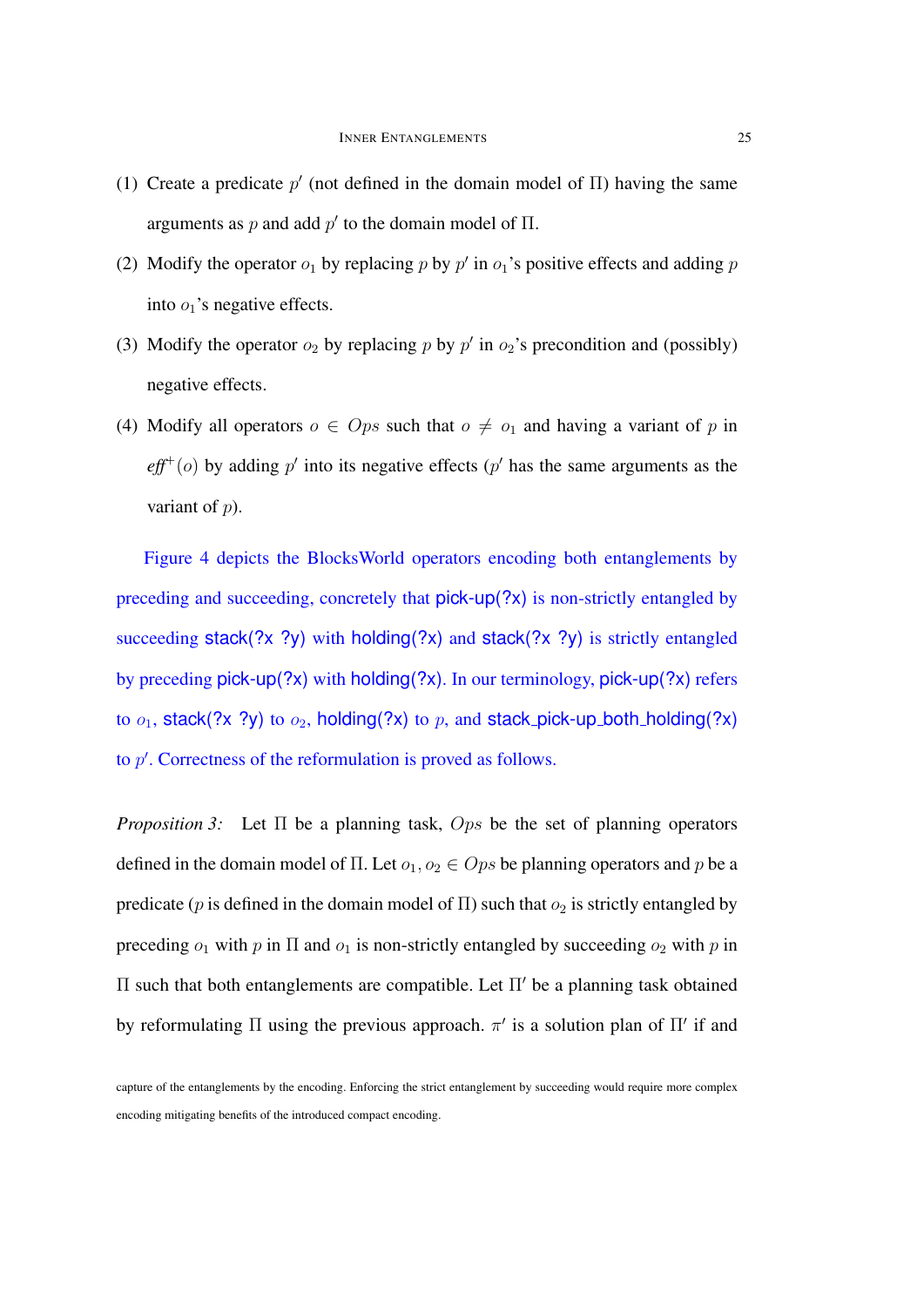only if  $\pi'$  is a solution plan of  $\Pi$  that satisfies the conditions of both entanglements (see Definitions 8 and 9).

Proof. Hereinafter, the modified operators  $o_1, o_2$  will be denoted as  $o'_1, o'_2$ . If both the entanglements are strict (see Definition 8), then it says that if an instance of  $o_1$ achieving an atom  $p_{gnd}$  (an instance of p) is applied at step i and a corresponding instance of  $o_2$  requiring  $p_{gnd}$  is applied at step  $j$  ( $j > i$ ), then no corresponding instance of any operator other than  $o_1$  or  $o_2$  having  $p_{and}$  in its precondition or positive effects can be applied at step k such that  $i < k < j$ .

We can observe that  $o'_1$  is the only operator achieving  $p'$  but no longer achieving p. Similarly,  $o'_2$  is the only operator requiring  $p'$  (having it in the precondition) but no longer requiring p. The entanglement by preceding cannot be affected by applying any (modified) operator  $o$  achieving  $p$ , since it removes  $p'$  as well (see step 4 of the reformulation) and thus make  $o'_2$  inapplicable. Similarly, if p is true before applying  $o'_1$ , it is removed after  $o'_1$  is applied and hence any operator requiring p becomes inapplicable. The strict entanglement by preceding is met since no instance of  $p'$  is in the initial state of  $P'$ . There is no restriction that prevents occurrences of  $p'$  in any of the goal states. Therefore, the entanglement by succeeding is non-strict.

Hence, if  $\pi'$  is a solution plan of  $\Pi'$ , then  $\pi'$  is a solution plan of  $\Pi$  that satisfies the conditions of both entanglements. The provided reformulation prevents only application of  $o_2$  having p in their precondition unless  $o_1$  achieved p as well as application of any operator other than  $o_2$  having p in its precondition after  $o_1$ achieved p. Therefore, if  $\pi'$  is a solution plan of  $\Pi$  that satisfies the entanglement conditions, then  $\pi'$  is a solution plan of  $\Pi'$ .  $\Box$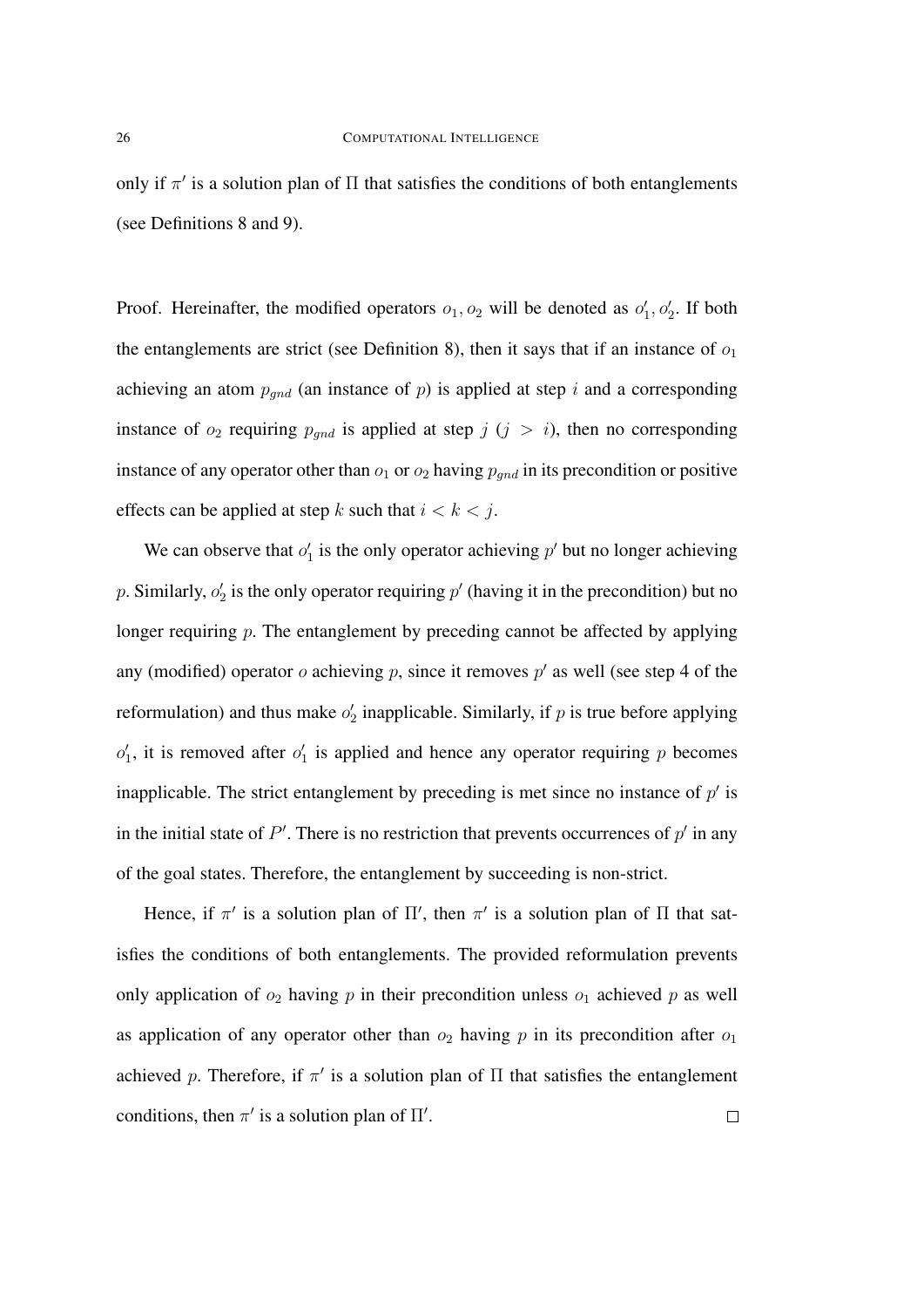## 6. THEORETICAL FOUNDATIONS OF INNER ENTANGLEMENTS

This section is devoted to theoretical properties of inner entanglements such as complexity results as well as their expected impact on planners.

### 6.1. Landmark Theory

Landmark theory (Hoffmann et al., 2004) is a useful framework for studying structures of planning tasks. We will use a fragment of the landmark theory to prove intractability (PSPACE-completeness) of deciding whether a given inner entanglement holds. The notions we will use are briefly introduced in the following lines, for more details see (Hoffmann et al., 2004).

*Landmarks* are atoms which must be achieved at some point in every solution plan of a given planning task. Deciding whether atoms are landmarks is PSPACEcomplete (Hoffmann et al., 2004).

Ordering landmarks is useful for computing heuristics (Richter and Westphal, 2010). Landmarks p and q are *greedily necessarily ordered* (we denote it as  $p \rightarrow_q q$ ) if for every solution plan of a given planning task,  $p$  is achieved before  $q$  is achieved for the first time. Deciding greedy necessary ordering of landmarks is also PSPACEcomplete (Hoffmann et al., 2004).

## 6.2. Intractability of Entanglements

The intractability (PSPACE-completeness) of deciding whether a given inner entanglement holds in a given task is proved by the following theorem.

*Theorem 1:* Let  $\Pi'$  be a planning task,  $o_{p'}$  and  $o_{q'}$  be planning operators and  $p''$  a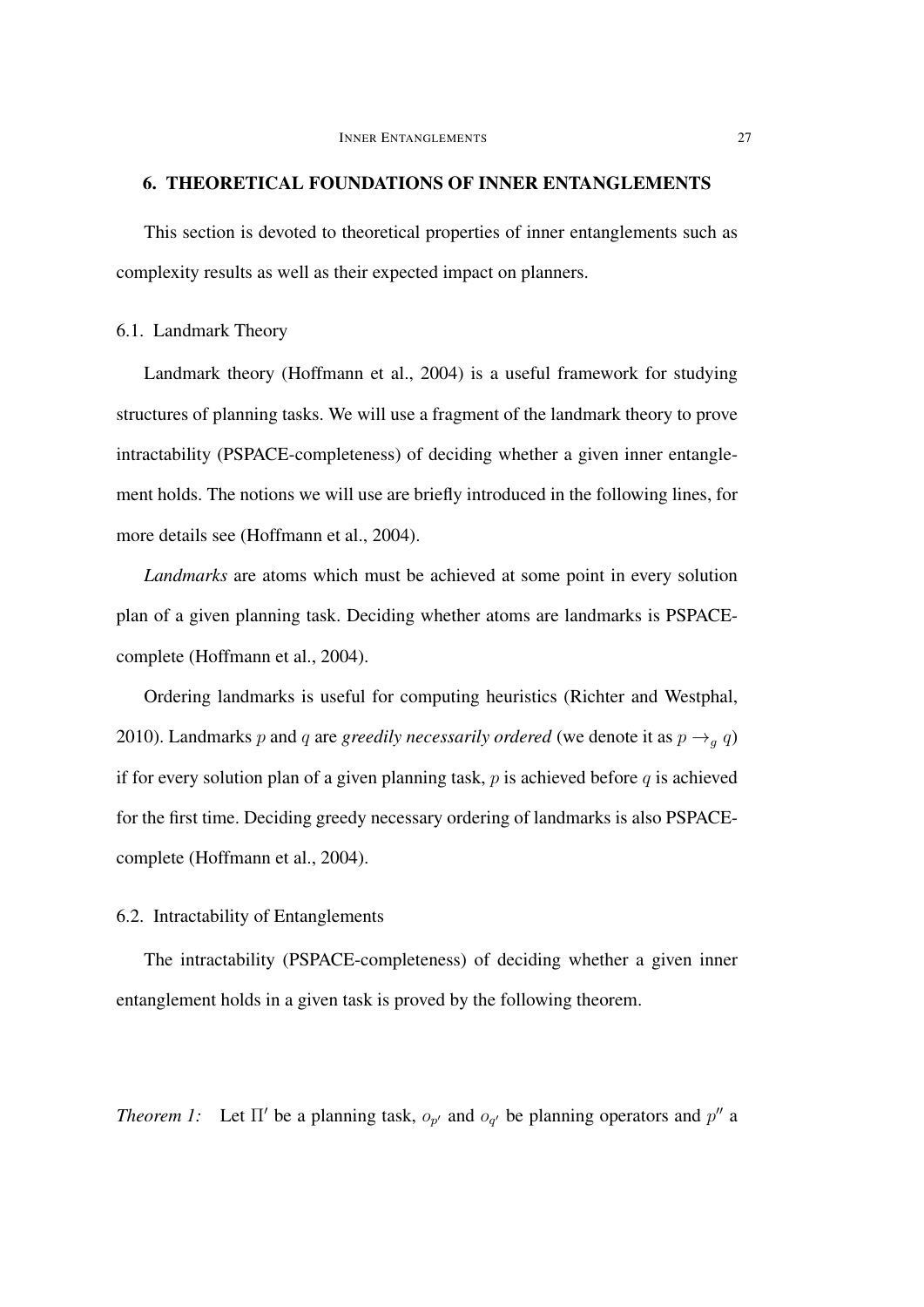predicate defined in the domain model of  $\Pi'$ . The problem of deciding whether  $o_{p'}$  is strictly entangled by succeeding  $o_{q'}$  with  $p''$  in  $\Pi'$  is PSPACE-complete. The problem of deciding whether  $o_{q'}$  is strictly entangled by preceding  $o_{p'}$  with  $p''$  in  $\Pi'$  is also PSPACE-complete.

Proof. First, we show that the problem of deciding whether  $o_{p'}$  is strictly entangled by succeeding  $o_{q'}$  with p in  $\Pi'$  as well as the problem of deciding whether  $o_{q'}$  is strictly entangled by preceding  $o_{q'}$  with p in  $\Pi'$  belongs to the PSPACE class. To do this, we reformulate  $\Pi'$  by encoding the given inner entanglement as described in Section 5. Hence, the decision problem of whether the given inner entanglement holds can be encoded as a planning task, i.e., the entanglement holds if and only if the reformulated task is solvable. We know we can solve planning tasks in polynomial space, hence this decision problem belongs to PSPACE.

We reduce, in polynomial time, the problem of deciding whether landmarks  $p$ and q are greedily necessarily ordered, i.e.,  $p \rightarrow_q q$ , in some planning task  $\Pi$ , which is PSPACE-complete, to the problem of deciding strict entanglements by succeeding or preceding between  $o_{p'}$ ,  $o_{q'}$  and p in  $\Pi'$ . Without loss of generality, we assume that p and q are nullary predicates (atoms) defined in the domain model of  $\Pi$ .

We create a planning task  $\Pi'$  by modifying  $\Pi$  as follows. Let  $Ops$  be the set of planning operators defined in the domain model of Π. Let  $Ops_p = \{o \mid o \in$  $Ops, p \in \text{eff}^+(o)$  be the set of operators achieving p and  $Ops_q = \{o \mid o \in Obs, q \in$  $\text{eff}^+(o)$ } be the set of operators achieving q. We extend the domain model of  $\Pi$  by adding atoms (nullary predicates) r,  $p'$ ,  $p''$ ,  $q'$  and  $q''$  (without loss of generality we assume that none of these is defined in the domain model of  $\Pi$ ). Then, we add r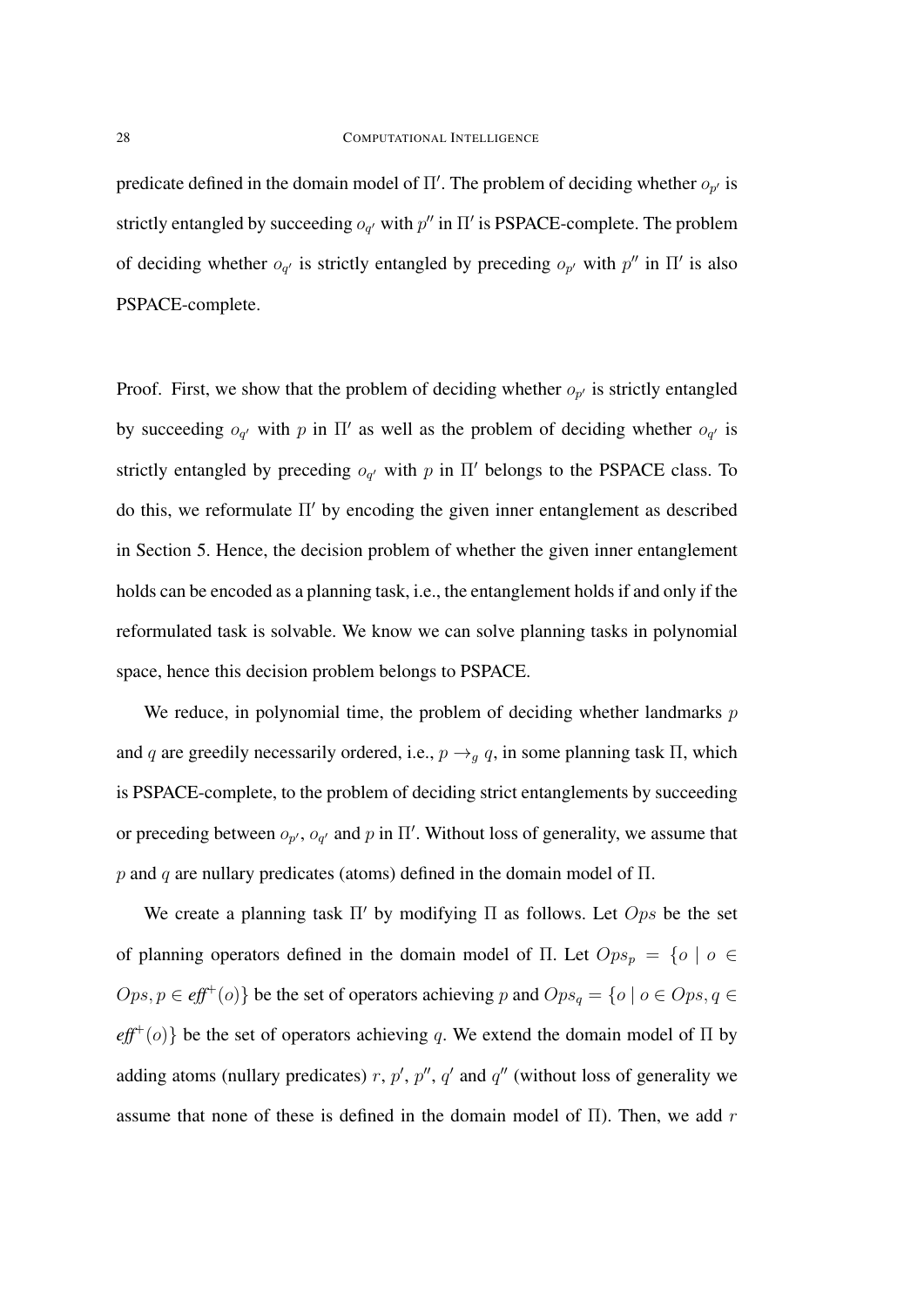into preconditions of every operator from  $Ops$ . Then, we modify operators in  $Ops_p$ and  $Ops_q$  as follows. For every  $o \in Opp_p$ : replace p by p' in  $eff^+(o)$  and add r into *eff*<sup>−</sup>(*o*). For every  $o \in Ops_q$ : add  $q'$  into *eff*<sup>+</sup>(*o*) and add  $q''$  into *eff*<sup>−</sup>(*o*). The initial state I of  $\Pi$  is modified as follows. If  $p \in I$ , then replace p by p'. If  $p \notin I$ , then add r. If  $q \in I$ , then add q', otherwise add q'' (if  $q \notin I$ ). Notice that q' becomes and remains true when q has been achieved and  $q''$  is true only before q is achieved (if q is true in the initial state,  $q''$  is never true).

For the strict entanglements by succeeding case, we introduce the following operators (without loss of generality we assume that none of the operators is defined in the domain model of  $\Pi$ ), i.e,  $o_{p'} = (name(o_{p'}), \{p'\}, \{p'\}, \{p''\})$ ,  $o_{q'} =$  $(name(o_{q'}), \{p'', q'\}, \{p''\}, \{p, r\})$  and  $o_{q''} = (name(o_{q''}), \{p'', q''\}, \{p''\}, \{p, r\}),$ and add them into the domain model of  $\Pi$ . Notice that  $name(o_{p'})$ ,  $name(o_{q'})$  and  $name(o_{q''})$  contain only unique operator identifiers (and no variable symbols). We can observe that if  $o_{p'}$  is strictly entangled by succeeding  $o_{q'}$  with  $p''$  in  $\Pi'$  (the modification of  $\Pi$ ), then q must be true before or at the same time when p is achieved. This is, because  $q'$  becomes true after q is achieved (as mentioned before), and according to the entanglement there is a solution plan  $\pi'$  of  $\Pi'$  such that  $o_{p'}$  always achieves p'' for  $o_{q'}$ . Removing instances of  $o_{p'}$  and  $o_{q'}$  from  $\pi'$  gives us a plan  $\pi$ which is a solution plan of Π. Given the modification of all operators from  $Ops_p$ , p becomes true in  $\pi$  in the same time as  $p'$  becomes true and r becomes false in  $\pi'$ . Then, only  $o_{p'}$  and  $o_{q'}$  can be applied (in this order) in  $\pi'$ , because other operators have r in their preconditions, and r can be re-achieved by  $o_{q'}$ . From this, we can get that q' must be achieved before  $o_{p'}$  is applied in  $\pi'$ . Therefore, q is achieved before or in the same time as p in  $\pi$ , which is a solution plan of  $\Pi$ , and thus  $p \rightarrow_q q$  does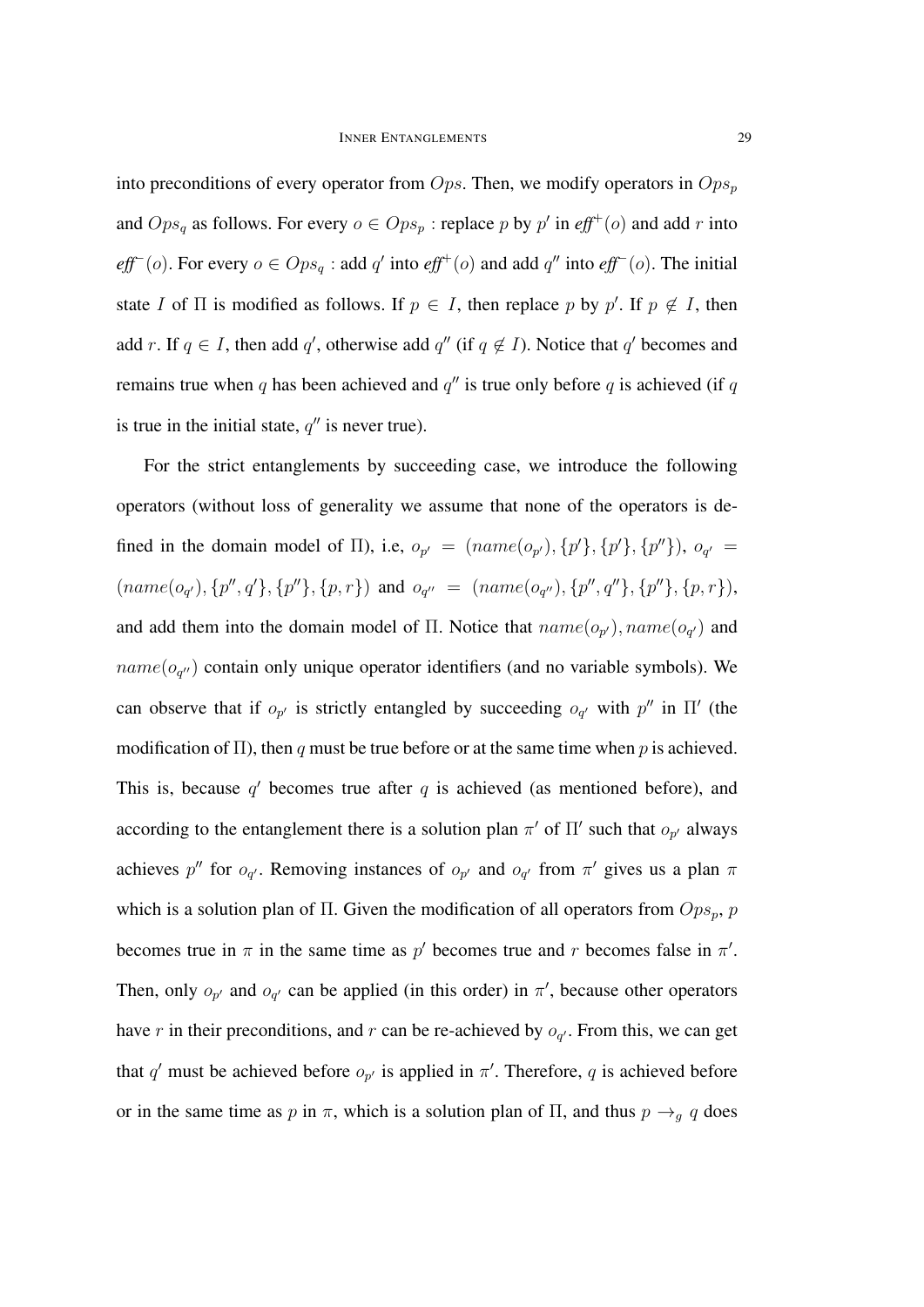not hold in Π. Hence,  $o_{p'}$  is strictly entangled by succeeding  $o_{q'}$  with  $p''$  in Π' (the modification of Π) if and only if  $p \rightarrow_q q$  does not hold in Π.

For the strict entanglements by preceding case, we introduce the following operators (without loss of generality we assume that none of the operators is defined in the domain model of  $\Pi$ ), i.e,  $o_{p'} = (name(o_{p'}), \{p', q'\}, \{p'\}, \{p''\}), o_{p''} = (name(o_{p''}),$  $\{p', q''\}, \{p'\}, \{p''\}\)$ , and  $o_{q'} = (name(o_{q'}), \{p''\}, \{p''\}, \{p, r\})$  and add them into the domain model of  $\Pi$ . Notice that  $name(o_{p'})$ ,  $name(o_{p''})$  and  $name(o_{q'})$  contain only unique operator identifiers (and no variable symbols). Analogously to the previous case, we can observe that if  $o_{q'}$  is strictly entangled by preceding  $o_{p'}$  with  $p''$ in  $\Pi'$  (the modification of  $\Pi$ ), then q must be true before or at the same time as p is achieved. Therefore, there exists  $\pi'$ , a solution plan of  $\Pi'$  where the entanglement holds. Again, removing instances of  $o_{p'}$  and  $o_{q'}$  from  $\pi'$  gives us a plan  $\pi$  which is a solution plan of Π. Analogously to the previous case, after a modified operator from  $Ops_p$  is applied in  $\pi'$ , then only  $o_{p'}$  and  $o_{q'}$  (in this order) can be applied before any other operator can be applied. Therefore,  $q'$  must be achieved before  $o_{p'}$  is applied in  $\pi'$  and thus q is achieved before or in the same time as p in  $\pi$ , so  $p \rightarrow_q q$  does not hold in Π. Hence,  $o_{q'}$  is strictly entangled by preceding  $o_{p'}$  with  $p''$  in Π' (the modification of Π) if and only if  $p \rightarrow_q q$  does not hold in Π.

Clearly, modification of  $\Pi$  in both cases is done in polynomial time. Hence, since the problem of deciding whether landmarks  $p$  and  $q$  are greedily necessarily ordered in  $\Pi$  is PSPACE-complete, the problem deciding whether  $o_{p'}$  is strictly entangled by succeeding  $o_{q'}$  with p in  $\Pi'$  as well as the problem deciding whether  $o_{q'}$  is strictly entangled by preceding  $o_{p'}$  with p in  $\Pi'$ , where both problems belong to PSPACE, is PSPACE-complete as well.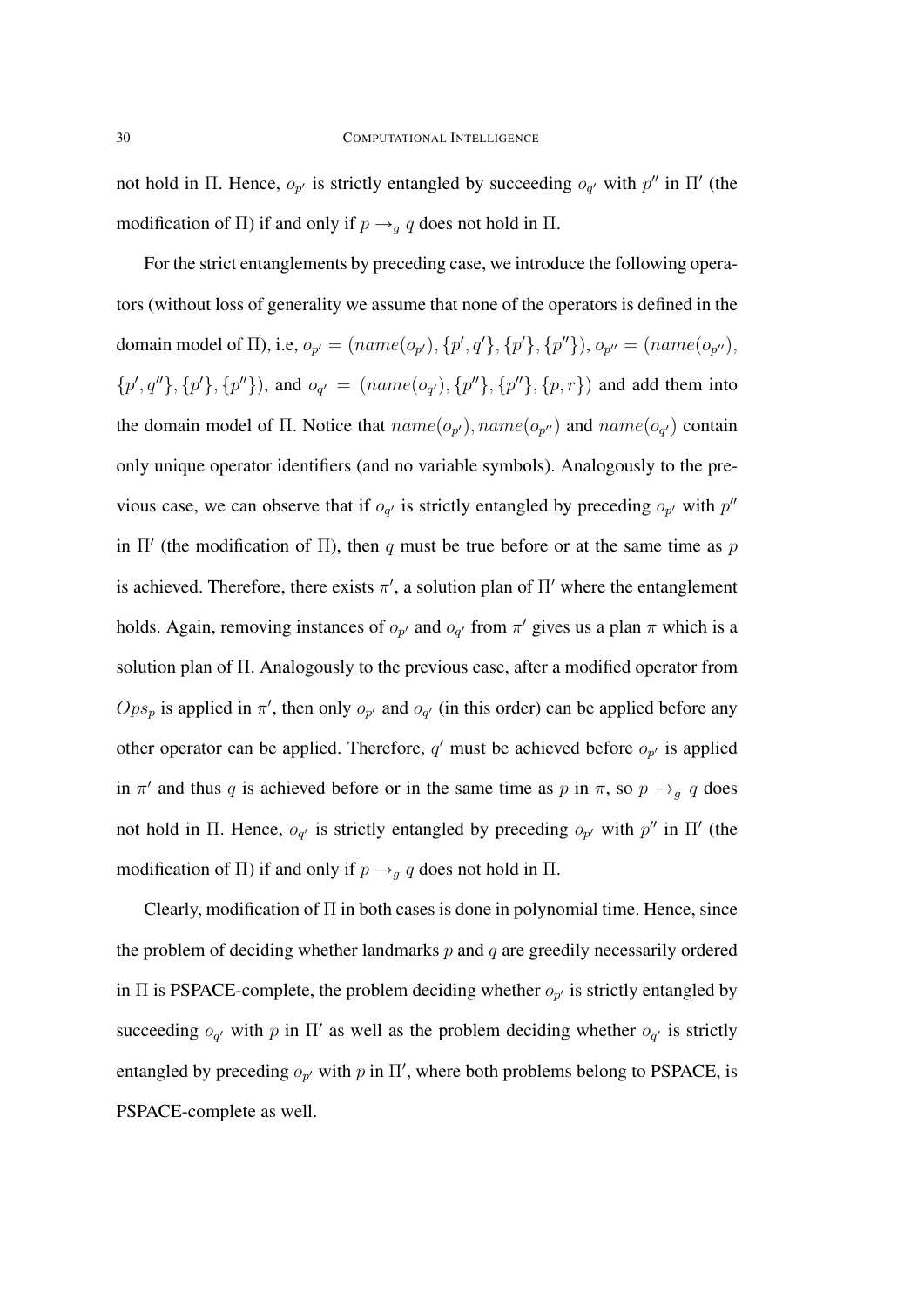*Corollary 1:* Let  $\Pi'$  be a planning task,  $o_{p'}$  and  $o_{q'}$  be planning operators and  $p''$  a predicate defined in the domain model of  $\Pi'$ . The problem of deciding whether  $o_{p'}$ is non-strictly entangled by succeeding  $o_{q'}$  with  $p''$  in  $\Pi'$  is PSPACE-complete. The problem of deciding whether  $o_{q'}$  is non-strictly entangled by preceding  $o_{p'}$  with  $p''$ in Π' is also PSPACE-complete.

Proof. The problem of deciding of either of the non-strict inner entanglements can be encoded as a planning task  $(\Pi'$  is reformulated as described in Section 5), so it belongs to PSPACE. Since the strict version of inner entanglements are special cases of the non-strict version, the problem is PSPACE-complete.  $\Box$ 

Intractability of deciding whether a single entanglement holds for a given planning task implies intractability of deciding whether a set of inner entanglements holds for that task.

*Corollary 2:* Let  $e_1$  and  $e_2$  be inner entanglements that hold in a planning task  $\Pi$ . The problem of deciding whether a set  $\{e_1, e_2\}$  holds in  $\Pi$  is PSPACE-complete.

Proof. Without loss of generality, let  $\Pi_{e_1}$  be a planning task obtained by reformulating  $\Pi$  considering  $e_1$ . Then, the problem of deciding whether  $\{e_1, e_2\}$  holds in  $\Pi$ is equivalent to the problem of deciding whether  $e_2$  holds in  $\Pi_{e_1}$  which is PSPACEcomplete.  $\Box$ 

The presented theoretical results say that deciding whether a set of inner entanglements holds in a planning task is (theoretically) as hard as solving the task. Hence, in order to benefit from inner entanglements we have to spend (much) less time on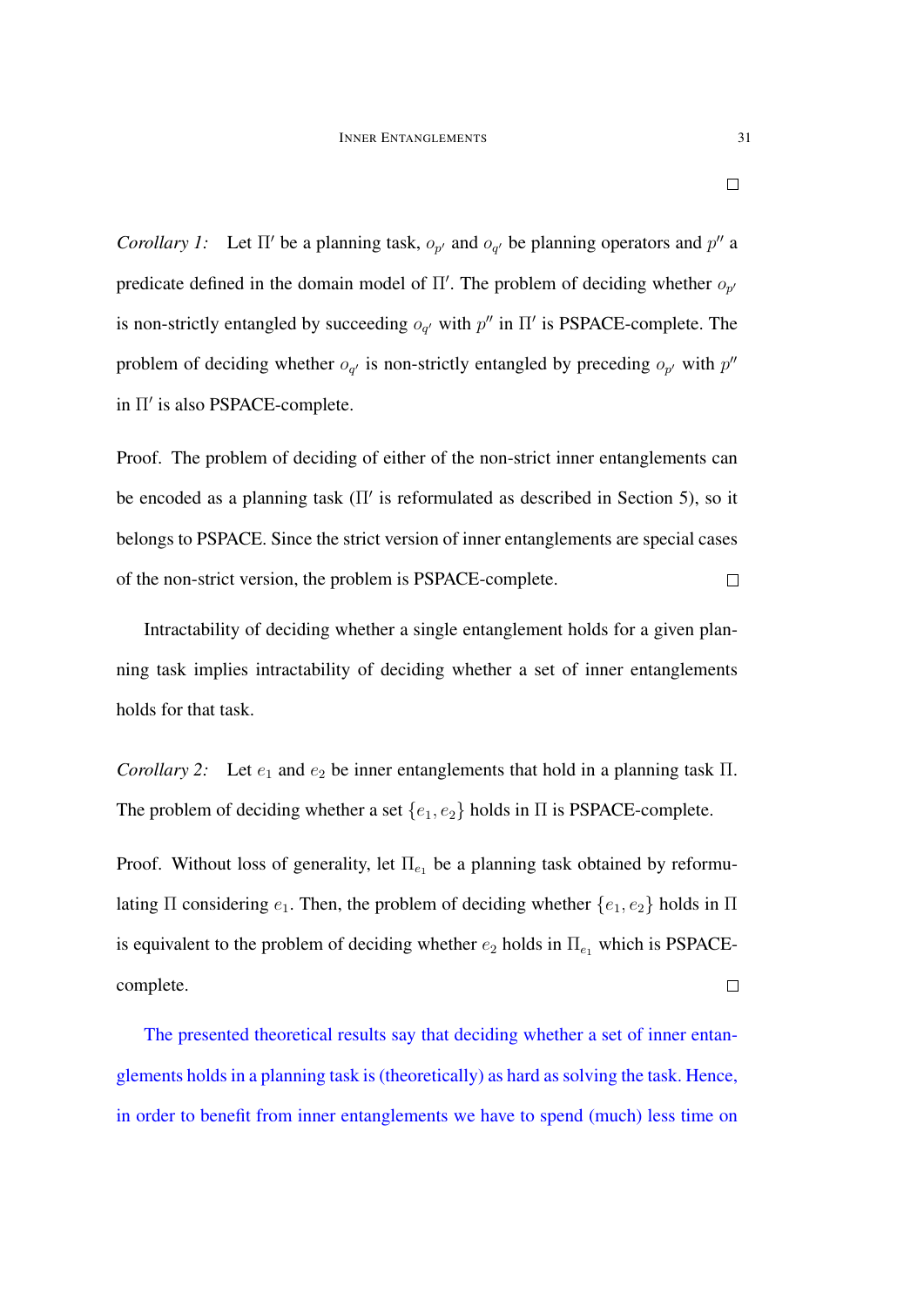their generation than how much time we can save by their use. Learning them from simple planning tasks is a viable option, since such tasks can usually be solved and analyzed very quickly.

### 6.3. Trivial Entanglements

Despite the complexity results, there are some cases where we can trivially identify inner entanglements (hereinafter referred as trivial inner entanglements). The following situations refer to special cases where there is no way to violate inner entanglements in the planning process. However, trivial inner entanglements do not provide any new domain-specific information and hence we do not have to consider them in the reformulation.

We can observe that having only one achiever or 'requirer' of some predicate trivially satisfy the conditions of exclusivity. In other words, if only one operator achieves a certain predicate, then it is its exclusive achiever for all the operators that require this predicate. Similarly, if only one operator requires a certain predicate, then it is its exclusive 'requirer' from all the operators that achieve this predicate.

*Lemma 1:* Let  $\Pi$  be a planning task,  $Ops$  be the set of planning operators and p be a predicate defined in the domain model of Π. If there exists exactly one  $o_i \in Ops$ such that  $p \in \text{eff}^+(o_i)$ , then for every  $o_k \in Ops$  such that  $p \in \text{pre}(o_k)$  it holds that  $o_k$ is non-strictly entangled by preceding  $o_i$  with p in  $\Pi$ .

*Lemma 2:* Let  $\Pi$  be a planning task,  $Ops$  be the set of planning operators and p be a predicate defined in the domain model of Π. If there exists exactly one  $o_i \in Ops$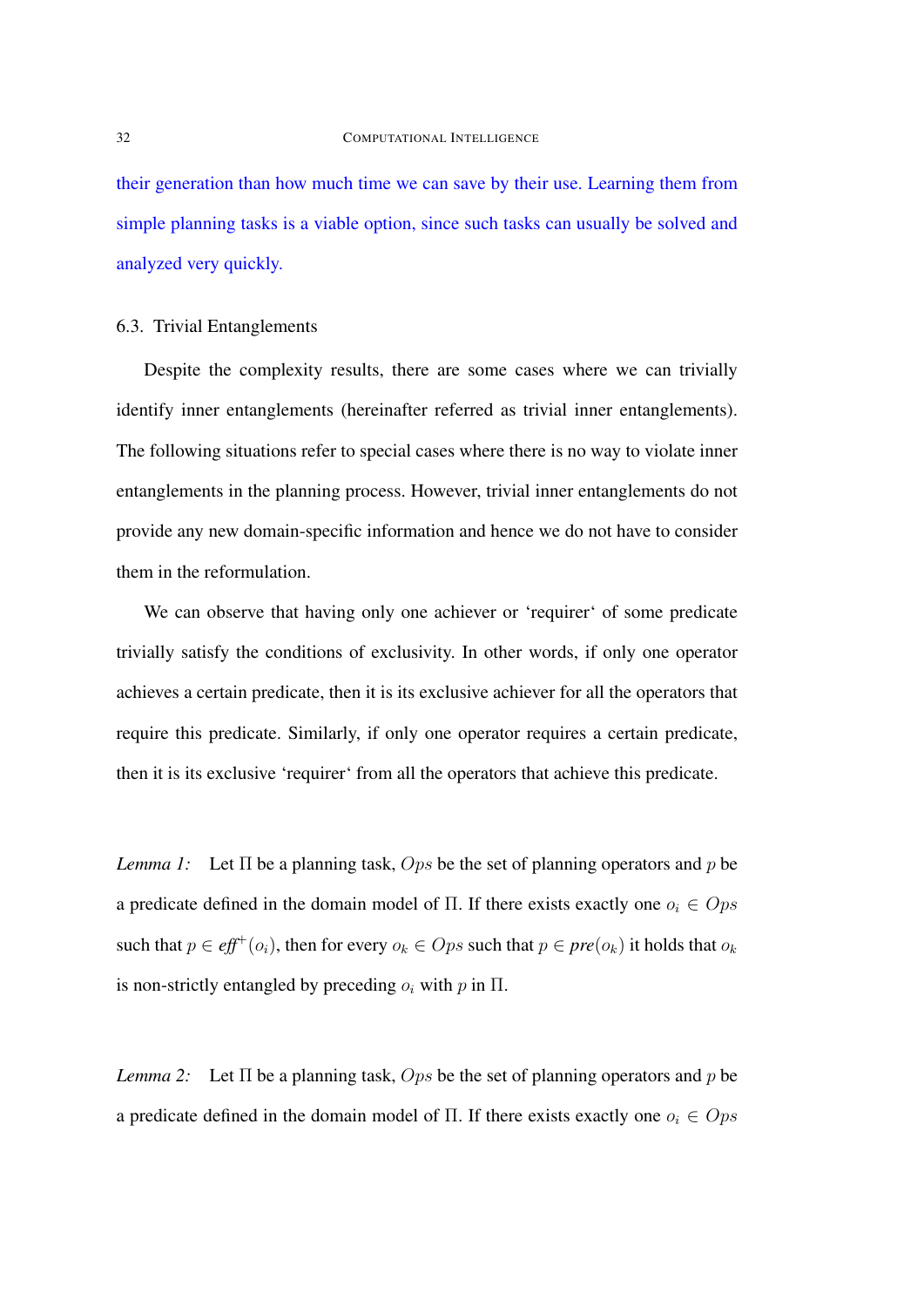such that  $p \in pre(o_i)$ , then for every  $o_k \in Ops$  such that  $p \in \textit{eff}^+(o_k)$  it holds that  $o_k$ is non-strictly entangled by succeeding  $o_i$  with p in  $\Pi$ .

### 6.4. Identifying Inner Entanglements: Case Studies

This section is devoted to investigate identifying and (re)using inner entanglements from knowledge engineering perspective. Whereas it is usually feasible to consider inner entanglements as domain-specific rather than task-specific, even small modifications in domain models can invalidate some of the entanglements and, possibly, introduce some other entanglements.

An illustrative example we used earlier in the text identified two inner entanglements in the BlocksWorld domain, i.e., the operator putdown is entangled by the preceding operator unstack with the predicate holding and the operator pickup is entangled by the succeeding operator stack with the predicate holding. Whether the entanglements are strict or non-strict depends on whether a block is initially held by the robotic hand or whether the same is required in the goal state. The entanglements in fact prevent applying the operators pickup and putdown consecutively since they just reverse each other's effects, thus doing so is clearly meaningless. Extending the BlocksWorld domain by introducing an operator paint which paints the block while it is held by the robotic hand might invalidate the entanglements in some cases. pickup can then achieve holding for both stack and paint, so the exclusivity required by the entanglement is not met. putdown can meaningfully use the predicate holding achieved by pickup since we can paint the block (apply the paint operator) in between, so the entanglement by preceding might not be met.

The Depots domain is a combination of the BlocksWorld domain and the Logis-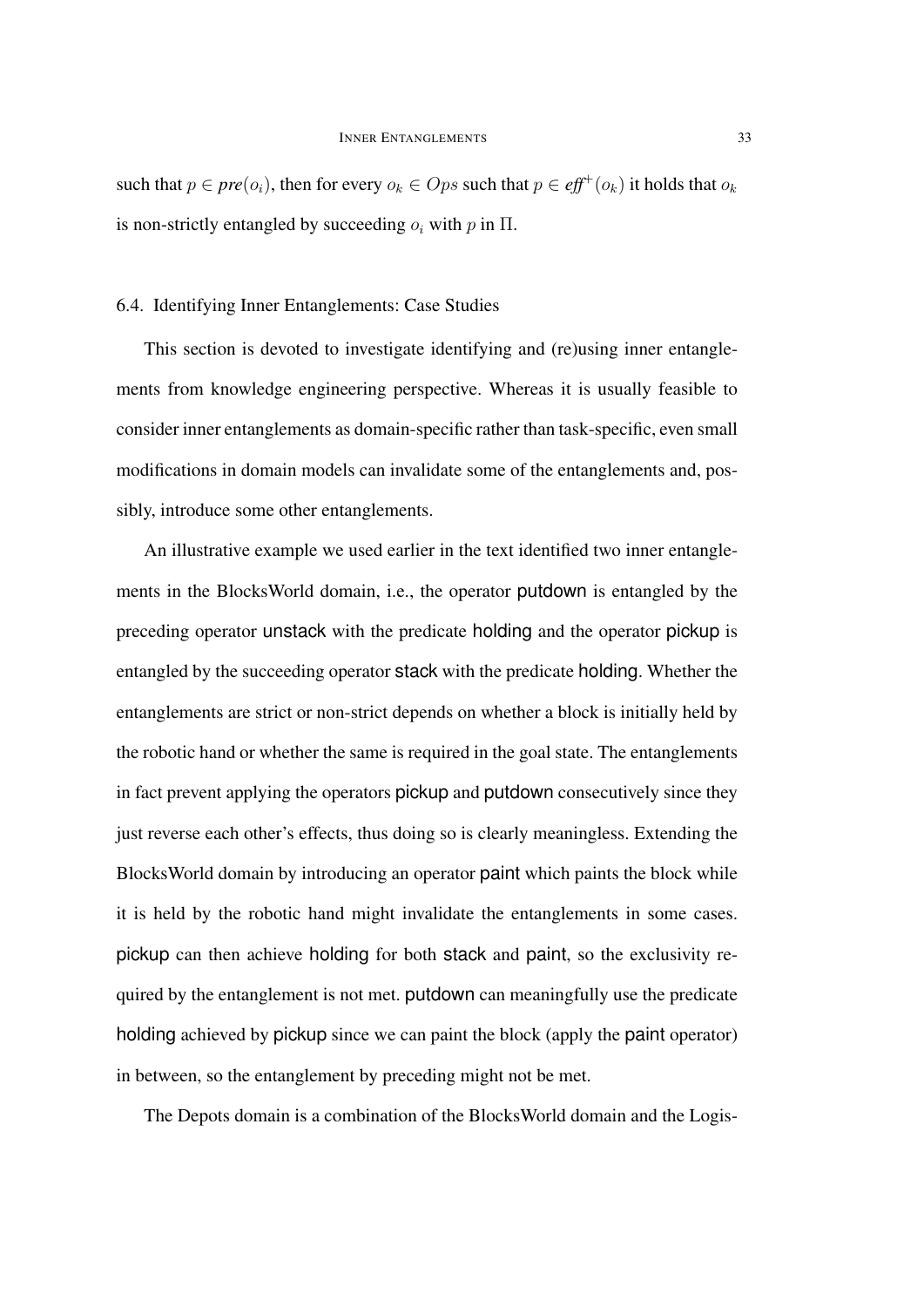### 34 COMPUTATIONAL INTELLIGENCE

tics domain such that crates are arranged in stacks and operated by hoists in the same way as blocks in BlocksWorld but can be also transported by trucks between different locations. The lift and drop operators correspond with the BlocksWorld's unstack and stack operators respectively. The load and unload operators are variants of the BlocksWorld's putdown and pickup operators such that instead of putting to and picking up crates from the table they load crates to or unload crates from trucks respectively. In Depots, we may observe, for instance, that the operator lift is entangled by the succeeding operator load with the predicate lifting, load is entangled by preceding lift with lifting, the operator drop is entangled by the preceding operator unload with lifting and unload is entangled by succeeding drop with lifting. If no instance of lifting is present in the initial state or the goal, then the entanglements are strict. If there is no truck defined in the problem, then we cannot apply load or unload, hence the entanglements do not hold (otherwise it will not be possible to apply lift and drop consecutively). Modifying the domain model in such a way that particular trucks can move only between some locations might introduce the necessity of reloading crates from one truck to another. This will certainly affect two of the entanglements, in particular, load will no longer entangled by preceding lift with lifting and unload will no longer entangled by succeeding drop with lifting. However, tasks in which some crate(s) have to be reloaded can be easily identified.

It should be noted that the aforementioned examples indicate that the nature of inner entanglements varies per domain model. Therefore, it seems, in our opinion, that refining not very restrictive general rules for identifying inner entanglements might not be a feasible option. Domain model engineers can either identify inner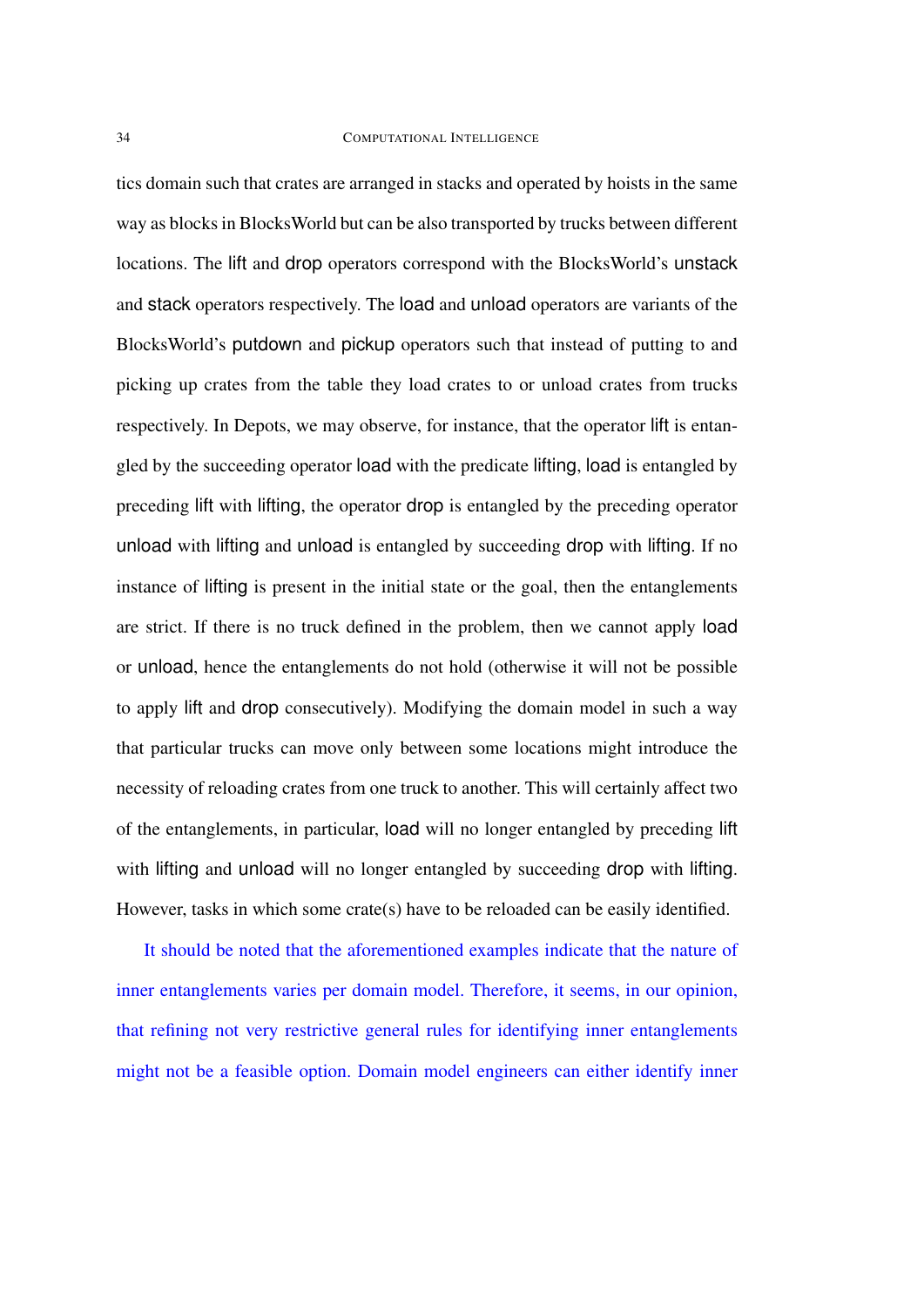entanglements by hand, or exploit our method based on the "learning in planning" paradigm that is presented in Section 7.

### 6.5. Expected Impact of Inner Entanglements on the Planning Process

Inner entanglements eliminate unpromising alternatives in the search space which reduces the branching factor in search. Introducing supplementary predicates required for encoding inner entanglements, however, introduces additional facts (atoms) planners have to deal with during search and, moreover, memory requirements might therefore be higher. Hence, the impact of inner entanglements is determined by considering whether the potential benefits of reducing the branching factor outweigh overheads caused by handling supplementary predicates. An analogy can be seen in determining whether a macro-operator is useful, in literature also referred as a *utility problem* (Minton, 1988).

Taking a closer look on how inner entanglements are encoded provides insights into how they may influence delete-relaxed heuristics, which is a common technique used in planning engines. Having an operator  $o_2$  strictly entangled by a preceding operator  $o_1$  with a predicate p captures a situation where an instance of  $o_2$  can be applied only if a corresponding instance of p is achieved by an instance of  $o_1$ . This is enforced by putting a supplementary predicate  $p'$  into  $o_1$ 's positive effects and into  $o_2$ 's precondition. In delete-relaxed plans,  $o_1$  must be also applied at some point before  $o_2$ . However, an operator  $o \neq o_2$  achieving p (and thus removing p') can be placed in between  $o_1$  and  $o_2$  in delete-relaxed plans which does not correspond with the entanglement conditions. Entanglements by preceding are therefore only partially taken into account while computing delete-relaxed heuristics. Having an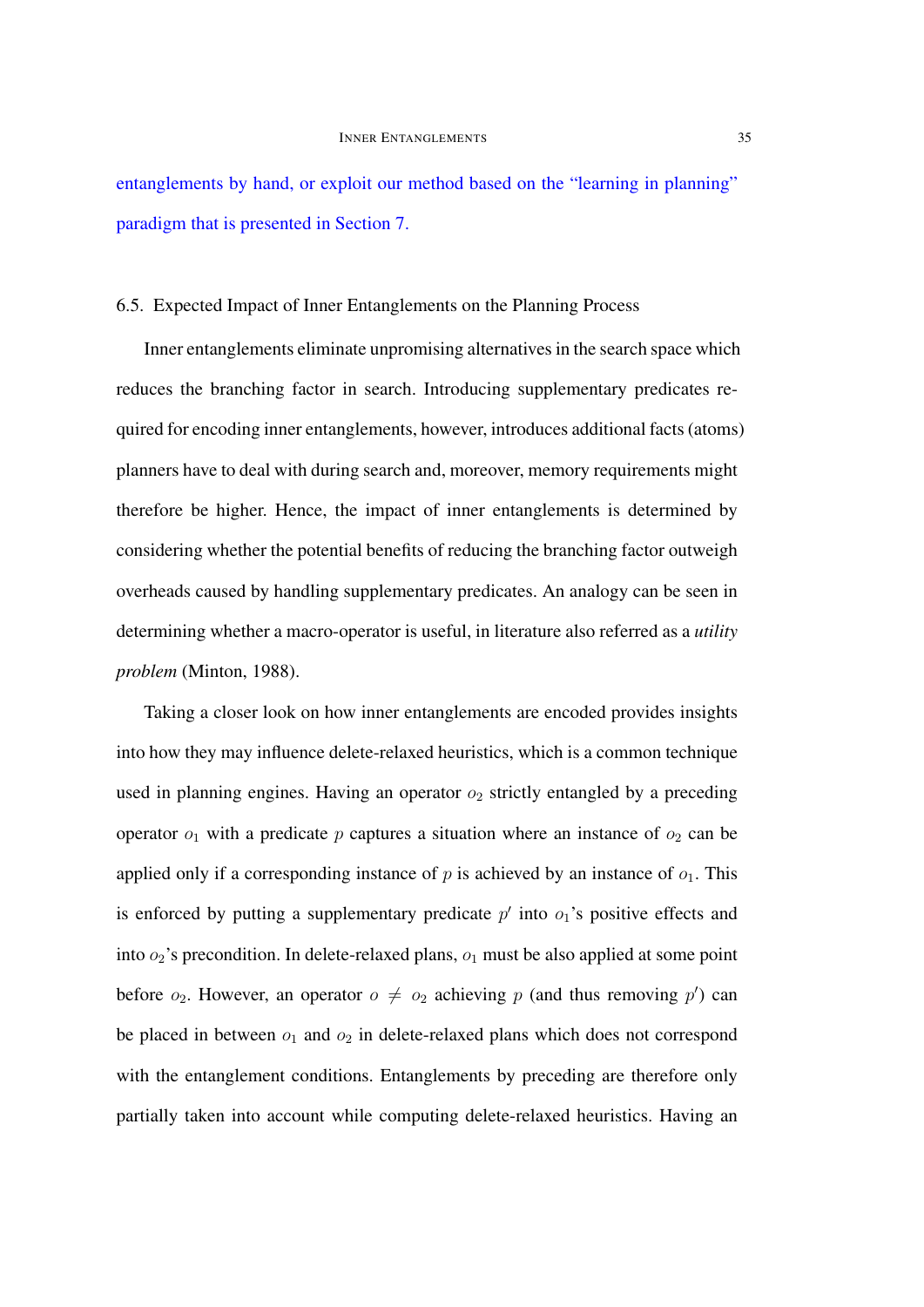operator  $o_1$  strictly entangled by a succeeding operator  $o_2$  with a predicate p captures a situation where an instance of  $o_1$  achieves a corresponding instance of p for an instance of  $o_2$ . This is enforced by putting a supplementary predicate  $p'$  into  $o_1$ 's negative effects and into preconditions of operators other than  $o_2$  that have p in their preconditions. However, in delete-relaxed plans, applying  $o_1$  does not prevent applying any other operator having  $p$  in its precondition. Therefore, entanglements by succeeding are not taken into account while computing delete-relaxed heuristics. Intuitively, only entanglements by preceding might be beneficial on planners based on delete-relaxed heuristics (e.g. FF).

However, recent empirical results do not confirm this intuition by showing that in some cases entanglements by succeeding can be very beneficial even for planners based on delete-relaxed heuristics (Chrpa and Vallati, 2013). To understand potential benefits of entanglements by succeeding we have to take a different view. A heuristic may suggest to apply an operator  $o \neq o_2$  requiring p from  $o_1$ . However, after actual application of  $o_1$  it will become impossible to apply  $o$  (due to the entanglement conditions), since  $o_2$  will be enforced. Although it might cause planners to be 'trapped' in a local minimum of the heuristics, it might also prevent planners to get into 'deeper' local minima which might eventually happen if  $o$  is applied instead of  $o_2$ .

If both (strict) entanglements by preceding and succeeding hold between  $o_1, o_2$ and p, the compact encoding involves replacing p with  $p'$  in  $o_1$ 's positive effects and  $o_2$ 's precondition. In delete-relaxed plans,  $o_2$  cannot be applied unless  $o_1$  is, which is similar to the entanglements by preceding case, and, moreover,  $o_1$  cannot achieve p for any other operator than  $o_2$  (because p is replaced by  $p'$ ). Although as in the entanglements by preceding case an operator achieving  $p$  can be placed in between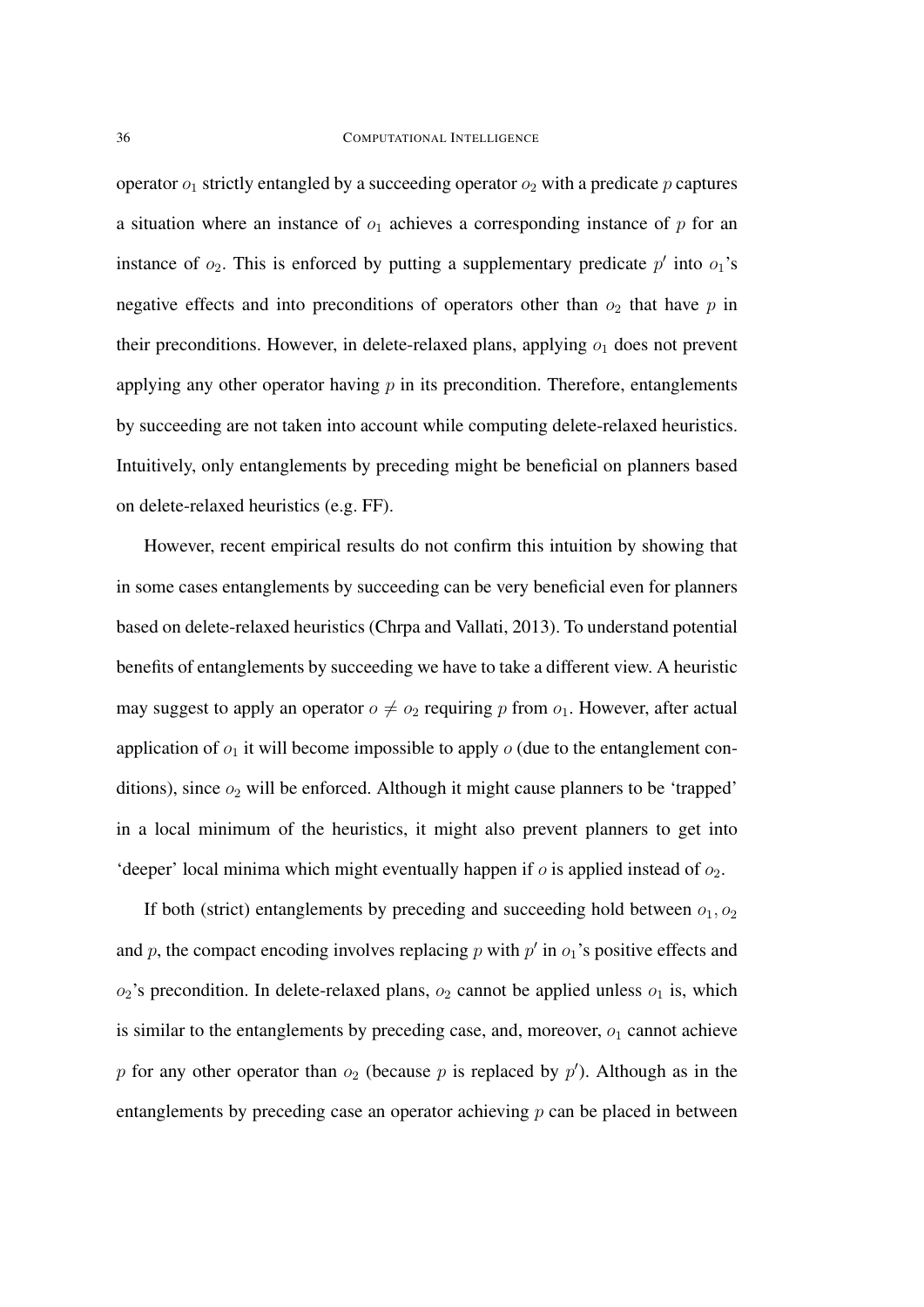$o_1$  and  $o_2$  in delete-relaxed plans, which does not correspond to the entanglements conditions, both the entanglements are taken into account to reasonable extent while computing delete-relaxed heuristics.

The compact encoding (when both entanglements by preceding and succeeding hold between a pair of operators and a predicate) is intuitively beneficial for planners. The potential impact of inner entanglements seems to be correlated with the shape of search space, in other words, whether inner entanglements can prevent planners to end up in undesirable states (e.g dead-ends, "deep" local minima). We believe that maximising sets of compatible inner entanglements does not imply maximising planners' performance, because some of the entanglements might in fact have a negative impact, for instance, by introducing supplementary predicates planners might deal with or introducing local minima in the heuristics landscape. Possible examples of "bad" inner entanglements are those that consist of operators whose instances appear sporadically in plans, because such inner entanglements bring only a little information for possibly high overheads. Also, if an inner entanglement prunes only a few alternatives, then overheads introduced with it might be higher than its possible benefit. For example, after picking up a block, we might either put it down or stack it on some other clear block. Clearly, the number of clear blocks might be up to  $n - 1$ , where n is the number of all blocks. If pickup(?x) is (strictly) entangled by succeeding stack(?x ?y) with holding(?x), then we cannot apply putdown(?x) after pickup(?x). Hence, we prune one alternative, keeping  $n - 1$  alternatives in the worst case. Similarly, after unstacking a block from another block we can either put it down or stack it on some clear block. If putdown(?x) is (strictly) entangled by preceding unstack(?x ?y), then we cannot apply stack(?x ?z) after unstack(?x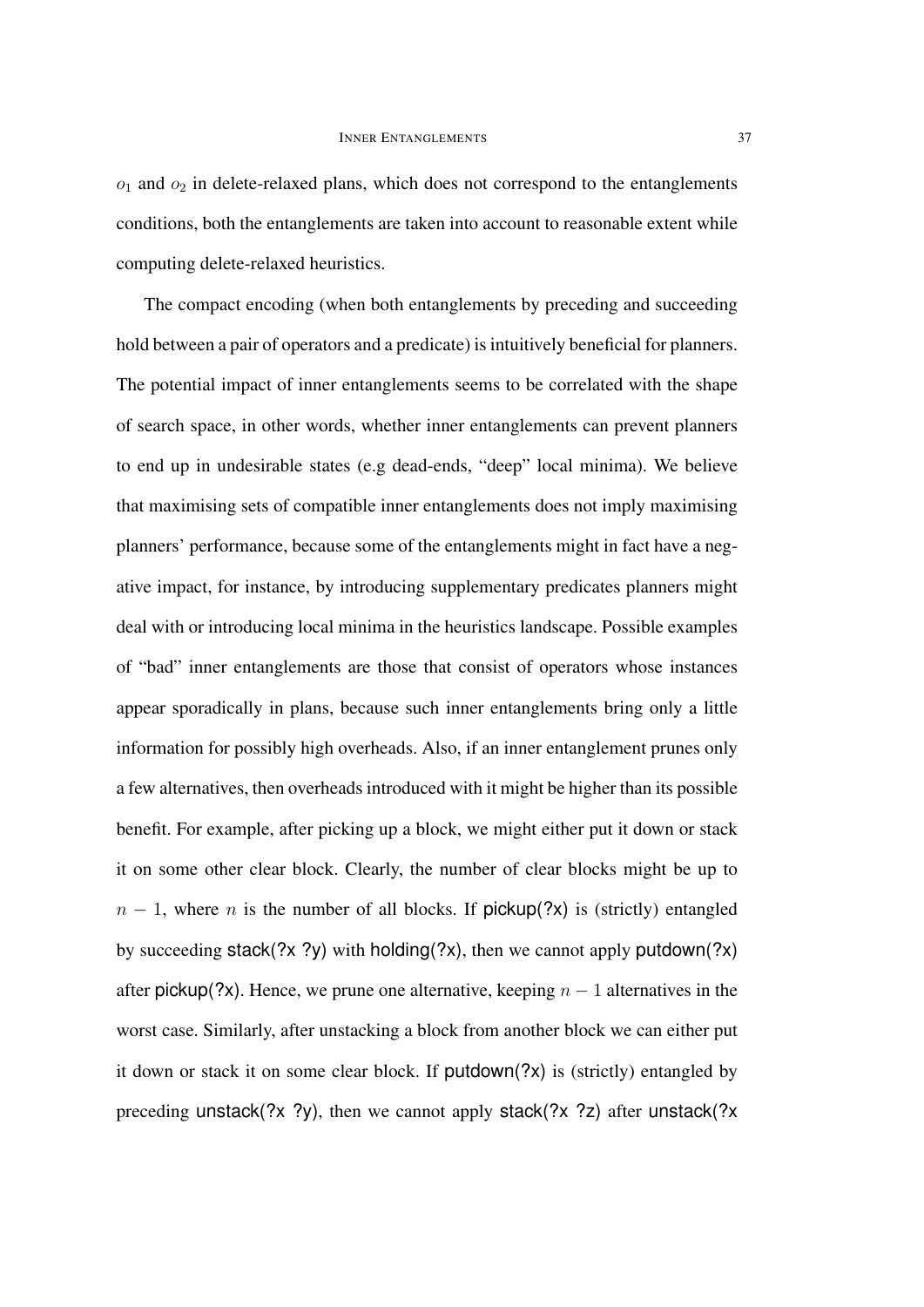?y). Hence, we keep only one alternative, pruning  $n-1$  alternatives in the best case. Given this observation, the latter entanglement is much more informative than the former one. Intuitively, the former entanglement is not helpful and very likely will worsen the planning process. The latter entanglement, on the other hand, seems to be helpful and should improve the planning process.

## 7. EXTRACTING INNER ENTANGLEMENTS

| Algorithm 1 Checking how many times a given operator achieves (requires) a                         |
|----------------------------------------------------------------------------------------------------|
| predicate to (from) another operator in the training plans.                                        |
| $\triangleright$ create empty arrays entP, entS of size<br>1: initialize_ent_arrays();             |
| [Ops,Ops,Preds]                                                                                    |
| 2: initialize_op_counter();<br>$\triangleright$ create an empty array <i>counter</i> of size [Ops] |
| 3: <b>for each</b> training plan $\pi = \langle a_1, \dots a_n \rangle$ <b>do</b>                  |
| for $i := 1$ to n do<br>4:                                                                         |
| for each $p \in pre(a_i)$ do<br>5:                                                                 |
| $a := last\_achieve(r, \langle a_1 \ldots a_{i-1} \rangle);$<br>6:                                 |
| if $a \neq NULL$ then<br>7:                                                                        |
| $entP[is_inst(a_i), is_inst(a), is_inst(p)]++;$<br>8:                                              |
| $entS[is_inst(a), is_inst(a_i), is_inst(p)] + +;$<br>9:                                            |
| end if<br>10:                                                                                      |
| end for<br>11:                                                                                     |
| $counter[is_inst(a_i)] + +;$<br>12:                                                                |
| end for<br>13:                                                                                     |
| 14: end for                                                                                        |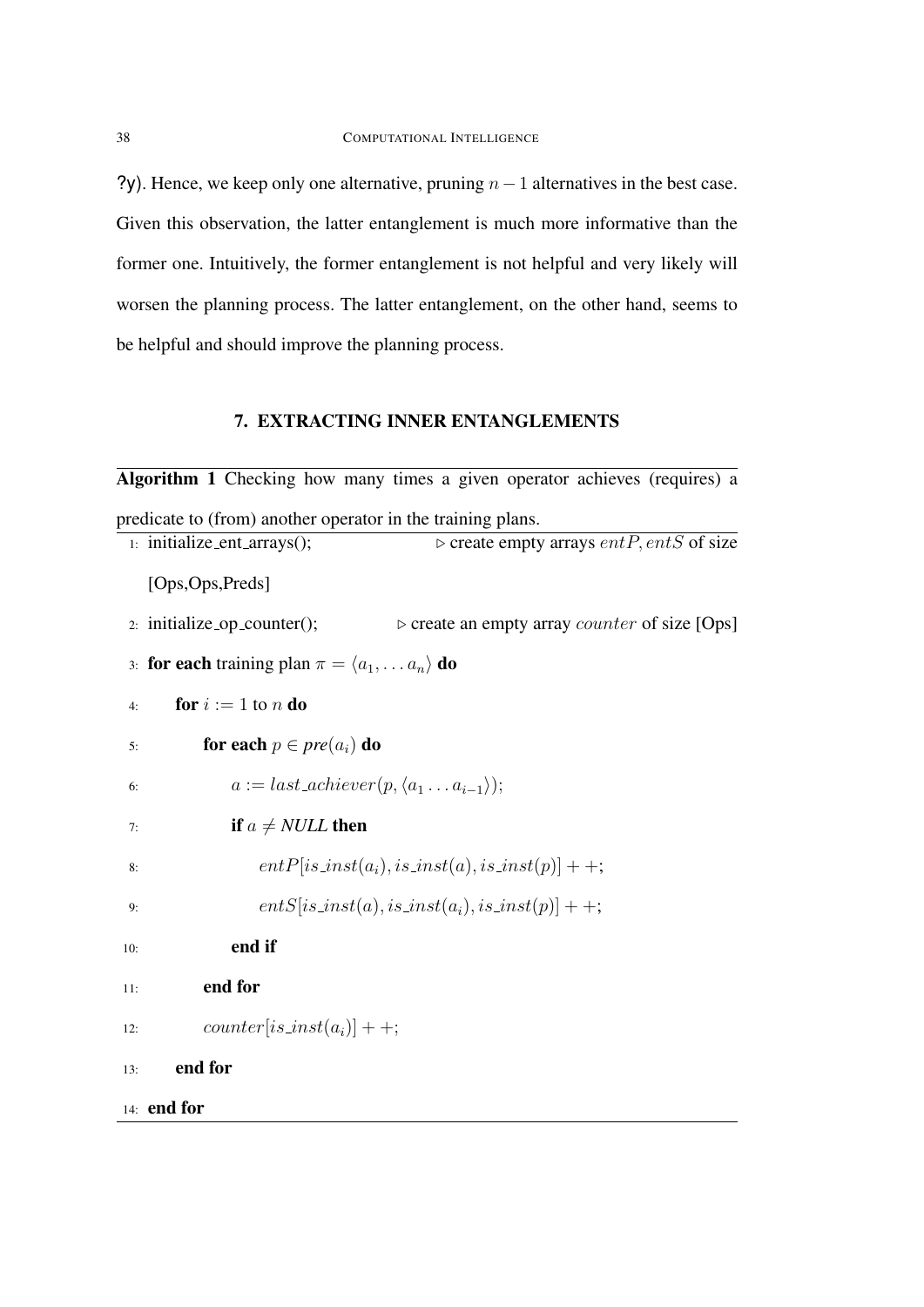Deciding whether a given set of inner entanglements holds in a given task is generally PSPACE-complete (as discussed in Section 6). Moreover, trivial entanglements (see Section 6.3) are not informative and thus not considered for task reformulation. Therefore, we have to devise an effective approximation technique for extracting sets of inner entanglements. We assume that tasks having the same domain model have a similar structure, so the same set of inner entanglements holds in all of them. Hence, we can select a representative set of simple tasks for each domain model as training tasks, so those can be solved easily by standard planning engines. Generated training plans, that is the solutions of these training tasks, are then explored in order to find what inner entanglements hold in them.

The above approach can be formalised as follows. Let  $P$  be a class of planning tasks that has the same domain model. Let  $\mathcal{P}_T \subset \mathcal{P}$  be a set of training tasks. In our approximation method, we assume that  $ENT_{\mathcal{P}_T} = ENT_{\mathcal{P}}$ , in other words, a set of inner entanglements holding on training planning tasks also holds on the whole class of planning tasks. This assumption is, of course, a source of incompleteness, since enforcing incorrect entanglements may cause some tasks becoming unsolvable. On the other hand, planning tasks having the same domain model are of similar structure (e.g. they differ only by number of objects), which is the case of the most of IPC benchmarks. Hence, we believe that selecting a small set of these tasks such that selected tasks are easy but not trivial can alleviate the incompleteness issue and thus support the assumption. Our empirical study that also explores these issues is provided in Section 8.

The method for extracting inner entanglements from (training) plans works as follows. For every action we check which actions achieved atoms for it or vice versa.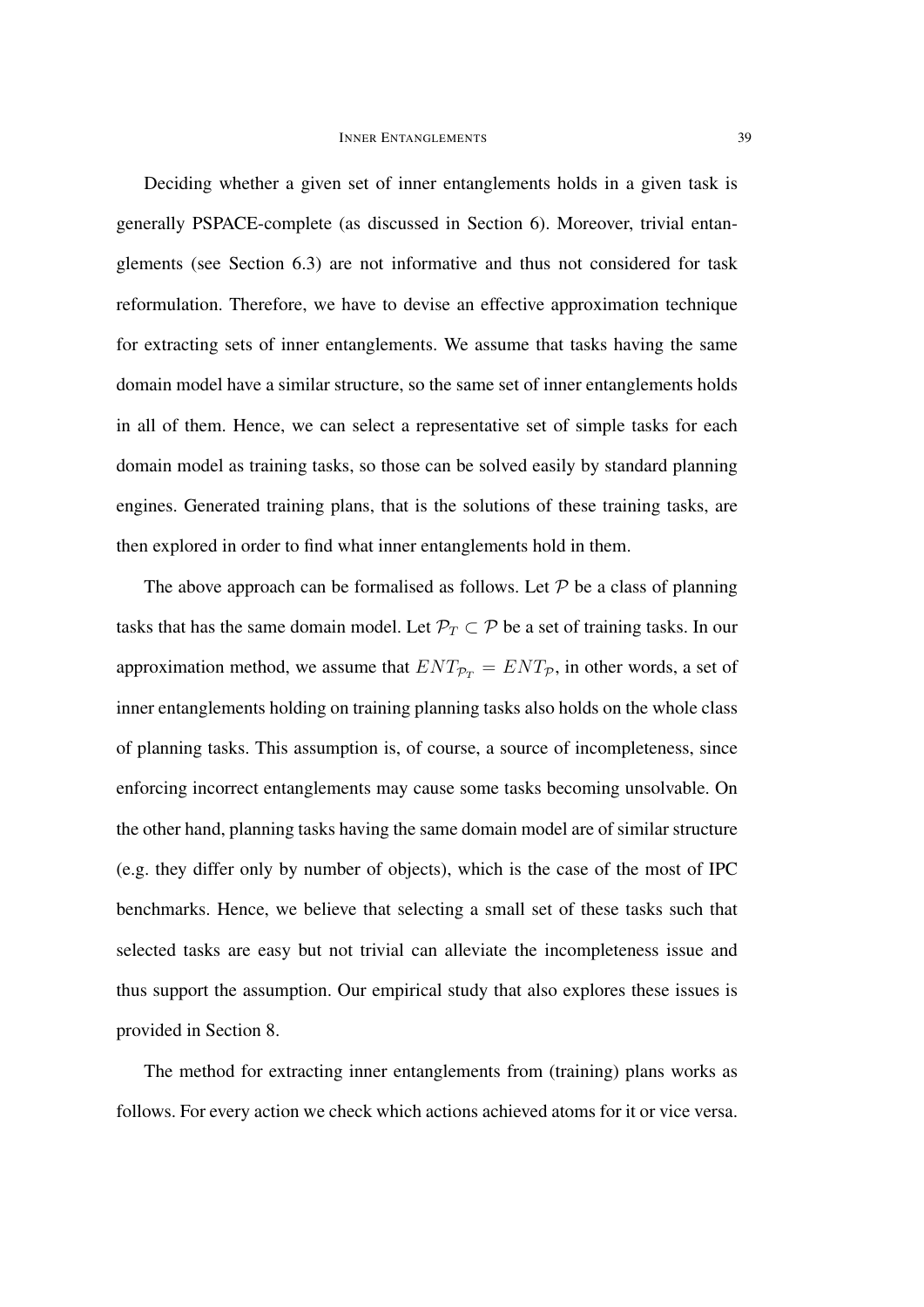This information is used to determine the cases where exclusivity of predicate's achievement or requirement between a pair of operators applies. This concept is elaborated in Algorithm 1. For this purpose, we define an array counter, which stores information about how many instances of given operators occur in the training plans, 3D arrays  $entP, entS$ , which count how many times a given operator achieves/requires a predicate to/from another operator. Function  $is{\text{ }}.inst(arq)$  returns either an operator if  $arg$  (action) is an instance of it or a predicate if  $arg$  (atom) is an instance of it. Function  $last\_achieve(p, \langle a_1, \ldots, a_k \rangle)$  returns the last action in the sequence  $(\langle a_1, \ldots, a_k \rangle)$  that has p in its positive effects, or NULL if no such action exists (i.e.,  $p$  is an initial atom).

Algorithm 1 requires linear time with respect to the lengths of given training plans if the number of atoms in actions' preconditions and effects is much lower than lengths of training plans, so it can be bounded by a constant. Notice that information retrieved by the last achiever function can be stored in a hash table, hence constant time is needed.

### 7.1. Flaw Ratio

From Algorithm 1, it is easy to determine whether a given set of inner entanglements holds in all the training plans. However, it is often not a very efficient way to determine a useful set of inner entanglements. There are two main reasons. Firstly, training plans might contain redundant actions or very sub-optimal sub-plans which can prevent detecting some useful entanglements. Secondly, there might be several strategies how a task can be solved, where only some of these lead into discovery of some useful entanglements. For example, in BlocksWorld, we might "put aside"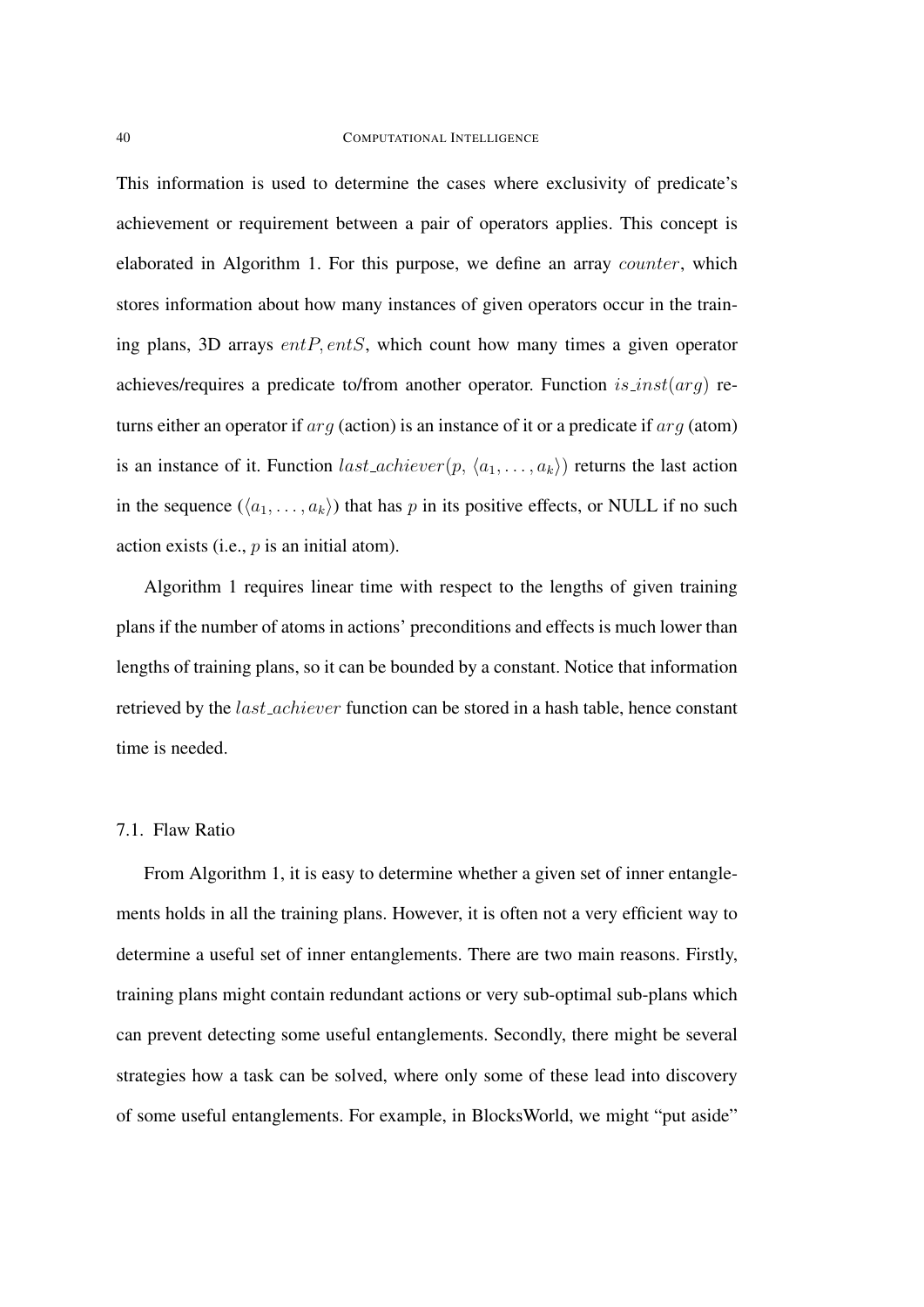blocks in two different ways: put them on the table, or stack them on other blocks. Only the former way leads to the discovery of two useful inner entanglements, i.e., unstack is (strictly) entangled by succeeding putdown with holding, and stack is (strictly) entangled by preceding pickup with holding.

Introducing a *flaw ratio*  $\eta \in [0, 1]$  which is a parameter referring to an allowed percentage of "flaws" in training plans, can identify inner entanglements that can be discovered in plans that are "close" to the training plans. In other words, the exclusivity of predicate achievement or requirement between a pair of operators might only be satisfied to some extent in the training plans, while in some other solution plans the exclusivity can be fully satisfied. For example, in Blocksworld, the blocks might occasionally be "put aside" to other blocks in the training plans and thus cause that the useful inner entanglements (as above) are not detected. By considering flaw ratio, these inner entanglements can be found.

Let  $\eta$  be the flaw ratio, then the following equations determine when a given inner entanglement can be considered (sprec and ssucc stand for the strict version of entanglements by preceding and succeeding respectively):

$$
(prec, o_1, o_2, p) \Leftrightarrow entP[o_1, o_2, p] > 0 \land \forall o \neq o_2 : \frac{entP[o_1, o, p]}{counter[o_1]} \leq \eta
$$
 (1)

$$
(succ, o_1, o_2, p) \Leftrightarrow entS[o_1, o_2, p] > 0 \land \forall o \neq o_2 : \frac{entS[o_1, o, p]}{counter[o_1]} \leq \eta
$$
 (2)

$$
(spec, o_1, o_2, p) \Leftrightarrow \frac{entP[o_1, o_2, p]}{counter[o_1]} \ge 1 - \eta \wedge \forall o \ne o_2 : \frac{entP[o_1, o, p]}{counter[o_1]} \le \eta \tag{3}
$$

$$
(ssucc, o_1, o_2, p) \Leftrightarrow \frac{ent \cup [o_1, o_2, p]}{counter[o_1]} \geq 1 - \eta \wedge \forall o \neq o_2 : \frac{ent \cup [o_1, o, p]}{counter[o_1]} \leq \eta \tag{4}
$$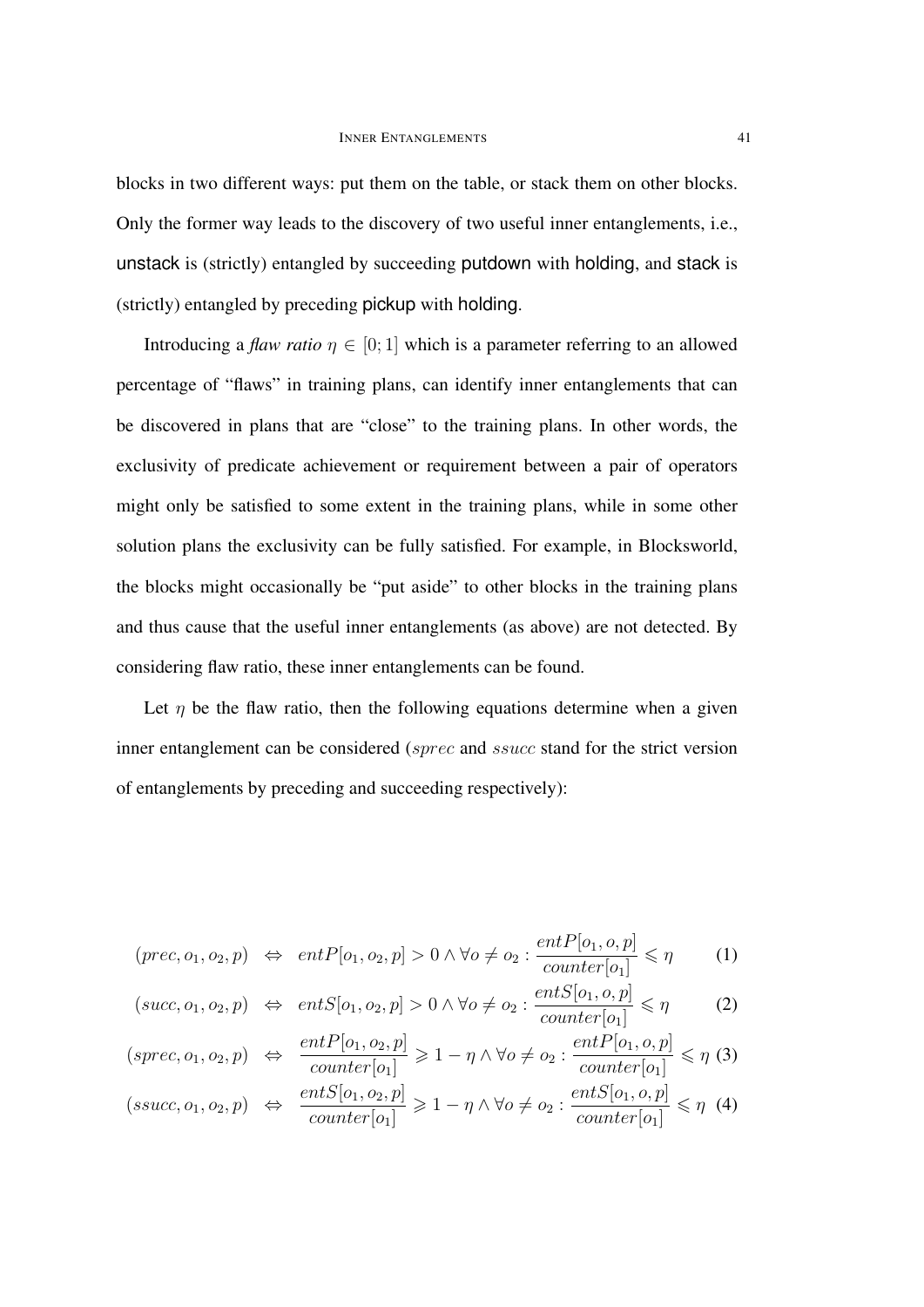### 7.2. Filtering Unpromising Inner Entanglements

Following the discussion from Section 6.5 we can derive that pruning power of inner entanglements is crucial for having positive impact on the planning process. In other words, inner entanglements are more likely to be beneficial if they can prune a relatively large number of search alternatives. Otherwise, inner entanglements might have detrimental effect on performance of planning engines because of the overhead caused by their representation.

We identified two main cases in which inner entanglements do not have a strong pruning power. Firstly, inner entanglements where operators that are rarely applied in plans are involved. Training plans can provide a good indication of "rare" operators. So we can assume that if an operator appears rarely in training plans, then it will be used rarely also for other planning problems in a given domain. Hence, we define a threshold  $\epsilon$  and filter out such inner entanglements where any of the involved operators ( $o_1$  and  $o_2$ ) has less instances in the training plans, i.e:

$$
counter[o_1] < \epsilon \lor counter[o_2] < \epsilon
$$

Secondly, comparing the number of arguments that "entangled" and "prohibited" operators have. Recall the example from Section 6.5, where pickup(?x) is (strictly) entangled by succeeding stack(?x ?y) with holding(?x). The entanglements prohibits applying putdown(?x) after pickup(?x). In our words, stack(?x ?y) is the "entangled" operator and putdown(?x) is the "prohibited" operator. Clearly, only 1 alternative is pruned (only one instance of putdown(?x) can be applied after pickup(?x)) while up to  $n - 1$  alternatives are allowed (up to  $n - 1$  instances of stack(?x ?y) can be applied after  $pickup(?x)$ ), so the pruning power of the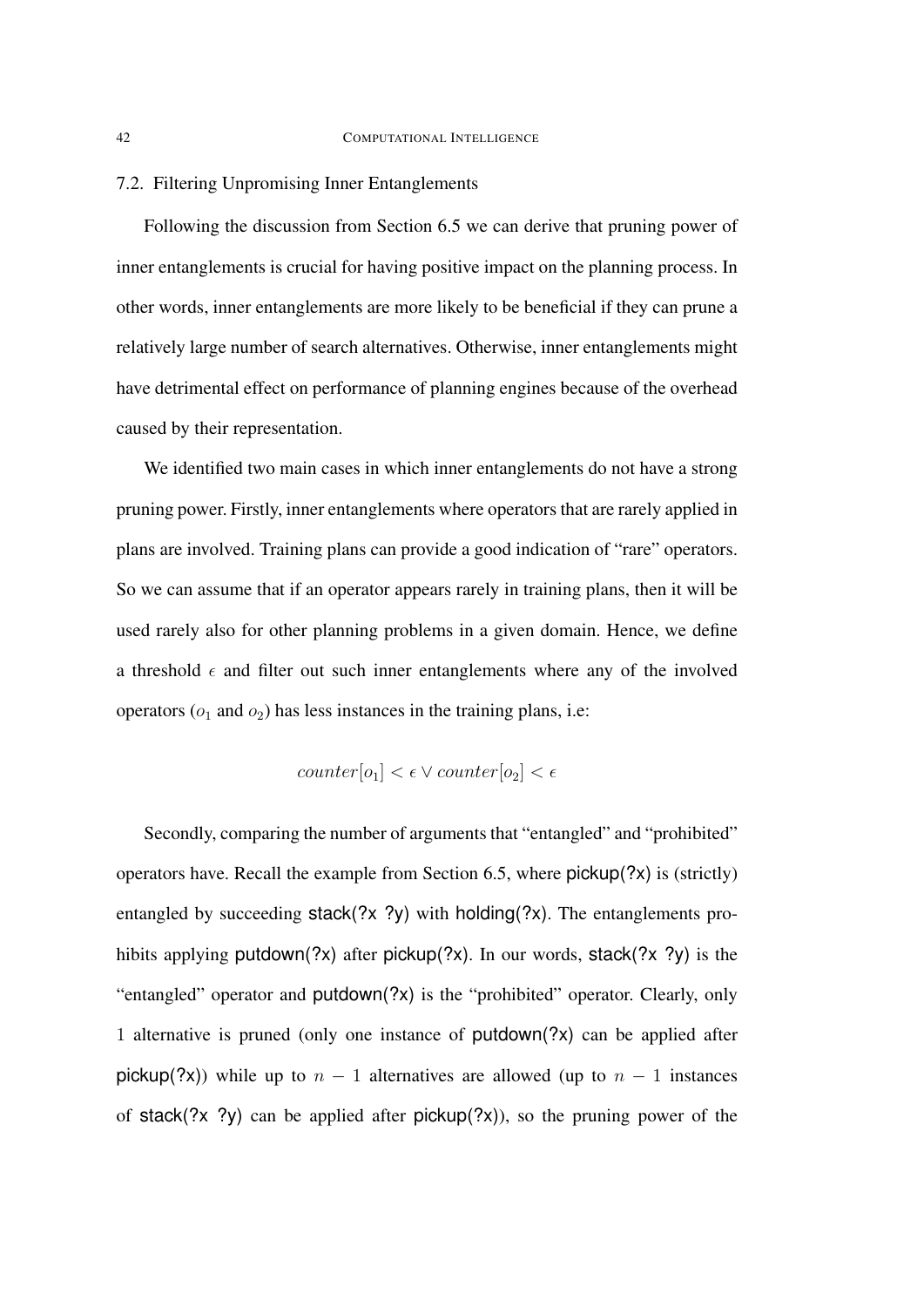entanglement is poor. The number of operators' arguments is thus a good indicator for estimating the numbers of pruned search alternatives. Hence, if the number of arguments of the "entangled" operator is higher than all the "prohibited" operators, then the entanglement is unpromising. Formally, let  $arg(o)$  denote the number of arguments of an operator  $o$ . Let an operator  $o_1$  be (strictly) entangled by a succeeding operator  $o_2$  with a predicate p, the entanglement is considered as unpromising if:

$$
\forall o \neq o_2, p \in pre(o) : arg(o) < arg(o_2)
$$

Analogously, let an operator  $o_2$  be (strictly) entangled by a preceding operator  $o_1$ with a predicate  $p$ , the entanglement is considered as unpromising if:

$$
\forall o \neq o_1, p \in \textit{eff}^+(o) : \textit{arg}(o) < \textit{arg}(o_1)
$$

Unpromising inner entanglements are filtered out except cases where both types of inner entanglements hold for the operators  $o_1, o_2$  and the predicate p, and only one of the entanglements is unpromising. Such an exception follows the observation discussed in Section 6.5 that the compact encoding of such entanglements does not introduce more overheads than the encoding of a single (inner) entanglement.

### 7.3. Inner Entanglement Extraction

Algorithm 2 wraps up the method for extracting inner entanglements. Given generated training plans we can fill the arrays  $entP, entS$  and counter by running Algorithm 1. An initial value *init-fr* of the flaw ratio  $\eta$  is assigned. The main loop (Lines 4-12) iteratively validates whether using the given flaw ratio does not lead to extraction of entanglements that do not hold in the training tasks. The validation is done by extracting the non-trivial inner entanglements using the current flaw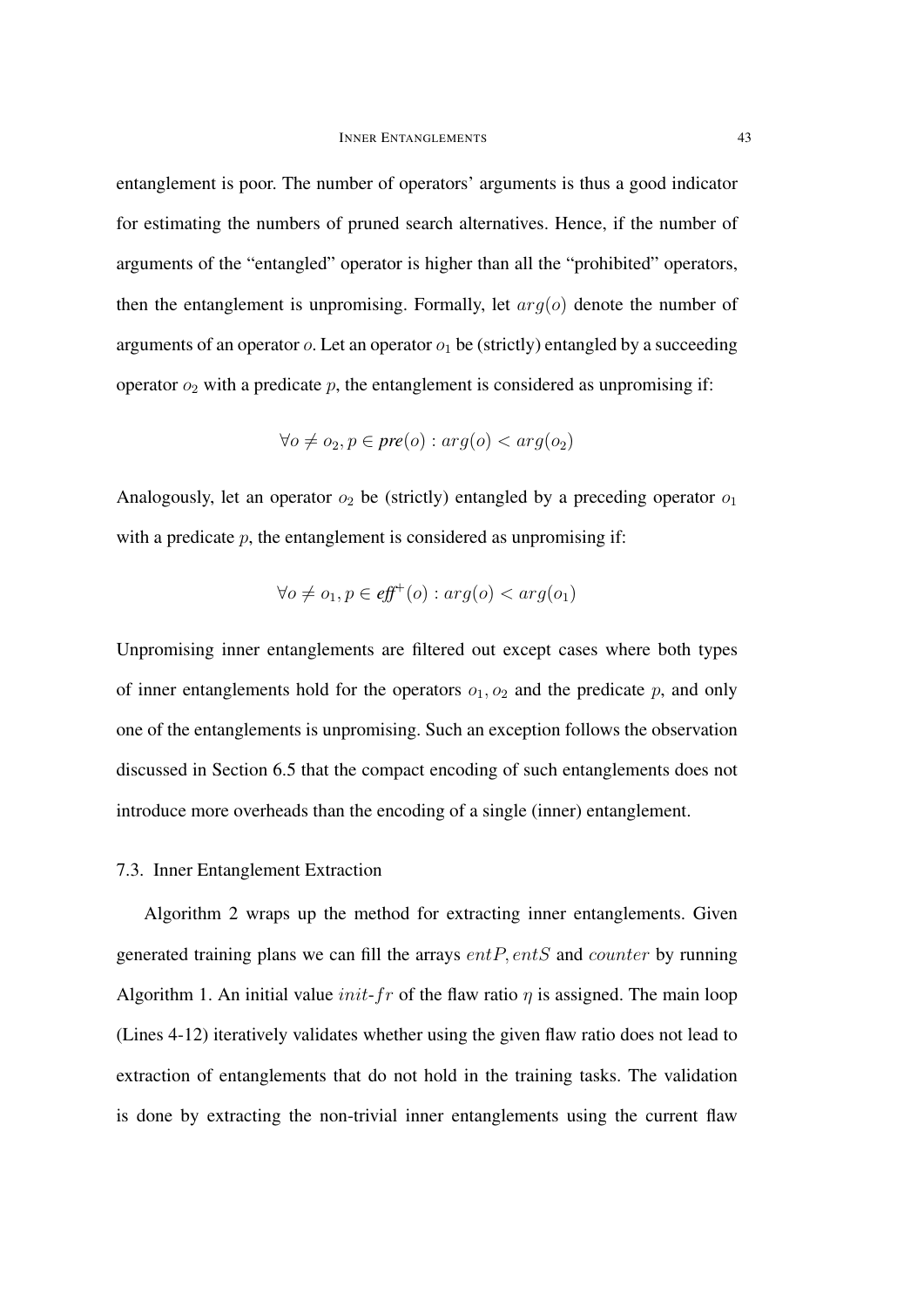Algorithm 2 Extraction of entanglements with the flaw ratio.

- 1: generate training plans
- 2: fill arrays  $(Alg. 1)$
- 3:  $\eta = init-fr$
- 4: while  $\eta > 0$  do
- 5: extract inner entanglements considering  $\eta$  (see equations (1)-(4))
- 6: filter unpromising inner entanglements (see Section 7.2)
- 7: generate reformulated training problems
- 8: if reformulated training problems are solvable then

9: break

- 10: end if
- 11:  $\eta = \max(0, \eta step)$
- 12: end while
- 13: generate reformulated (testing) problems

ratio  $\eta$  (Line 5), filtering unpromising inner entanglements (Line 6), generating reformulated training problems considering the extracted entanglements (Line 7) and running a planner on these reformulated problems (Line 8). Introducing the flaw ratio may cause that the set of extracted inner entanglements does not even hold for the training problems. If such a situation occur, the flaw ratio is decreased by step (Line 11) and the process (for Line 4) is repeated. Clearly, if  $\eta = 0$ , then the set of extracted inner entanglements holds for the training tasks.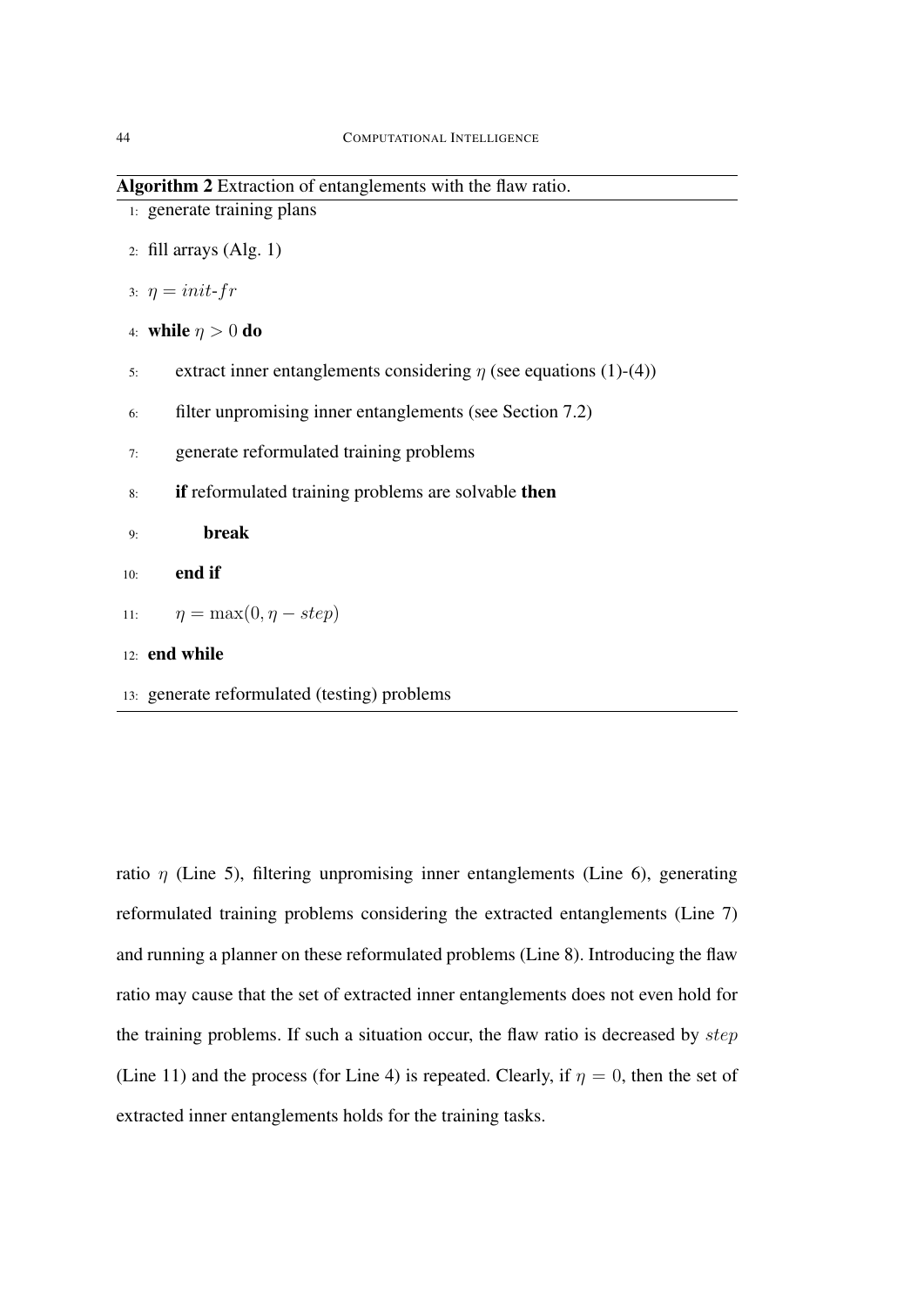### 8. EXPERIMENTAL EVALUATION

This section is devoted to the empirical evaluation of the impact of entanglements in the plan generation process. The aims of the experiments are to analyse the impact of inner entanglements on state-of-the-art planning engines and how quality of training plans influences detection and extraction of inner entanglements. For the empirical evaluation purposes we used all the domains from the learning track of IPC-7; since inner entanglements are automatically extracted domain-specific knowledge, the learning track benchmarks seem to be appropriate. This test set is thus independent, open, and gives a relatively wide coverage.

In each domain, the planning tasks have the same domain model and thus differ only by planning problem specifications. Henceforth, *training problems* denote tasks that are used for learning entanglements, and *testing problems* denote tasks that are used as benchmarks.

### 8.1. Benchmark Planners

In order to perform our analysis, we selected a number of planners according to i) their performance in the IPCs, and ii) the variety of techniques they exploit. Selected planners are: *Metric-FF* (Hoffmann, 2003), *LPG-td* (Gerevini et al., 2003), *LAMA* (Richter and Westphal, 2010; Richter et al., 2011), *Probe* (Lipovetzky and Geffner, 2011; Lipovetzky et al., 2014), *MpC* (Rintanen, 2012, 2014), *Yahsp3* (Vidal, 2014), and *Mercury* (Domshlak et al., 2015).

*Metric-FF* (Hoffmann, 2003) is an extension of the well known FF planner (Hoffmann and Nebel, 2001) which won the 2nd IPC. The FF's search strategy is a variation of hill-climbing over the space of the world states, and in FF the goal distance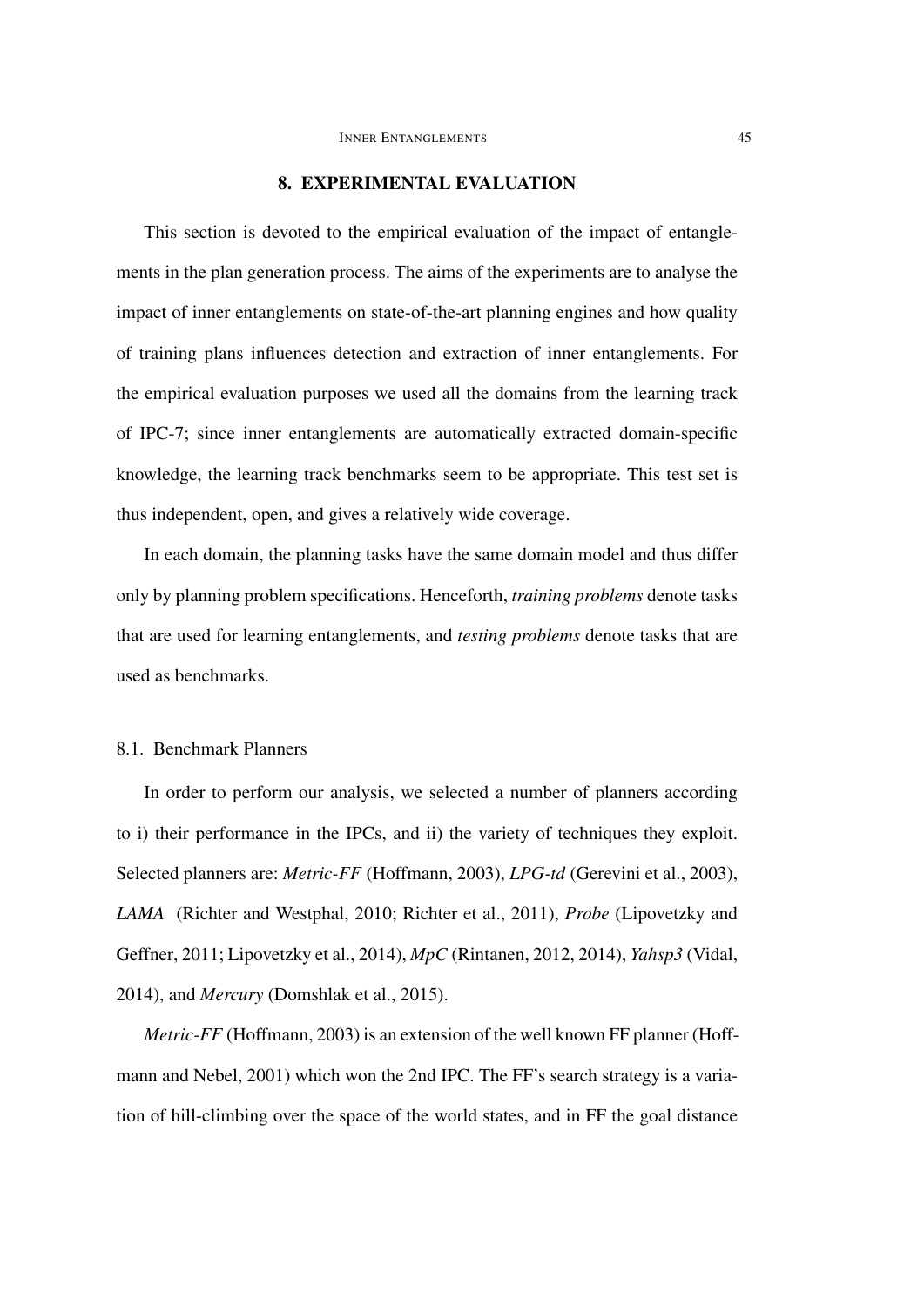is estimated by solving a relaxed task for each successor world state. Compared to the first version of FF, Metric-FF is enhanced with goal orderings pruning technique and with the ordering knowledge provided by a goal agenda.

*LPG-td* won the 3rd IPC. It uses stochastic local search in a space of partial plans represented through *linear action graphs*, which are variants of the very well-known planning graph (Blum and Furst, 1997). The search steps are graph modifications, transforming an action graph into a different one.

*LAMA* (Richter and Westphal, 2010; Richter et al., 2011) won the 6th and 7th IPC (sequential satisficing track). LAMA translates the PDDL problem specification into a multi-valued state variable representation ("SAS+") and searches for a plan in the space of the world states using a heuristic derived from the causal graph, a particular graph representing the causal dependencies of SAS+ variables. Its core feature is the use of a pseudo-heuristic derived from landmarks.

*Probe* (Lipovetzky and Geffner, 2011; Lipovetzky et al., 2014) was successful in IPC-7 and IPC-8. It implements a dual search architecture for planning that is based on the idea of *probes*: single action sequences computed without search from a given state that can quickly go deep into the state space, terminating either in the goal or in failure.

*MpC* (Rintanen, 2012, 2014) was a runner-up in the agile track of IPC-8. MpC is a SAT-based planner that exploits an extremely compact SAT representation of planning tasks and an integrated SAT solver.

*Yahsp3* (Vidal, 2014) won the agile track of IPC-8. Yahsp is a heuristic search based planner that exploits information obtained from computation of the heuris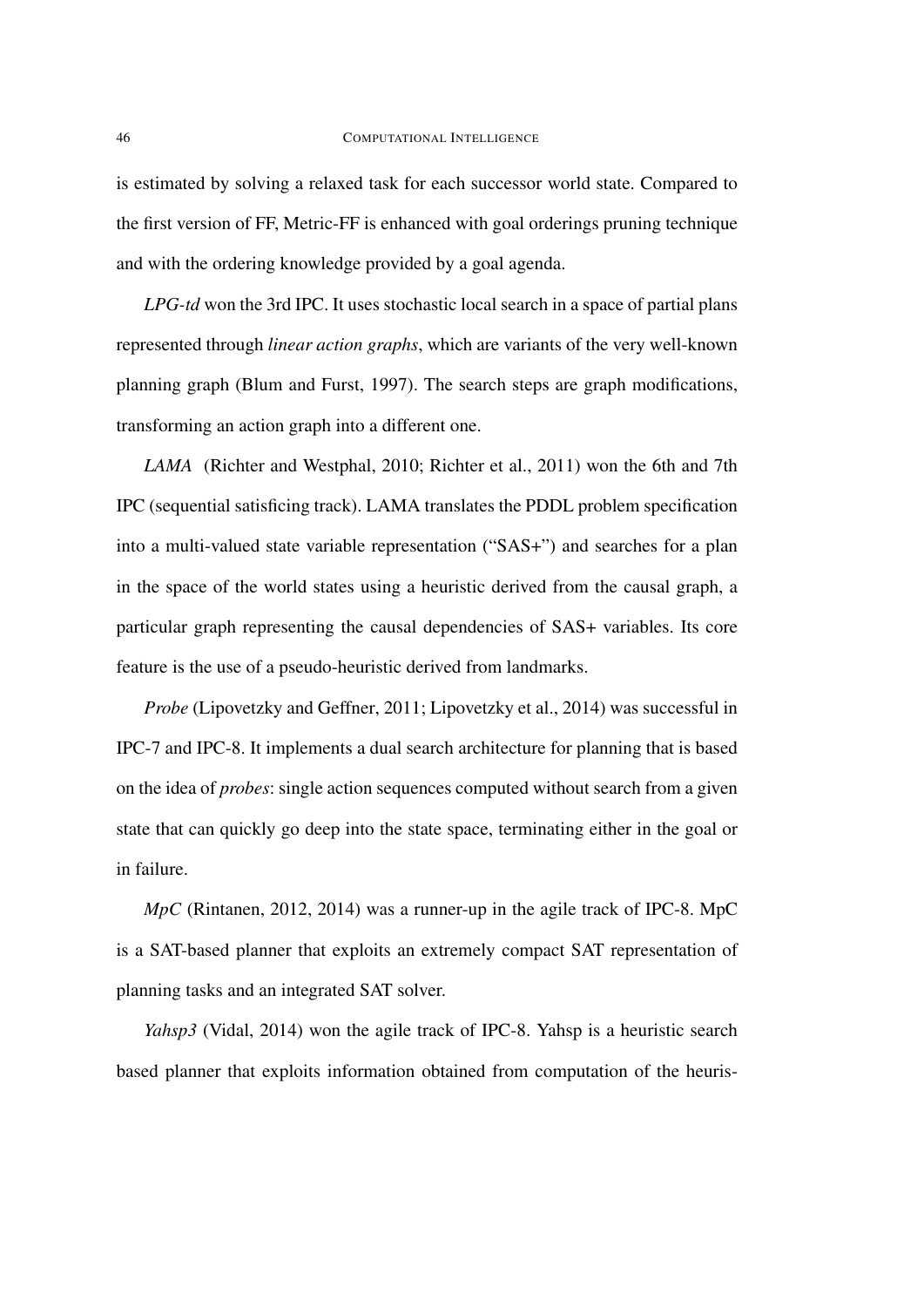tics, which is similar to the heuristic used in FF. Such information is used to find "lookahead states" that are reachable but "far" from the current state.

*Mercury* (Domshlak et al., 2015) was a runner-up in the satisficing track of IPC-8. Similarly to LAMA, Mercury translates the PDDL representation into a SAS+ multi-valued state variable representation. It then exploits the Red-Black heuristics, that uses only partial delete-relaxation.

## 8.2. Experimental Setup

In Machine Learning, it is important to have a good quality training set in order to maximise the outcome of the learning process. From the planning perspective, training plans should well capture the important structural aspects that are generalizable to the whole class of planning tasks. If training plans are too short, their structure might be over-constrained and thus we might extract some inner entanglements that do not hold for many typical tasks of a given class. On the other hand, planning is computationally very expensive and thus obtaining long training plans might be too time consuming or even impossible. Hence, we have observed that a reasonable size for a training problem is when the length of its solution plan is between 20 and 100 actions, depending on the number of defined operators in the domain models (more operators yields longer solution plans). Moreover, the number of training problems does not have to be high. This follows the observation made by Chrpa et al. (2013) that the set of extracted entanglements often does not change, or changes are very small, with increasing number of training problems. Similar observations have been made when configuring portfolios of planners (Núñez et al., 2012). On the other hand, using very few training problems increases the risk of extracting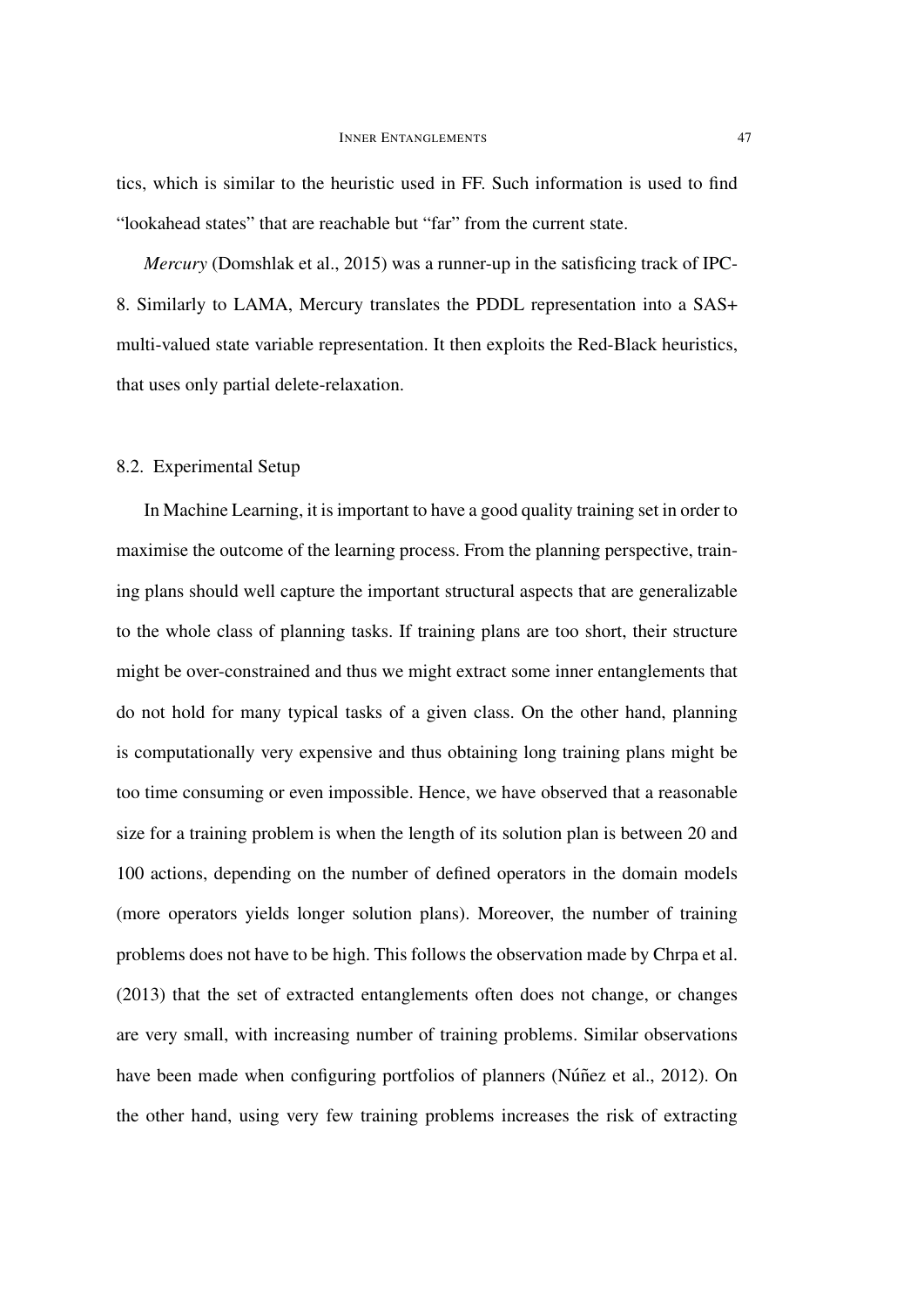inner entanglements that do not hold (we might be "lucky" to have a very atypical problem as a training one). Following these observations, 5 training problems per domain were used. Notice that in the learning track of IPC-7 (Coles et al., 2012), a set of training problems is not explicitly provided and thus the training problems were generated by existing problem generators.

Strict versions of inner entanglements were learnt<sup>6</sup>. The benchmark planners were used to generate training plans. The flaw ratio  $(\eta)$  was initially set to 0.2, and, in case of any of the training problems became unsolvable after incorporating entanglements<sup>7</sup>, the flaw ratio was iteratively reduced by 0.05 until all the training problems became solvable while entanglements were considered, or the flaw ratio dropped to 0.0 (for details, see Algorithm 2). Although in the previous work (Chrpa and McCluskey, 2012) the flaw ratio is set to 0.1, we observed on some preliminary experiments, performed on a small set of benchmarks (not included in the rest of this experimental analysis) that such a value is too conservative. On the other hand, setting the value above 0.2 led to extraction of inner entanglements that often did not hold in the training problems. The threshold  $\epsilon$  (see Section 7.2) is set to 20, which means that the operator must be used at least four times in average in each training plan.

A CPU-time cutoff of 900 seconds (15 minutes, as in learning tracks of IPC) was used for both learning and testing runs. All the experiments were run on a quad core 2.8 Ghz CPU machine with 4GB of RAM. In this experimental analysis, IPC scores

<sup>6</sup>Although the compact encoding for situations where both types of inner entanglements are involved requires the non-strict version of entanglements by succeeding, correctness is not compromised, since the strict versions of inner entanglements are special cases of the non-strict versions.

<sup>7</sup>by "unsolvable" we mean those problems where the planner did not find a solution in the time limit of 600s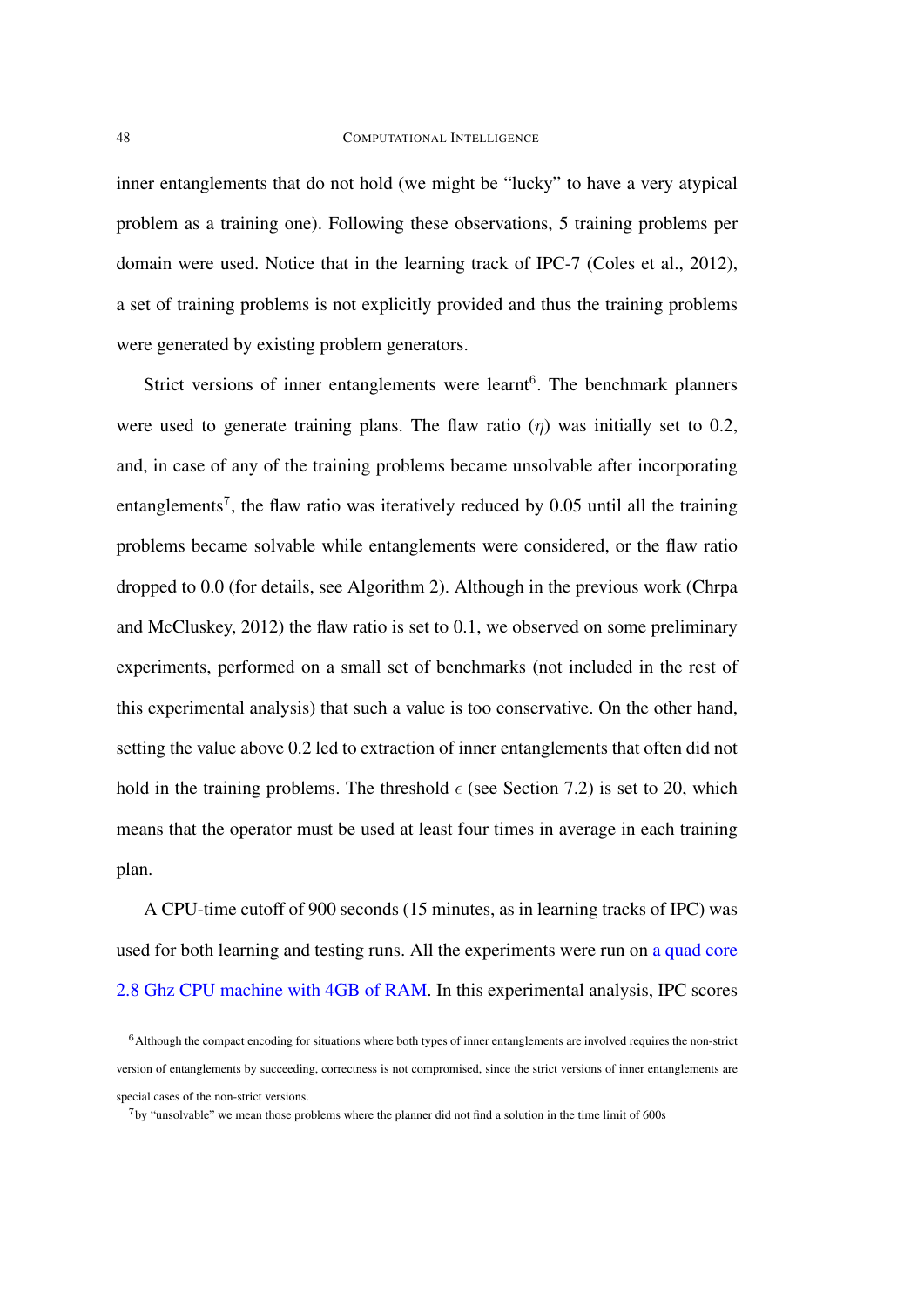as defined in IPC-7 are used. For a planner C and a problem p,  $Time(\mathcal{C}, p)$  is 0 if p is unsolved, and  $1/(1 + \log_{10}(T_p(\mathcal{C})/T_p^*))$ , where  $T_p(\mathcal{C})$  is the CPU time needed by planner C to solve problem p and  $T_p^*$  is the CPU-time needed by the best considered planner, otherwise. Similarly, *Qual*(*C*, *p*) is 0 if *p* is unsolved, and  $N_p^*/N_p(\mathcal{C})$ , where  $N_p(\mathcal{C})$  is the cost of the plan, solution of p, obtained by  $\mathcal{C}$  and  $N_p^*$  is the minimal cost of the solution plan of  $p$  among all the considered planners, otherwise. The IPC score on a set of problems is given by the sum of the scores achieved on each considered problem.

### 8.3. Experimental Results: The Learning Phase

As discussed in literature (Chrpa et al., 2013) structure of solution plans might differ according to a planner that generated them and hence the set of inner entanglements extracted from such plans can differ as well. In order to improve sets of extracted inner entanglements (i.e., maximise the number of useful entanglements and minimise the number of "peculiar" entanglements), we selected, for each training problem, the best quality (shortest) plan from those produced by all the considered planners. These best quality training plans were then used in the entanglement extraction method (see Section 7). Hereinafter, a set of inner entanglements extracted by exploiting this approach will be denoted as the *"best-plan set"* of inner entanglements.

Intuitively, using good quality training plans leads to extracting good quality domain knowledge (inner entanglements in this case). To test this intuition, we also considered the worst quality plans from those produced by all the considered planners (hereinafter denoted as *"worst-plan set"* of inner entanglements).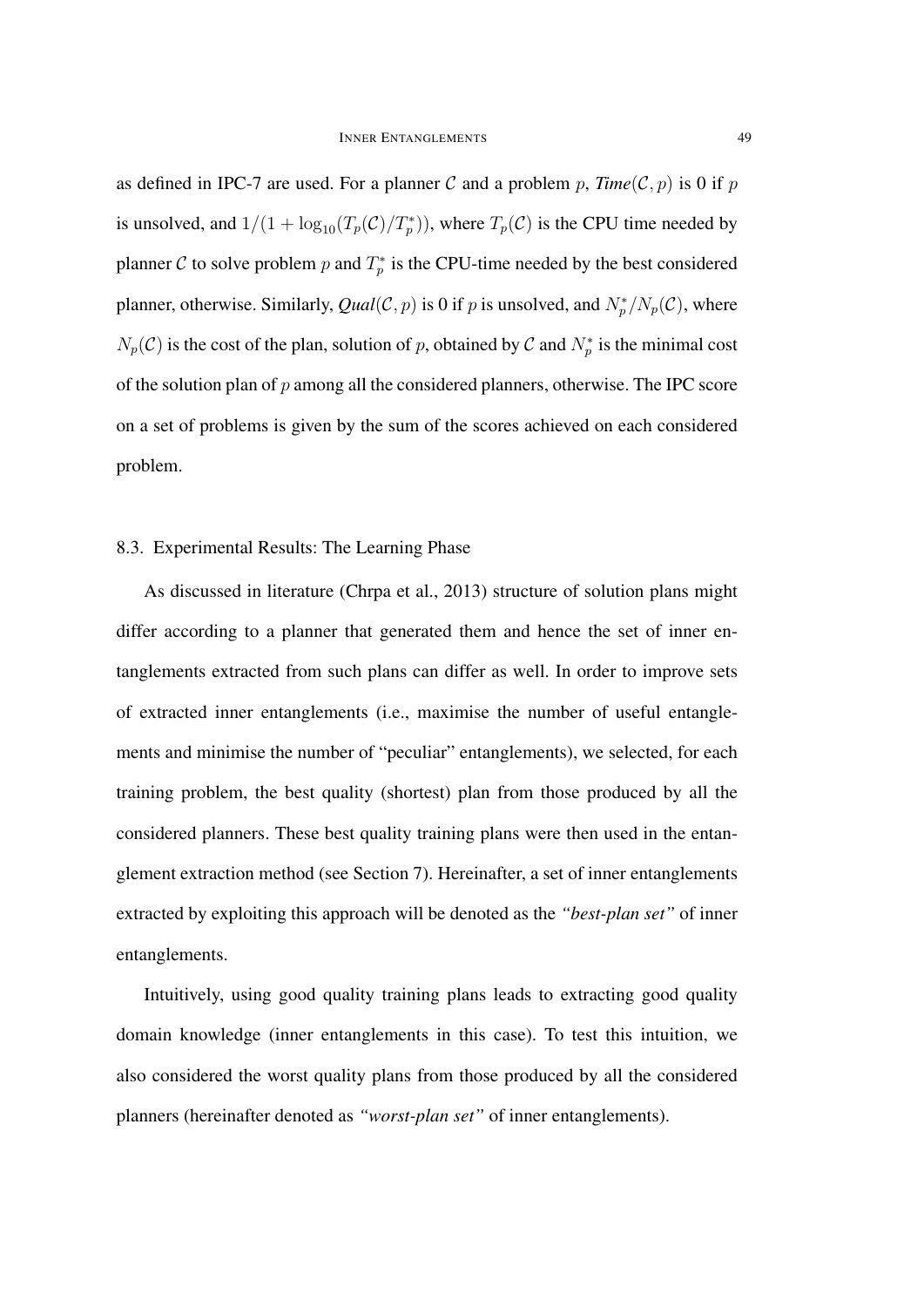The results of the learning phase are as follows:

- In Gripper, Rovers, Satellite and Spanner no inner entanglements have been extracted, i.e., both the best- and worst-plan sets are empty.
- In Depots, Parking, TPP, the best- and worst-plan sets are the same.
- In BlocksWorld (Bw), the worst-plan set is empty while the best-plan set is not empty.
- In Barman, both the best- and worst-plan sets are not empty but different.

In the first case, the structure of the domain models prevents to capture any nontrivial inner entanglements. In the second case, the quality of training plans does not make any difference. This is due to the fact that the "important" part of training plans structure does not change that much than the quality of these training plans and by using the flaw ratio small structural changes of training plans are "absorbed". The third case refers to the situation where good quality plans usually follow the strategy of putting blocks to the table while bad quality plans usually temporarily stack blocks on other blocks. In the last case, the worst-plan set is a superset of the best-plan set. Although such a result is counter-intuitive, we observed that in the Barman domain, drinks can be prepared by using clean shots or by reusing "dirty" shots if the same ingredient is put into them. Using always clean shots provide "narrower" structure of solution plans, however, there plans are of worse quality since shots have to be always cleaned. It should be noted that best- and worst-plan sets were different only in 2 out of 9 domains. Although the work of Chrpa et al. (2013) indicates that the differences should be larger, incorporating the filtering technique for unpromising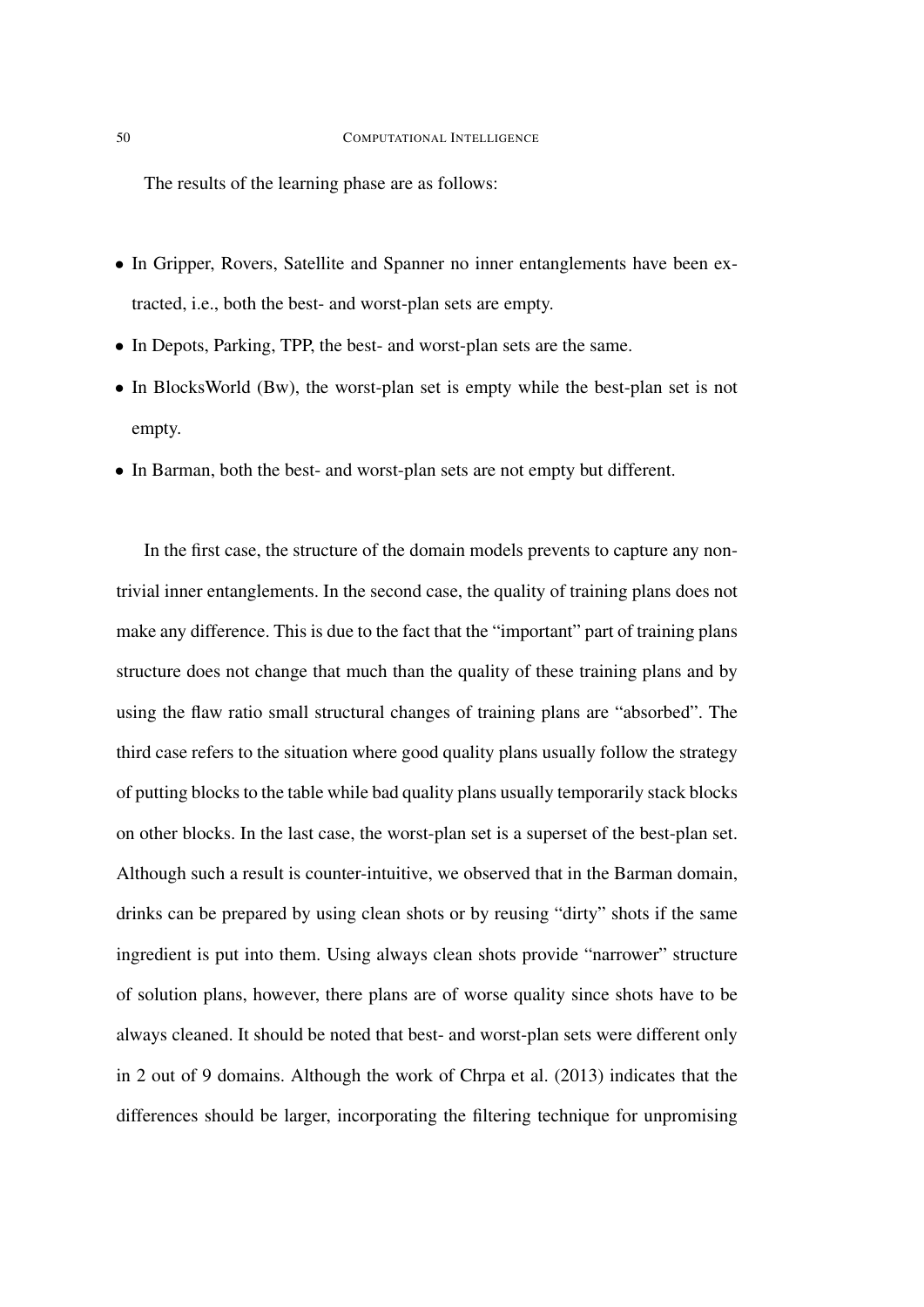inner entanglements (see Section 7.2) into the learning method "absorbs" some of these differences.

### 8.4. Experimental Results: The Testing Phase

### [Table 1 about here.]

The results shown in Table 1 demonstrate the positive impact of inner entanglements on the planning process. It can be seen that only Probe solved all original testing problems in Bw and Depots. While inner entanglements (best-plan sets) were considered, in Bw, Depots and TPP, some planners were able to solve all the testing problems. In Parking and Barman, the results are mixed. In Parking, the overall results are rather negative, in Barman, Probe (best-plan set) and Lama (worst-plan set) benefit from inner entanglements while Mercury, on the other hand, has much worse performance on inner entanglements enhanced problems. Assuming that we can run all planners with original and inner entanglements enhanced domain models in parallel, then by using inner entanglements we can solve 2 more problems in Parking, and 3 more problems in Barman. Additionally, 9 problems in Barman can be solved faster when inner entanglements are considered.

Whereas the results generally support the claim that inner entanglements can effectively prune search space by eliminating unpromising alternatives, some results, however, require more attention. Lama does not perform well for the best-plan set in Bw, while it performs considerably well in the worst-plan set in Barman. This might lead to an observation that Lama performs well in the worst-plan sets rather than best-plan sets. We, however, believe that this observation is of domain and planner specific nature and thus might not be generalized. The reason for Lama's good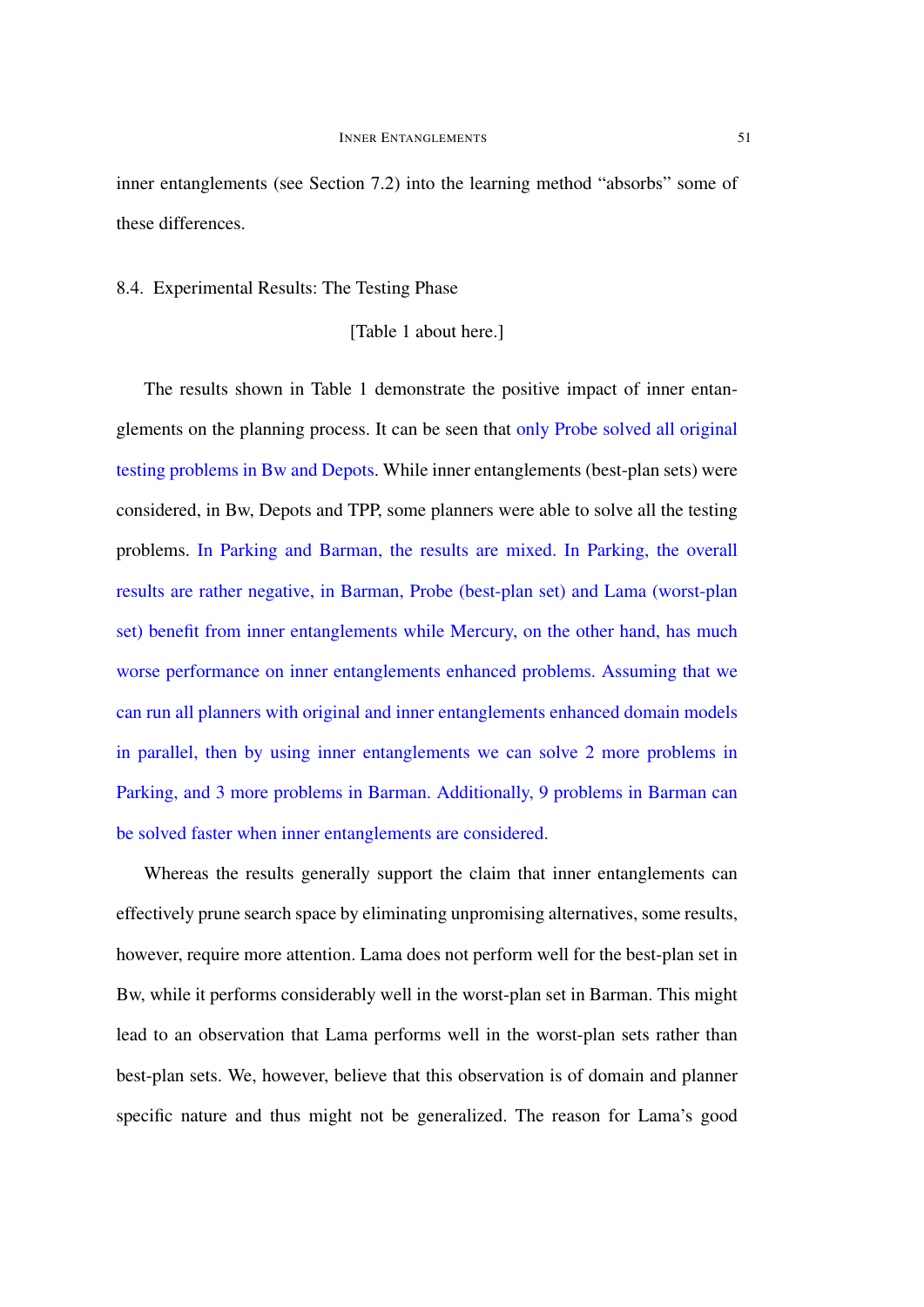### 52 COMPUTATIONAL INTELLIGENCE

performance in the worst-plan set in Barman is in the fact that enforcing the planner to use only clean shots makes the landmark-based heuristics more informative. On the other hand, the best-plan set in Bw enforces the planner to put blocks on the table before stacking them in goal positions. Lama, however, has already a good performance on the original setting – its heuristics is well informed. Inner entanglements in this case might introduce some sub-optimalities (as the quality results indicate) and thus slow down the planning process of Lama. In Mercury's case, we can observe that it already performs well on the original Barman problems. Inner entanglements, however, seem to introduce overheads and possibly make Mercury's heuristics less informative.

We have also observed that using good quality training plans is useful for the learning process since the structure of the plans has less noise (e.g. redundant actions). Despite some results of Lama that contradicts the observation, we believe that the "best-plan" strategy will be useful also in other learning based techniques (e.g. generating macros).

### 8.5. Impact of Flaw Ratio and Filtering

## [Table 2 about here.]

Table 2 provides a comparison of impact of the heuristics (flaw ratio, filtering) on "quality" of learnt set of inner entanglements. Only the best-plan sets were considered for this comparison. Noticeably, in Parking and TPP the sets are the same regardless of which heuristics is used or not and thus these domains are not listed in Table 2. Also, planners that did not solve any task in any of the encodings in a given domain are not listed in Table 2. The results provide clear evidence, mainly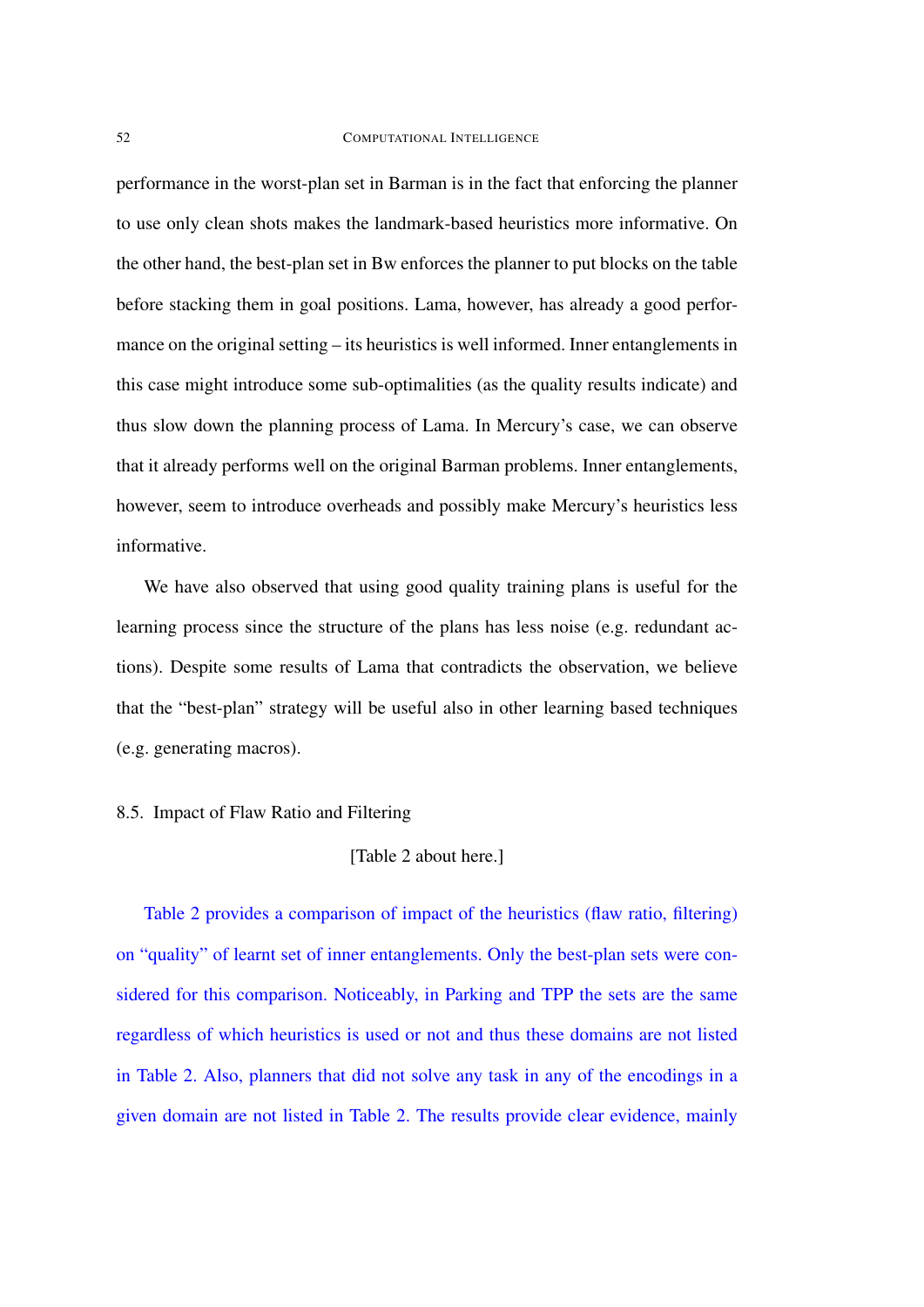in Barman and Bw, that both heuristics – flaw ratio and filtering – are useful when applied together.

Technically speaking, when only flaw ratio is considered, the set of inner entanglements is the superset or equal than the set of inner entanglements without considering flaw ratio. Filtering, on the other hand, removes possibly unpromising inner entanglements from the learnt set. In other words, flaw ratio and filtering heuristics provide a useful synergy for maximizing the potential of inner entanglements.

### 8.6. Discussion of Results

This subsection is devoted to discuss interesting aspects of the experimental analysis results.

8.6.1. *Summary of Performance Improvement.* Inner entanglements eliminate unpromising alternatives in the search space. As already discussed in the paper, pruning power of inner entanglements is a key factor for their usefulness. Therefore, we proposed a method for filtering inner entanglements whose pruning power is small (see Section 7.2). Our experiments confirmed that the filtering method often manage to filter out unpromising inner entanglements while keeping the promising ones. Inner entanglements are efficient if exclusivity of both predicate achievement and requirement between a pair of operators holds. The reason is mainly in the compact and informative encoding (see Section 5). Such inner entanglements were extracted in Bw (i.e. putting the block on the table always after it is unstacked), in Depots (i.e. loading a crate always after it is lifted) and TPP (i.e. loading goods always after buying it). Our experiments showed a performance improvement among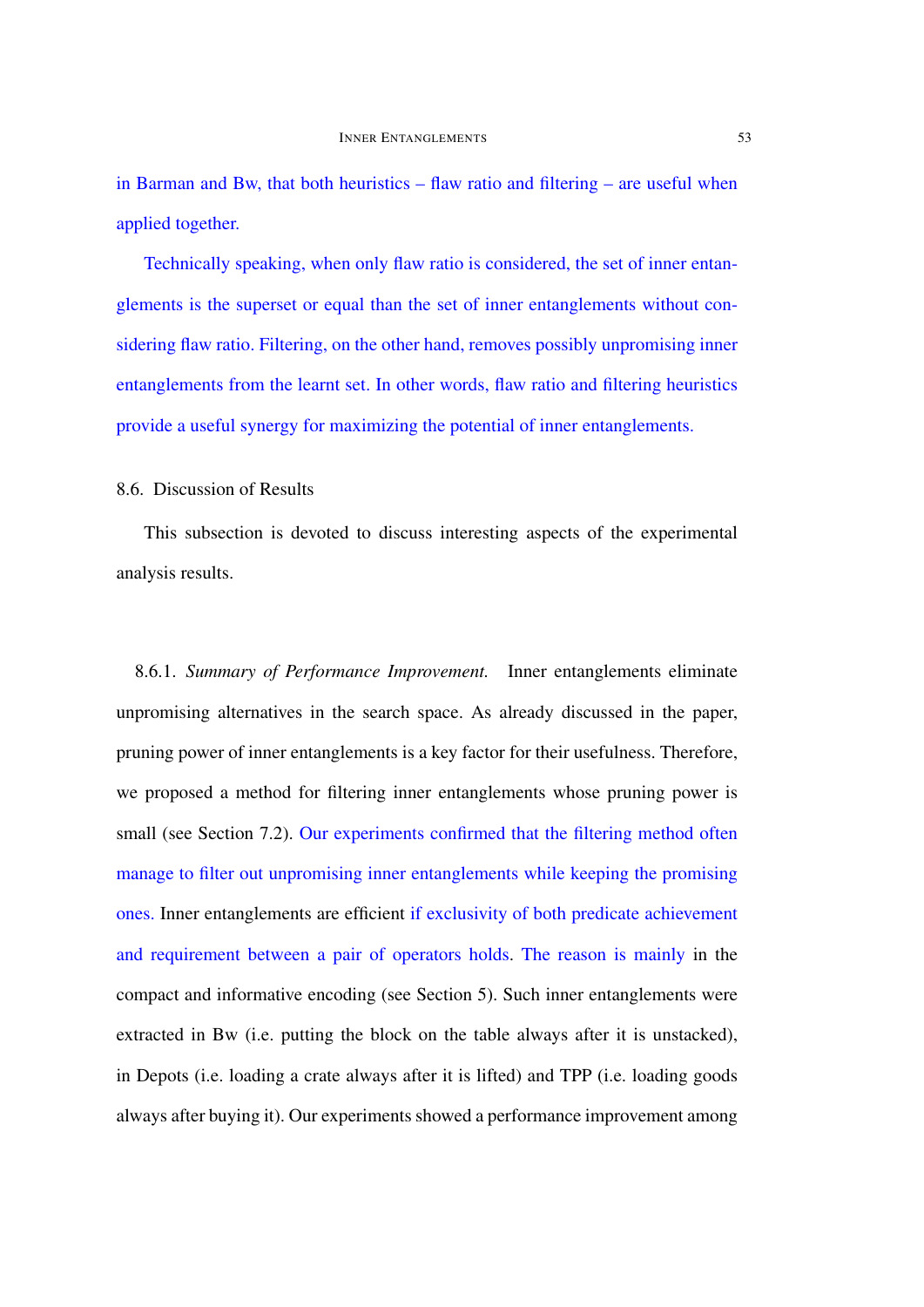the planners in these domains. Such results indicate that inner entanglements have a good potential for improvement. We have also identified a few cases where inner entanglements have detrimental effect on planners (e.g. Mercury in Barman). As discussed in Section 6.5, representation of inner entanglements has an impact on heuristics computation. Generally speaking, despite pruning the search space, representation of inner entanglements might introduce local minima of heuristic functions that, in consequence, might have detrimental effect on planning engines since they need to search more nodes to escape such minima.

8.6.2. *Completeness Issues.* As discussed earlier, our method for extracting inner entanglements follows an assumption that a set of inner entanglements that holds for a set of training planning tasks also holds for the whole class of planning tasks (i.e., the testing ones). If this assumption does not hold for some tasks in the class they become unsolvable if inner entanglements are enforced. We observed in our experiments that the majority of reformulated tasks (by encoding inner entanglements) was solved by at least one of the planners. In Barman and Parking, 5 and 16 reformulated tasks, respectively, have not been solved by any of the planners. However, no evidence was obtained whether this was caused by their unsolvability or whether these tasks were too hard for the planners. In other words, the planners on these tasks run out of time or memory.

To alleviate the incompleteness issue we can try to solve the original task after the reformulated one failed. Specifically, we run the planner on the reformulated task, and if the task is considered unsolvable before the time limit is reached, then we run the planner on the original task. Theoretically, unsolvability of a planning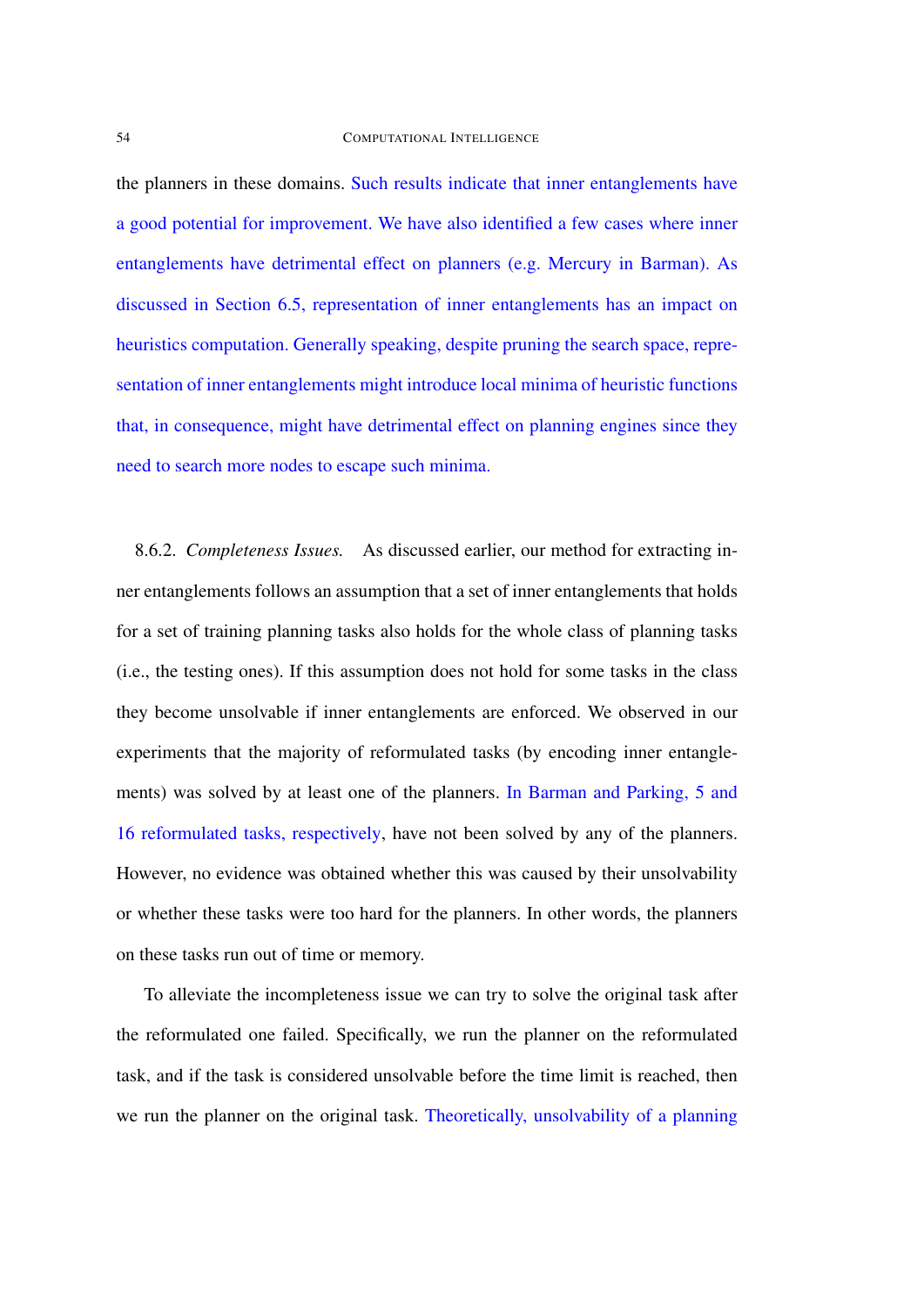task can be identified in finite time if a complete planning engine is considered. In practice, we can identify some unsolvable tasks in a little time if the reachability analysis reveals that the goal cannot be reached (Bonet and Geffner, 1999). Since we have not identified any unsolvable reformulated task in the given time limit, the same results as for best-plan or worst-plan sets of entanglements would have applied for the aforementioned approach. Alternatively, we can alleviate the incompleteness issue by manually verifying the correctness of extracted inner entanglements or by incorporating reformulated tasks along with original tasks into planning portfolios such as PbP (Gerevini et al., 2014).

8.6.3. *Improvement to the Quality of Plans Generated.* In general, inner entanglements do not guarantee optimality of solution plans. Strengthening definitions of inner entanglements to guarantee plans optimality is, of course, theoretically possible. Given the complexity results of "normal" inner entanglements, we can expect the same for "optimal" inner entanglements. Using the approximation algorithm for extracting inner entanglements on optimal training plans with zero flaw ratio might extract some useful "optimal" inner entanglements. However, we believe that there is a high risk of extracting incorrect "optimal" inner entanglements. For example, the recently mentioned inner entanglements in the Depots domain are "optimal" for problems where each crate must be delivered to a different location. If in some problem a crate must be stacked on a different pallet but within the same location, such inner entanglements will force the planner (even the optimal one) to extract suboptimal plans. Speaking about satisficing planning, these entanglements will prevent planners to find a plan only if no truck is available. Such a problem is very atypical.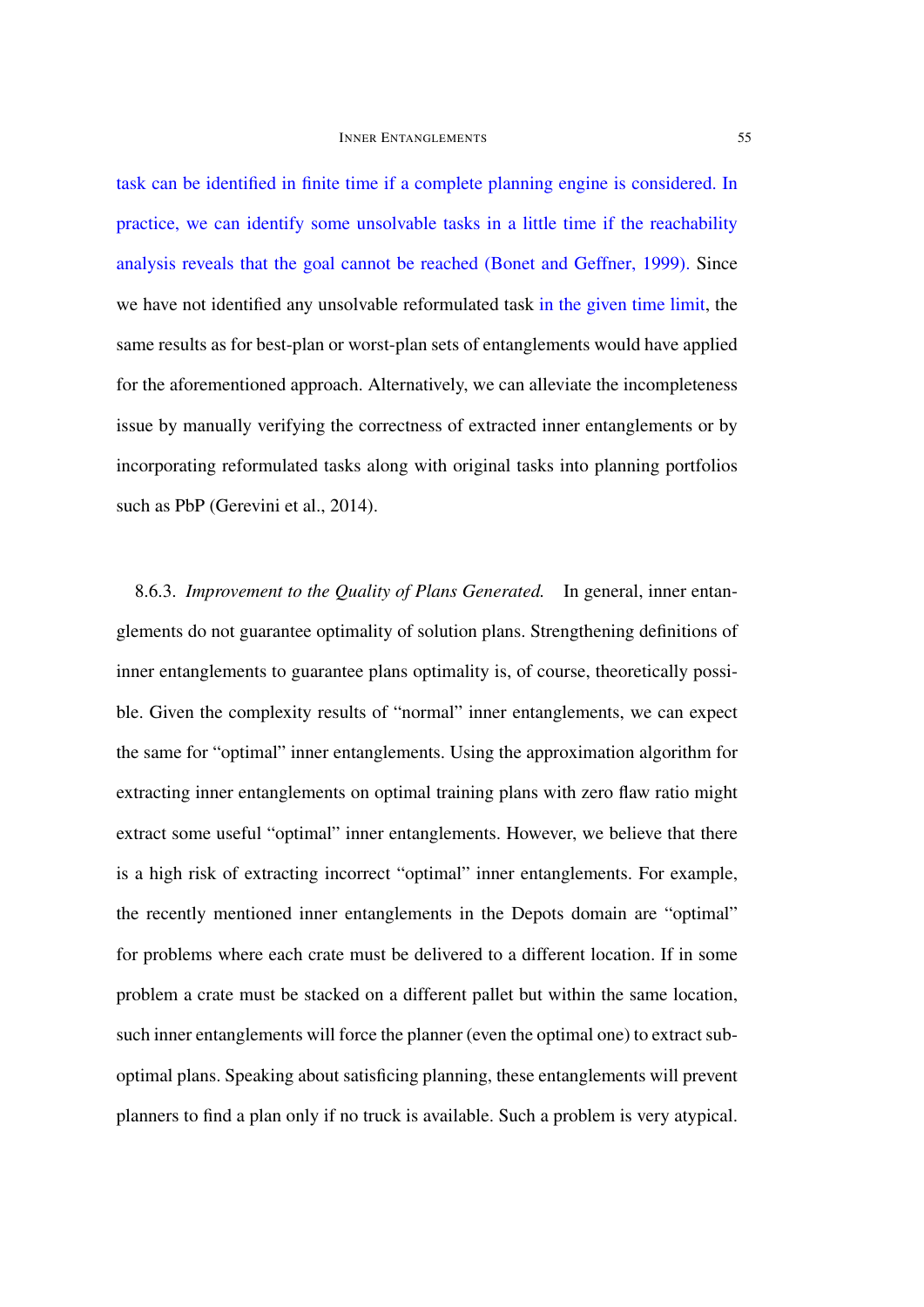Hence, there is a very low risk of extracting incorrect "normal" inner entanglements and similar observations can be made in other domains. Our experimental results have not clearly indicated any case in which extracted set of inner entanglements did not hold.

### 8.6.4. *Relationship to other Pruning or Problem Reformulation Techniques.*

Although there are several techniques based on pruning or problem reformulation techniques (discussed in the Related Work section), inner entanglements are complementary to these techniques. Pruning techniques are often an inseparable part of advanced planning engines. We used several of such planning engines, which were successful in the past IPCs, for our experiments. We demonstrated that inner entanglements can often significantly improve their performance. Outer Entanglements (Chrpa and Barták, 2009; Chrpa and McCluskey, 2012) prune unpromising instances of planning operator according to their relations with initial or goal atoms. Inner entanglements are complementary to outer entanglements as has already been demonstrated in the previous work (Chrpa and McCluskey, 2012). Another well known technique for reformulating domain models is learning macros. A recent work introducing ASAP, a planner based on algorithm selection approach which selects the best couple (planner,encoding) for a given domain, has shown that inner entanglements and combination of outer and inner entanglements often outperformed macros (Vallati et al., 2014). Exploiting a natural property of inner entanglements, i.e., exclusivity of predicate achievement or requirement, has been also used for generating macros (Chrpa et al., 2013). Such macros can be in some cases beneficial, however, such an approach cannot be used in cases where operators in an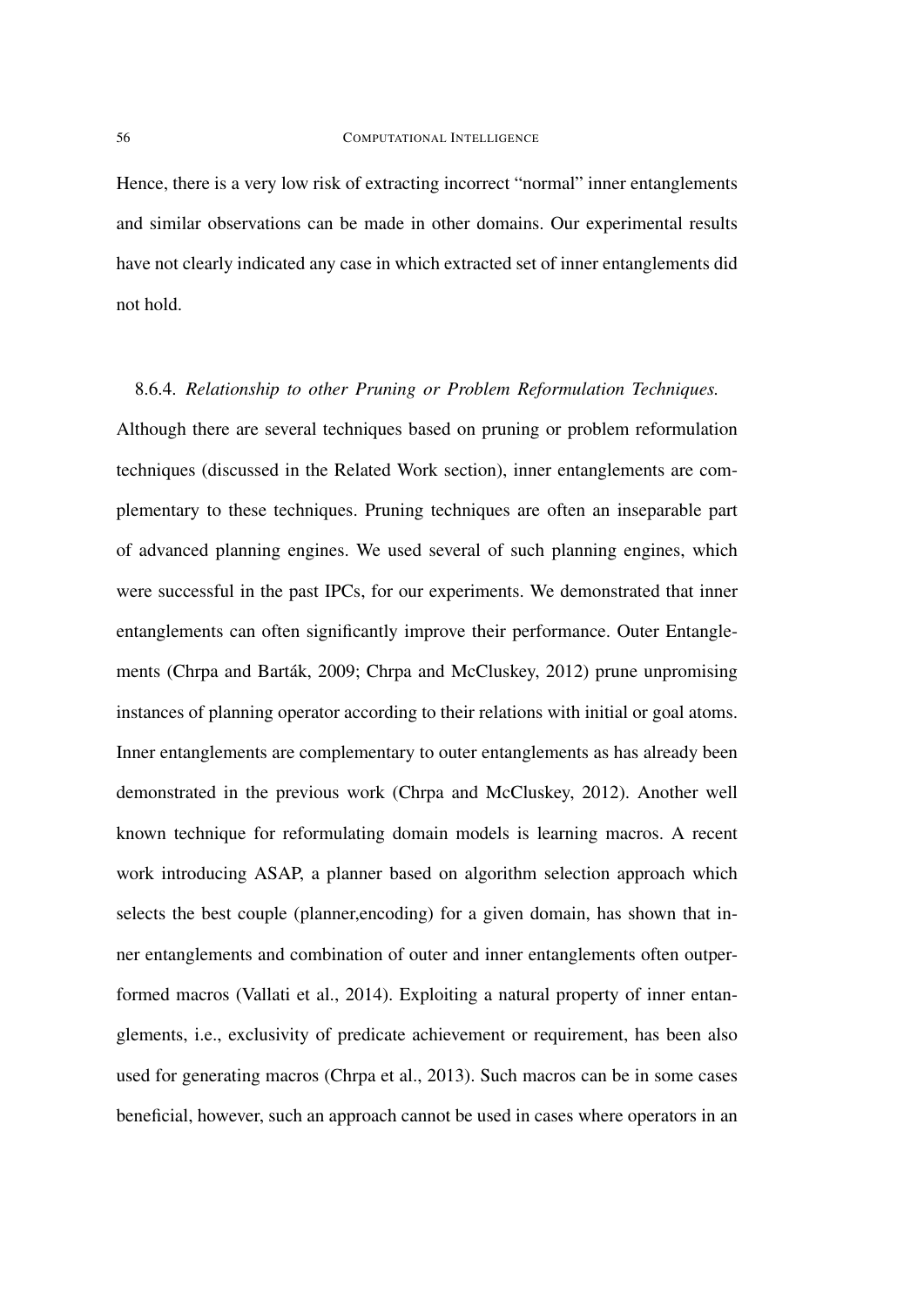inner entanglement relation cannot be applied consecutively. Inner entanglements can support also other learning techniques that are used in planning. Roller (de la Rosa et al., 2011) is a system that learns decision trees that are then used to guide depth-first search. Combining Roller with entanglements (both inner and outer), such a system is called Rollent, brought promising results as well (Fuentetaja et al., 2015).

### 9. CONCLUSIONS AND FUTURE WORK

In this paper we presented Inner Entanglements, that are relations between pairs of planning operators and predicates such that an operator exclusively achieves a predicate for another operator, or an operator exclusively requires a predicate from another operator. To deal with the intractability of deciding a given inner entanglement holds for a given planning task (see Section 6), we used an approximation method for extracting "domain-specific" sets of inner entanglements from training plans, solution plans of simple tasks. Inner entanglements can be encoded into domain models without extending the input language of a planner (see Section 5) and, therefore, they can be understood and exploited as planner-independent knowledge.

Inner entanglements are able to considerably improve the planning process as our experiments demonstrated. In Bw, Depots and TPP, the considerable performance improvement was observed among almost all the planners. As discussed before, inner entanglements are especially powerful if exclusivity of both predicate achievement and requirement between a given pair of operators holds, which is the case of Bw, Depots and TPP. Generally, inner entanglements have a good potential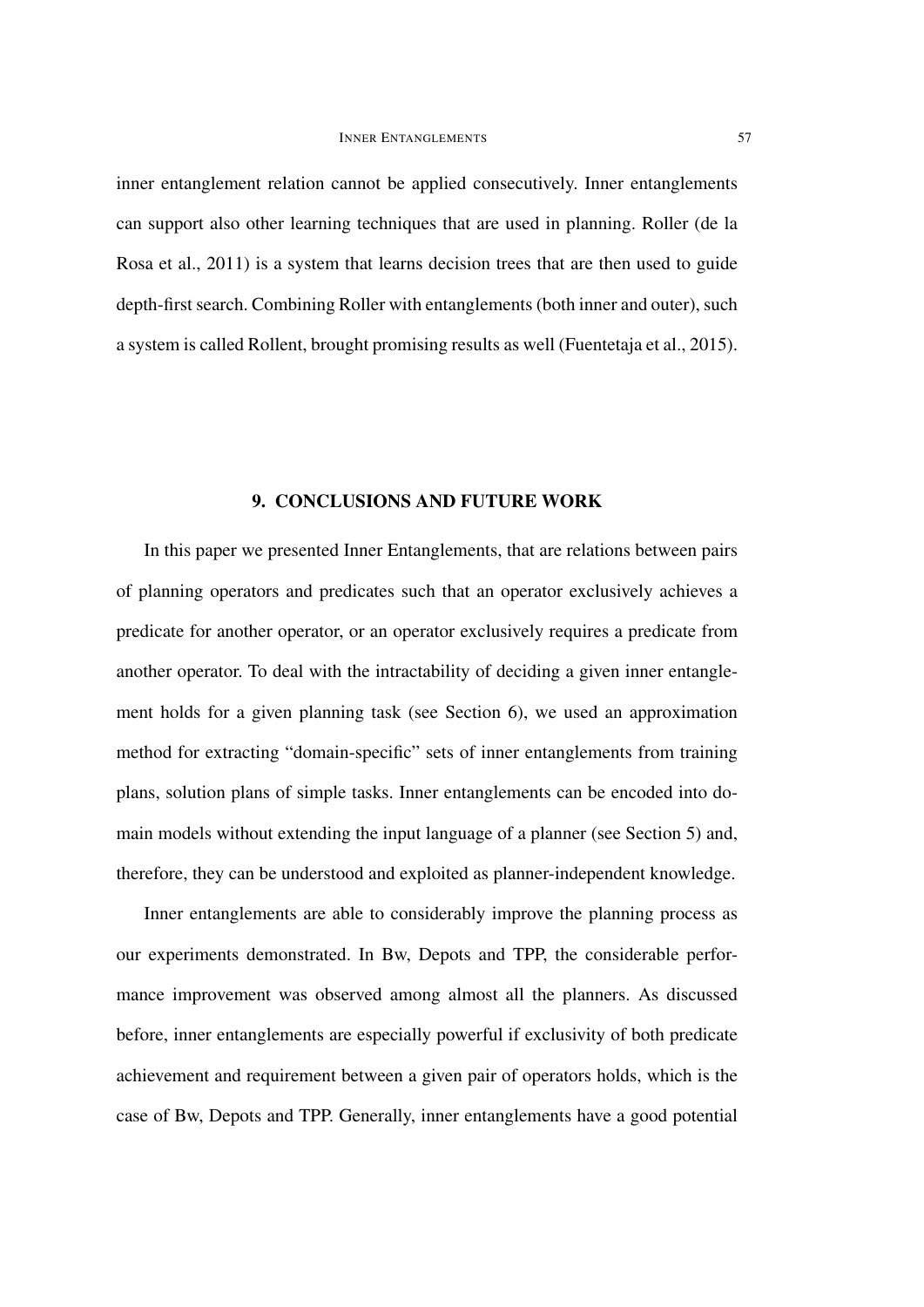for a performance improvement if they are not "clashing" with a given planning technique, as demonstrated in Barman (Mercury) and Bw (Lama).

Pruning power of inner entanglements is a crucial aspect for their success. In particular, we need to avoid creating them with rarely used operators, and when the argument count of an entangled operator is higher than certain other operators in the domain model (as explained in section 7.2). Incorporating the aforementioned filtering technique into the inner entanglement learning method alleviated most of the performance concerns raised in the previous works (Chrpa and McCluskey, 2012; Chrpa and Vallati, 2013).

We identified several avenues for future research. Firstly, we believe that inner entanglements can be considered directly in heuristics –rather than being encoded in PDDL– by, for instance, penalising possibilities which violate these entanglements. Secondly, we believe that inner entanglements can be encoded, for instance, in decision trees or control rules. This might improve performance of related planners, i.e., Roller (de la Rosa et al., 2011) or TALPlanner (Kvarnström and Doherty, 2000). Thirdly, we will investigate in which cases deciding non-trivial inner entanglements is tractable. Given the insights in the paper (see Section 6.4) we believe that by analysing domain structure we can identify some useful inner entanglements in polynomial time. Finally, given the encouraging spread of results among sets of planners and domains, we intend to work towards including an inner entanglements generating facility as part of a knowledge engineering workbench.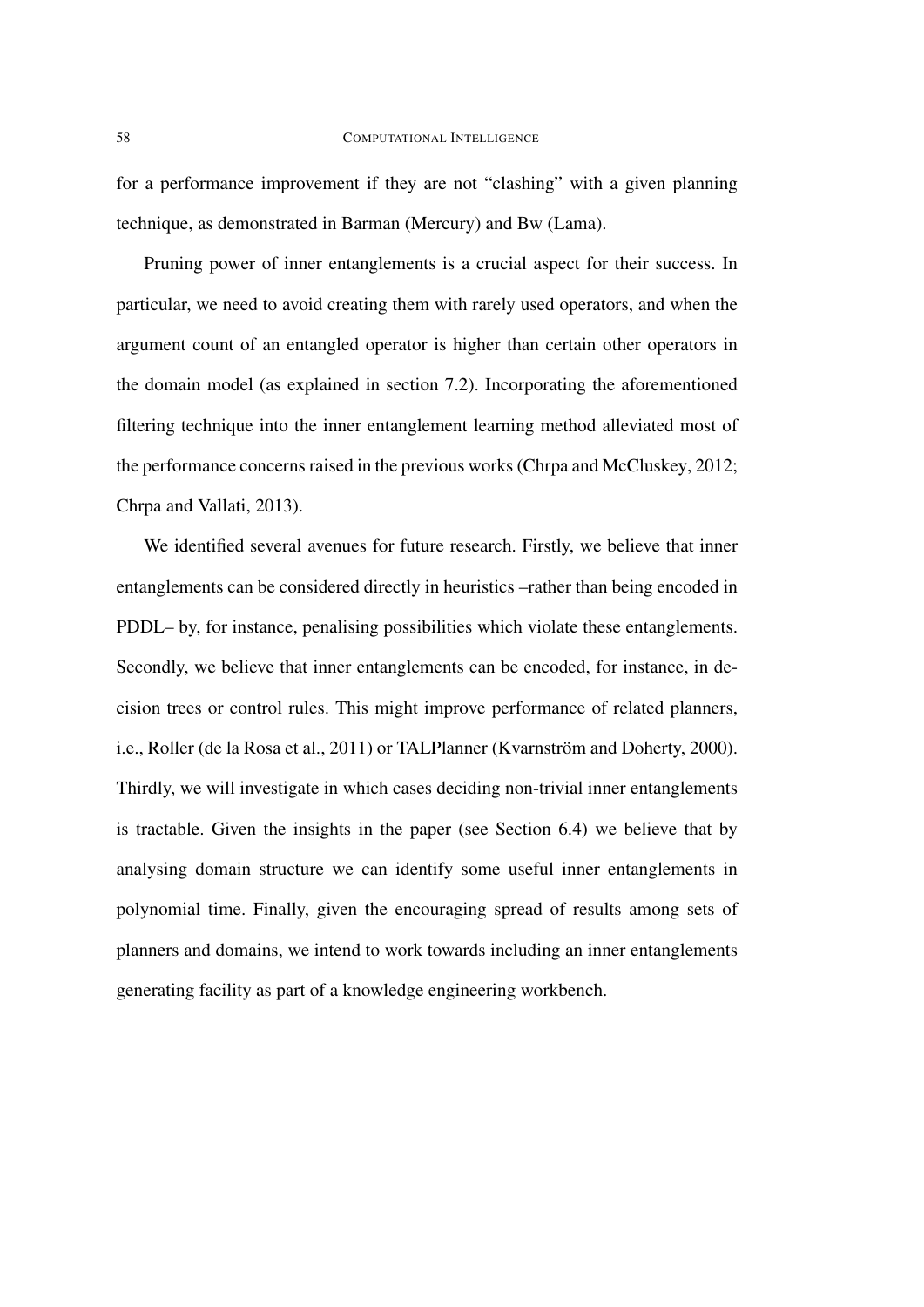Acknowledgments

The authors would like to acknowledge the use of the University of Huddersfield Queensgate Grid in carrying out this work.

The research was partly funded by the UK EPSRC Autonomous and Intelligent Systems Programme (grant no. EP/J011991/1).

### REFERENCES

- BACCHUS, FAHIEM, and FRODUALD KABANZA. 2000. Using temporal logics to express search control knowledge for planning. Artificial Intelligence, 116(1-2):123–191. . http://dx.doi.org/10.1016/S0004- 3702(99)00071-5.
- BÄCKSTRÖM, C., and B. NEBEL. 1995. Complexity results for SAS+ planning. Computational Intelligence, 11:625–656.
- BERNARD, D. E., E. B. GAMBLE, N. F. ROUQUETTE, B. SMITH, Y. W. TUNG, N. MUSCETTOLA, G. A. DORIAS, B. KANEFSKY, J. KURIEN, W. MILLAR, P. NAYAL, K. RAJAN, and W. TAYLOR. 2000. Remote agent experiment DS1 technology validation report. Technical report, Ames Research Center and JPL.
- BLUM, A.L., and M.L. FURST. 1997. Fast planning through planning graph analysis. Artificial Intelligence, 90(1-2):281–300.
- BONET, B., and H. GEFFNER. 1999. Planning as heuristic search: New results. *In* Proceedings of European Conference on Planning, ECP, pp. 360–372.
- BOTEA, A., M. ENZENBERGER, M. MÜLLER, and J. SCHAEFFER. 2005. Macro-FF: Improving AI planning with automatically learned macro-operators. Journal of Artificial Intelligence Research (JAIR), 24:581-621.
- BYLANDER, T. 1994. The computational complexity of propositional STRIPS planning. Artificial Intelligence, 69:165–204.
- CELORRIO, SERGIO JIMÉNEZ, PATRIK HASLUM, and SYLVIE THIEBAUX. 2013. Pruning bad quality causal links in sequential satisfying planning. *In* ICAPS 2013 Workshop on Planning and Learning.
- CHAPMAN, D. 1987. Planning for conjunctive goals. Artificial Intelligence, 32(3):333–377.
- CHEN, Y., and G. YAO. 2009. Completeness and optimality preserving reduction for planning. *In* Proceedings of International Joint Conference on Artificial Intelligence, IJCAI, pp. 1659–1664.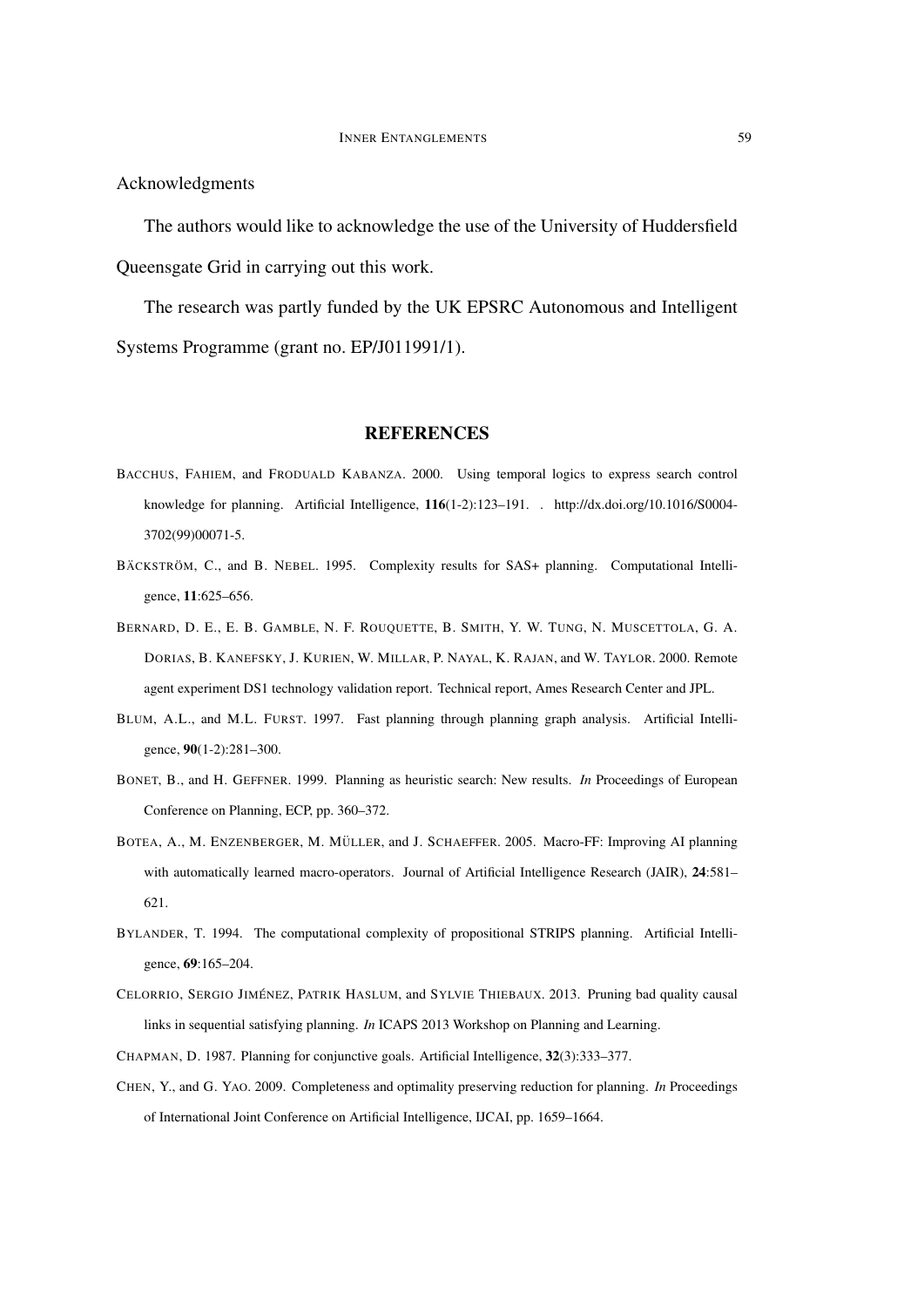- CHRPA, L. 2010. Generation of macro-operators via investigation of action dependencies in plans. Knowledge Engineering Review, 25(3):281–297.
- CHRPA, L., and R. BARTÁK. 2009. Reformulating planning problems by eliminating unpromising actions. *In* Proceedings of Symposium on Abstraction, Reformulation, and Approximation, SARA, pp. 50–57.
- CHRPA, LUKÁS, and THOMAS LEO MCCLUSKEY. 2012. On exploiting structures of classical planning problems: Generalizing entanglements. *In* Proceedings of European Conference on Artificial Intelligence, ECAI, pp. 240–245.
- CHRPA, LUKÁS, and FAZLUL HASAN SIDDIQUI. 2015. Exploiting block deordering for improving planners efficiency. *In* Proceedings of the Twenty-Fourth International Joint Conference on Artificial Intelligence, IJCAI 2015, Buenos Aires, Argentina, July 25-31, 2015, pp. 1537–1543. http://ijcai.org/Abstract/15/220.
- CHRPA, LUKÁS, and MAURO VALLATI. 2013. Revisiting inner entanglements in classical planning. *In* Proceedings of Scandinavian AI conference, SCAI, pp. 75–84.
- CHRPA, LUKÁS, MAURO VALLATI, THOMAS LEO MCCLUSKEY, and DIANE E. KITCHIN. 2013. Generating macro-operators by exploiting inner entanglements. *In* Proceedings of Symposium on Abstraction, Reformulation, and Approximation, SARA, pp. 42–49.
- CHRPA, LUKÁS, MAURO VALLATI, and HUGH OSBORNE. 2013. Learnability of specific structural patterns of planning problems. *In* Proceedings of International Conference on Tools with Artificial Intelligence, ICTAI, pp. 18–23.
- COLES, AMANDA, ANDREW COLES, ANGEL GARC´IA OLAYA, SERGIO JIMENEZ, CARLOS LINARES LOPEZ, SCOTT SANNER, SUNGWOOK YOON, and OTHERS. 2012. A survey of the seventh international planning competition (review). AI Magazine, 33(1):83–88.
- COLES, A., M. FOX, and A. SMITH. 2007. Online identification of useful macro-actions for planning. *In* Proceedings of the Seventeenth International Conference on Automated Planning and Scheduling, ICAPS, pp. 97–104.
- DAWSON, C., and L. SIKLÓSSY. 1977. The role of preprocessing in problem solving systems. *In* Proceedings of International Joint Conference on Artificial Intelligence, IJCAI, pp. 465–471.
- DE LA ROSA, TOMÁS, SERGIO JIMÉNEZ CELORRIO, RAQUEL FUENTETAJA, and DANIEL BORRAJO. 2011. Scaling up heuristic planning with relational decision trees. Journal of Artificial Intelligence Research (JAIR), 40:767–813.
- DOMSHLAK, CARMEL, JÖRG HOFFMANN, and MICHAEL KATZ. 2015. Red-black planning: A new systematic approach to partial delete relaxation. Artificial Intelligence, 221:73-114.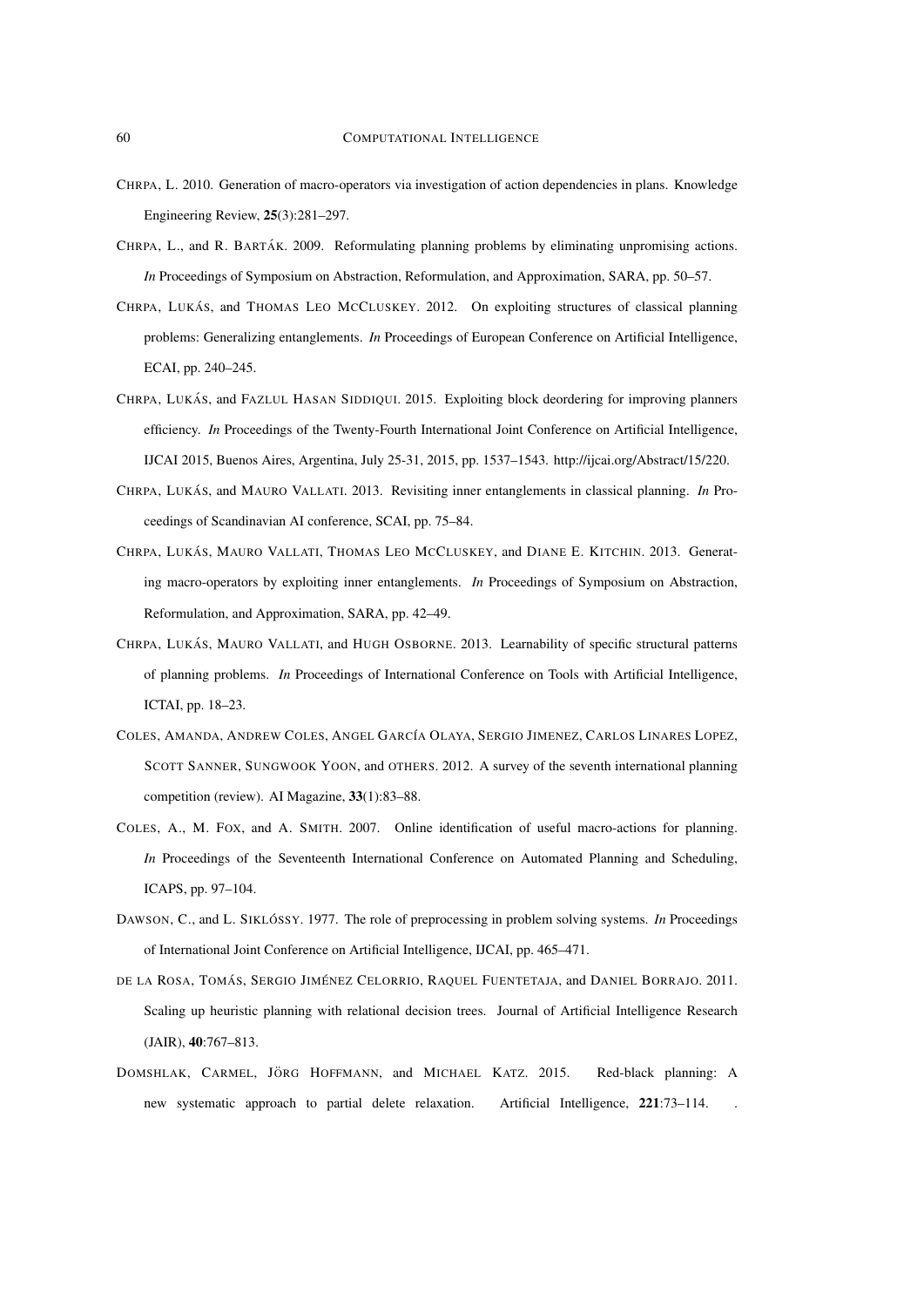http://dx.doi.org/10.1016/j.artint.2014.12.008.

- DOMSHLAK, CARMEL, MICHAEL KATZ, and ALEXANDER SHLEYFMAN. 2012. Enhanced symmetry breaking in cost-optimal planning as forward search. *In* Proceedings of the Seventeenth International Conference on Automated Planning and Scheduling, ICAPS, pp. 343–347.
- EMERSON, E. ALLEN, and A. PRASAD SISTLA. 1996. Symmetry and model checking. Formal Methods in System Design, 9(1/2):105–131. . http://dx.doi.org/10.1007/BF00625970.
- FOX, MARIA, and DEREK LONG. 1999. The detection and exploitation of symmetry in planning problems. *In* Proceedings of the Sixteenth International Joint Conference on Artificial Intelligence, IJ-CAI 99, Stockholm, Sweden, July 31 - August 6, 1999. 2 Volumes, 1450 pages, pp. 956–961. http://ijcai.org/Proceedings/99-2/Papers/041.pdf.
- FOX, MARIA, and DEREK LONG. 2003. PDDL2.1: an extension to PDDL for expressing temporal planning domains. Journal of Artificial Intelligence Research (JAIR), 20:61–124.
- FUENTETAJA, RAQUEL, LUKÁŜ CHRPA, THOMAS L MCCLUSKEY, and MAURO VALLATI. 2015. Exploring the synergy between two modular learning techniques for automated planning. *In* Eighth Annual Symposium on Combinatorial Search (SoCS), pp. 35–43.
- GEREVINI, ALFONSO, ALESSANDRO SAETTI, and IVAN SERINA. 2003. Planning through stochastic local search and temporal action graphs. Journal of Artificial Intelligence Research (JAIR), 20:239 – 290.
- GEREVINI, ALFONSO, ALESSANDRO SAETTI, and MAURO VALLATI. 2014. Planning through automatic portfolio configuration: The PbP approach. Journal of Artificial Intelligence Research (JAIR), 50:639–696. . http://dx.doi.org/10.1613/jair.4359.
- GHALLAB, M., C. KNOBLOCK ISI, S. PENBERTHY, D. E SMITH, Y. SUN, and D. WELD. 1998. PDDL the planning domain definition language. Technical report.
- GHALLAB, MALIK, DANA S. NAU, and PAOLO TRAVERSO. 2004. Automated planning, theory and practice. Morgan Kaufmann Publishers.
- GODEFROID, PATRICE, and FRODUALD KABANZA. 1991. An efficient reactive planner for synthesizing reactive plans. *In* Proceedings of the 9th National Conference on Artificial Intelligence, Anaheim, CA, USA, July 14-19, 1991, Volume 2., pp. 640–645. http://www.aaai.org/Library/AAAI/1991/aaai91-100.php.
- GUPTA, NARESH, and DANA S. NAU. 1992. On the complexity of blocks-world planning. Artificial Intelligence, 56(2-3):223–254. . http://dx.doi.org/10.1016/0004-3702(92)90028-V.
- HASLUM, PATRIK. 2007. Reducing accidental complexity in planning problems. *In* Proceedings of International Joint Conference on Artificial Intelligence, IJCAI, pp. 1898–1903.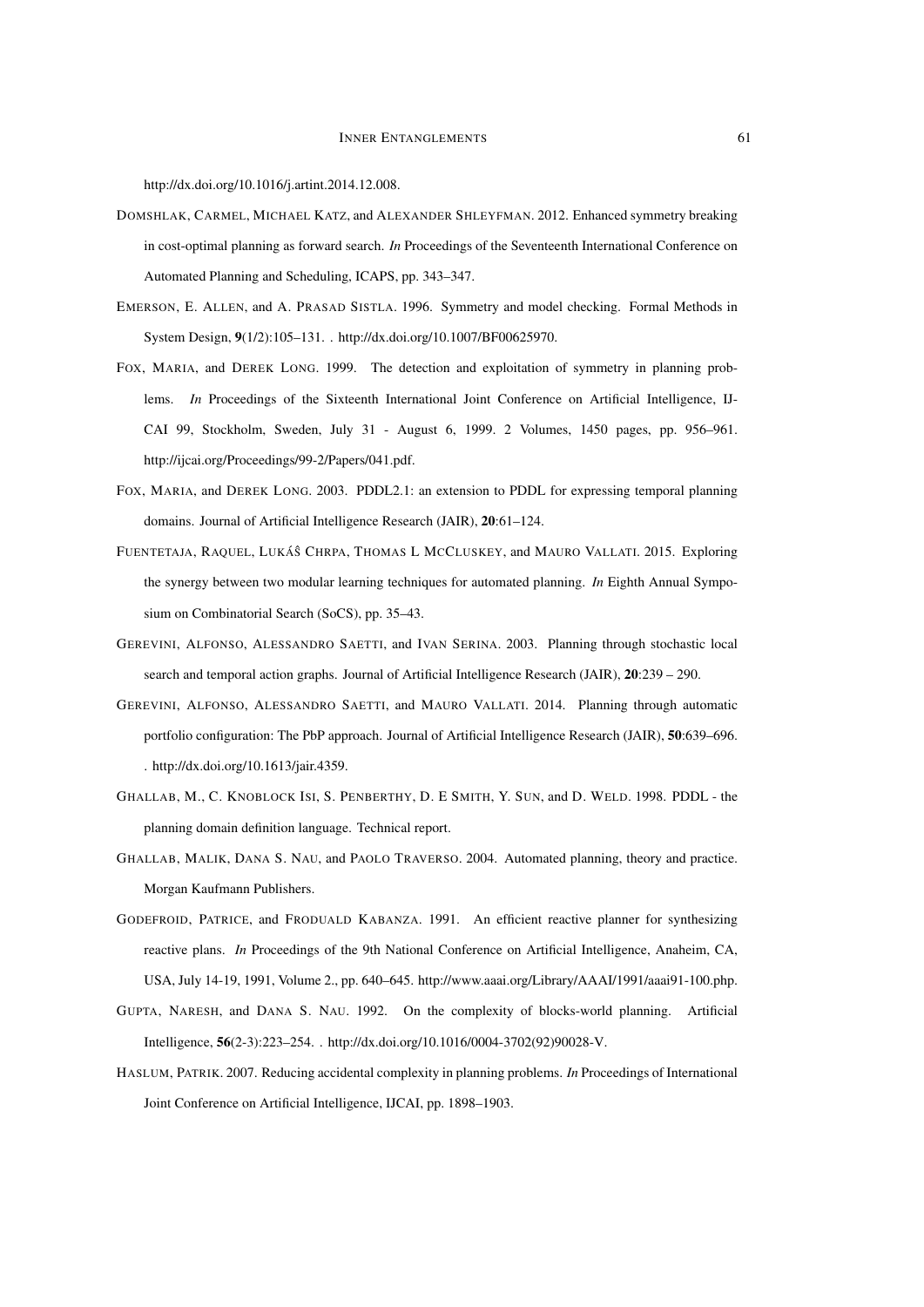- HOFFMANN, J. 2003. The Metric-FF planning system: Translating "ignoring delete lists" to numeric state variables. Journal Artificial Intelligence Research (JAIR), 20:291–341.
- HOFFMANN, J., and B. NEBEL. 2001. The FF planning system: Fast plan generation through heuristic search. Journal of Artificial Intelligence Research, 14:253–302.
- HOFFMANN, J., J. PORTEOUS, and L. SEBASTIA. 2004. Ordered landmarks in planning. Journal of Artificial Intelligence Research (JAIR), 22:215–278.
- KAUTZ, H., and B. SELMAN. 1992. Planning as satisfiability. *In* Proceedings of European Conference on Artificial Intelligence, ECAI, pp. 359–363.
- KORF, R.E. 1985. Macro-operators: A weak method for learning. Artificial Intelligence, 26(1):35–77.
- KVARNSTRÖM, J., and P. DOHERTY. 2000. TALplanner: A temporal logic based forward chaining planner. Annals of Mathematics and Artificial Intelligence, 30(1-4):119–169.
- LIPOVETZKY, NIR, and HECTOR GEFFNER. 2011. Searching for plans with carefully designed probes. *In* the 21st International Conference on Automated Planning and Scheduling (ICAPS-11), AAAI press, pp. 154– 161.
- LIPOVETZKY, NIR, MIQUEL RAMIREZ, CHRISTIAN MUISE, and HECTOR GEFFNER. 2014. Width and inference based planners: SIW, BFS(f), and PROBE. *In* The Eighth International Planning Competition. Description of Participant Planners of the Deterministic Track, pp. 6–7.
- MCCLUSKEY, T. L., and J. M. PORTEOUS. 1997. Engineering and compiling planning domain models to promote validity and efficiency. Artificial Intelligence, 95(1):1–65.
- MINTON, STEVEN. 1988. Quantitative results concerning the utility of explanation-based learning. *In* Proceedings of AAAI Conference on Artificial Intelligence, pp. 564–569.
- MINTON, S., and J. G. CARBONELL. 1987. Strategies for learning search control rules: An explanation-based approach. *In* Proceedings of International Joint Conference on Artificial Intelligence, IJCAI, pp. 228–235.
- NEWTON, M. A. H., J. LEVINE, M. FOX, and D. LONG. 2007. Learning macro-actions for arbitrary planners and domains. *In* Proceedings of the Seventeenth International Conference on Automated Planning and Scheduling, ICAPS, pp. 256–263.
- NÚÑEZ, SERGIO, DANIEL BORRAJO, and CARLOS LINARES LÓPEZ. 2012. Performance analysis of planning portfolios. *In* Proceedings of the Fifth Annual Symposium on Combinatorial Search, SOCS, pp. 65–71.
- POCHTER, NIR, AVIV ZOHAR, and JEFFREY S. ROSENSCHEIN. 2011. Exploiting problem symmetries in statebased planners. *In* Proceedings of AAAI Conference on Artificial Intelligence, pp. 1004–1009.
- RICHTER, S., and M. WESTPHAL. 2010. The LAMA planner: guiding cost-based anytime planning with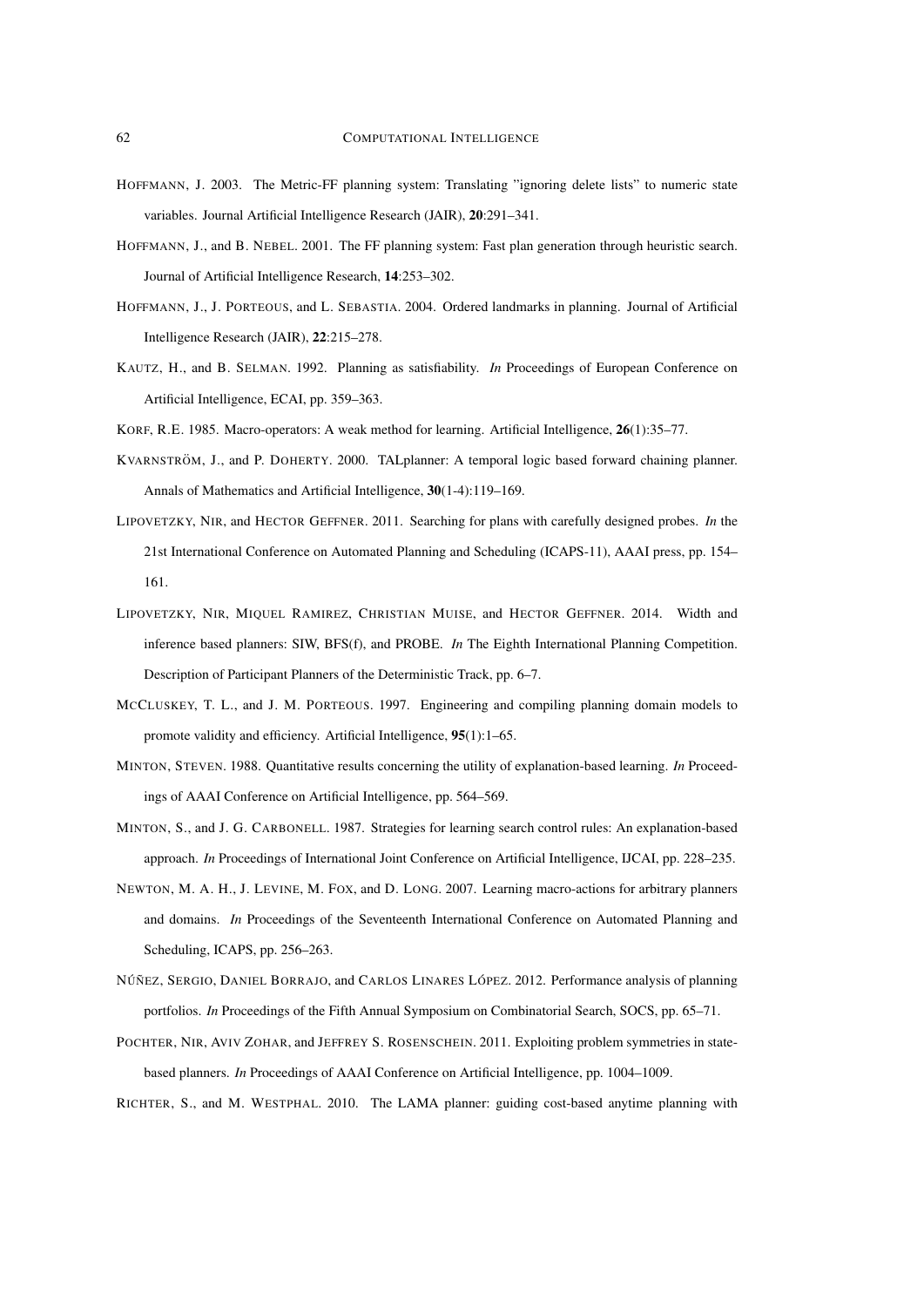landmarks. Journal of Artificial Intelligence Research (JAIR), 39:127–177. ISSN 1076-9757.

- RICHTER, SILVIA, MATTHIAS WESTPHAL, and MALTE HELMERT. 2011. LAMA 2008 and 2011. *In* Booklet of the 7th International Planning Competition.
- RINTANEN, JUSSI. 2003. Symmetry reduction for SAT representations of transition systems. *In* Proceedings of the Thirteenth International Conference on Automated Planning and Scheduling (ICAPS 2003), June 9-13, 2003, Trento, Italy, pp. 32–41. http://www.aaai.org/Library/ICAPS/2003/icaps03-004.php.
- RINTANEN, JUSSI. 2012. Engineering efficient planners with SAT. *In* Proceedings of European Conference on Artificial Intelligence, ECAI, pp. 684–689.
- RINTANEN, JUSSI. 2014. Madagascar: Scalable planning with SAT. *In* The Eighth International Planning Competition. Description of Participant Planners of the Deterministic Track, pp. 66–70.
- SACERDOTI, EARL D. 1975. The nonlinear nature of plans. *In* Advance Papers of the Fourth International Joint Conference on Artificial Intelligence, Tbilisi, Georgia, USSR, September 3-8, 1975, pp. 206–214. http://ijcai.org/Proceedings/75/Papers/028.pdf.
- SIDDIQUI, FAZLUL HASAN, and PATRIK HASLUM. 2012. Block-structured plan deordering. *In* AI 2012: Advances in Artificial Intelligence - 25th Australasian Joint Conference, Sydney, Australia, December 4-7, 2012. Proceedings, pp. 803–814.
- SLANEY, J., and S. THIÉBAUX. 2001. Blocks world revisited. Artificial Intelligence, 125(1-2):119–153.
- TOZICKA, JAN, JAN JAKUBUV, MARTIN SVATOS, and ANTONÍN KOMENDA. 2016. Recursive polynomial reductions for classical planning. *In* Proceedings of the Twenty-Sixth International Conference on Automated Planning and Scheduling, ICAPS 2016, London, UK, June 12-17, 2016., pp. 317–325. http://www.aaai.org/ocs/index.php/ICAPS/ICAPS16/paper/view/13088.
- VALLATI, MAURO, LUKÁS CHRPA, and DIANE E. KITCHIN. 2014. ASAP: an automatic algorithm selection approach for planning. International Journal on Artificial Intelligence Tools, 23(6):1–25.
- VALMARI, ANTTI. 1996. The state explosion problem. *In* Lectures on Petri Nets I: Basic Models, Advances in Petri Nets, the volumes are based on the Advanced Course on Petri Nets, held in Dagstuhl, September 1996, pp. 429–528. .
- VIDAL, VINCENT. 2014. YAHSP3 and YAHSP3-MT in the 8th international planning competition. *In* The Eighth International Planning Competition. Description of Participant Planners of the Deterministic Track, pp. 64–65.
- WEHRLE, MARTIN, MALTE HELMERT, YUSRA ALKHAZRAJI, and ROBERT MATTMÜLLER. 2013. The relative pruning power of strong stubborn sets and expansion core. *In* Proceedings of the Seventeenth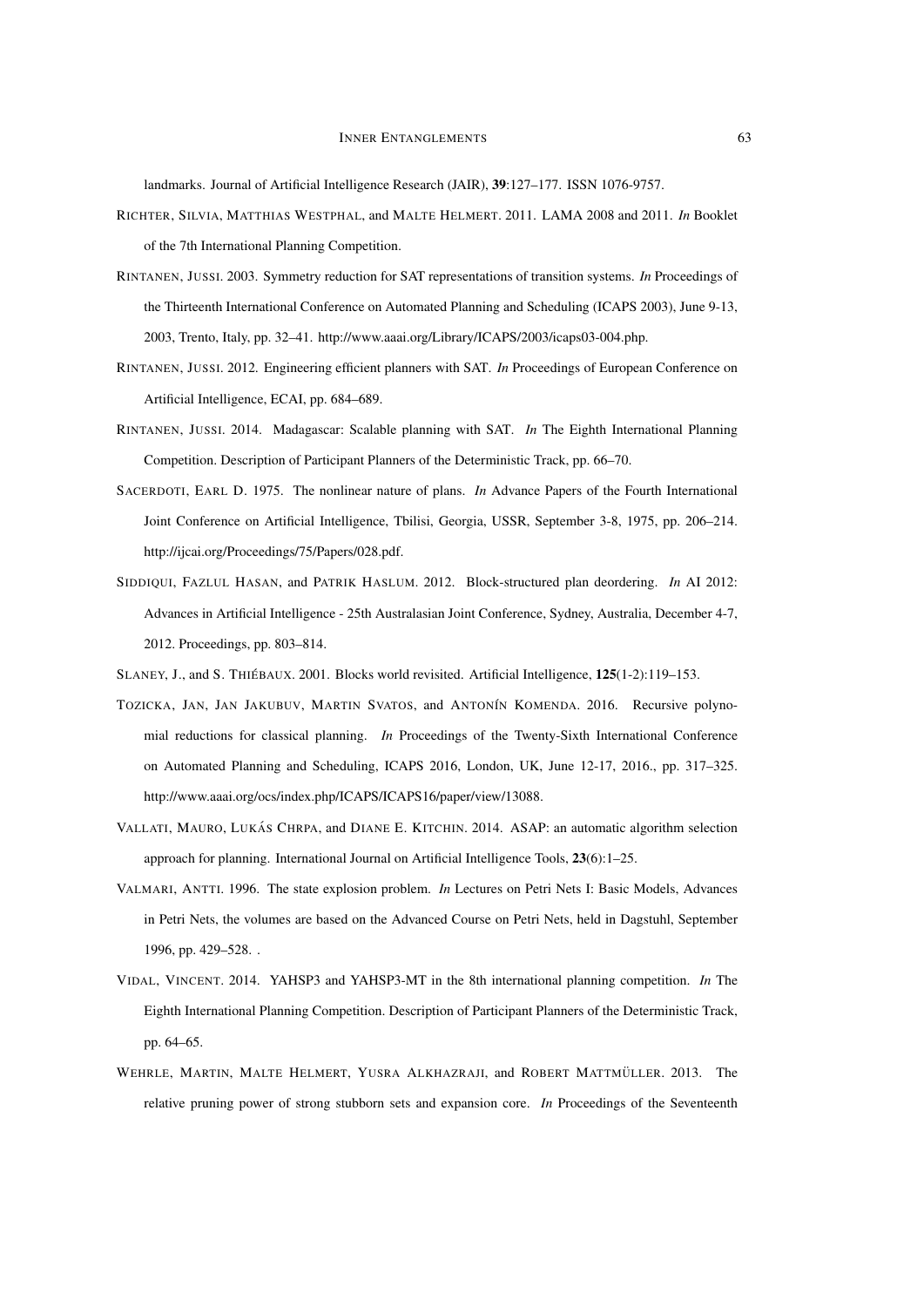### 64 COMPUTATIONAL INTELLIGENCE

International Conference on Automated Planning and Scheduling, ICAPS, pp. 251–259.

YOON, SUNG WOOK, ALAN FERN, and ROBERT GIVAN. 2008. Learning control knowledge for forward search

planning. Journal of Machine Learning Research, 9:683–718.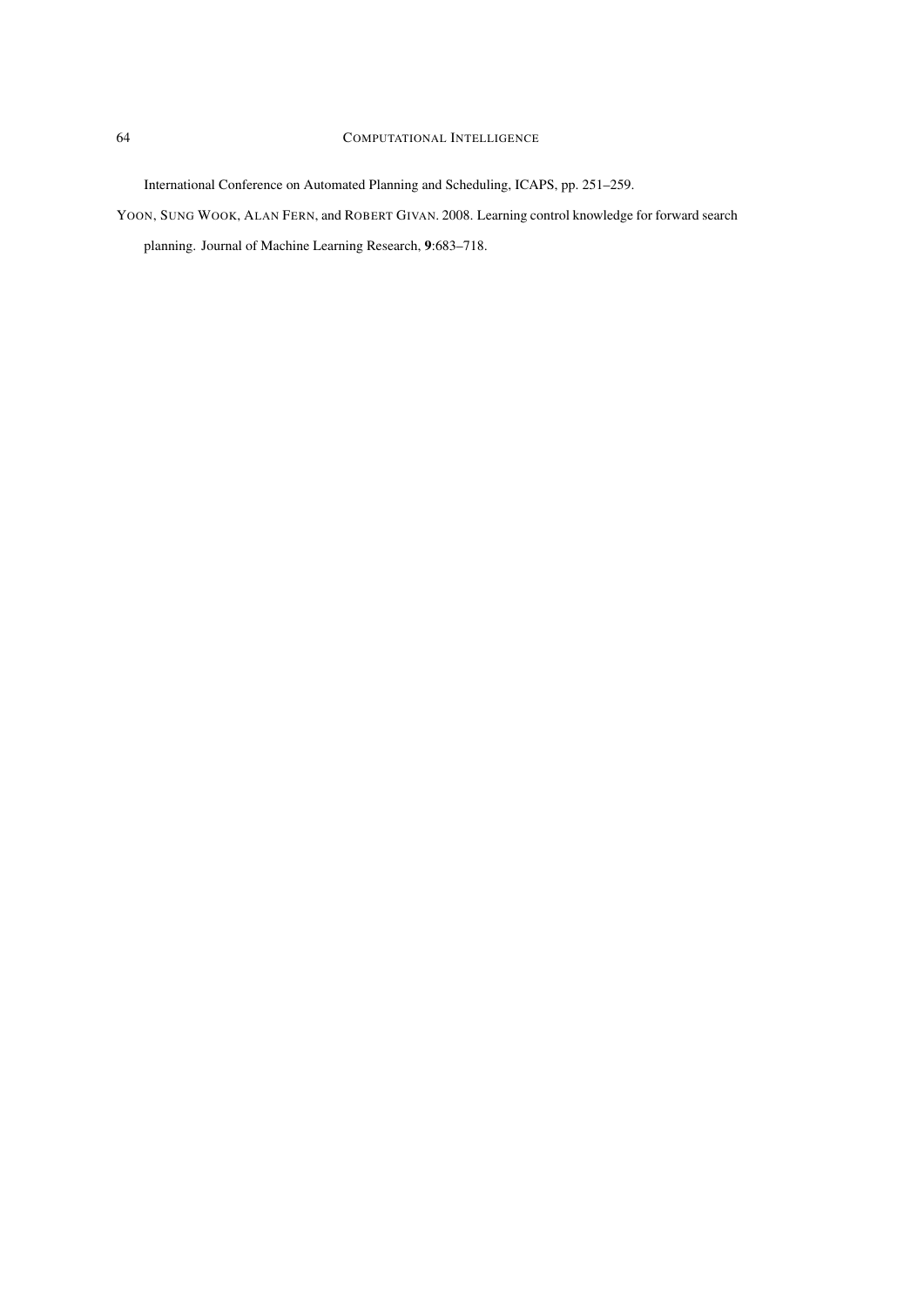

FIGURE 1. Motivating example for inner entanglements, concretely entanglements by preceding (left) and by succeeding (right). Whereas holding(B) can be achieved by either pickup(B) or unstack(B A), for putdown(B) requiring holding(B), only unstack( $B$  A) is useful. Similarly, whereas holding( $B$ ) is required by either putdown(B) or stack(B A), only stack(B A) is useful if holding(B) is achieved by pickup(B).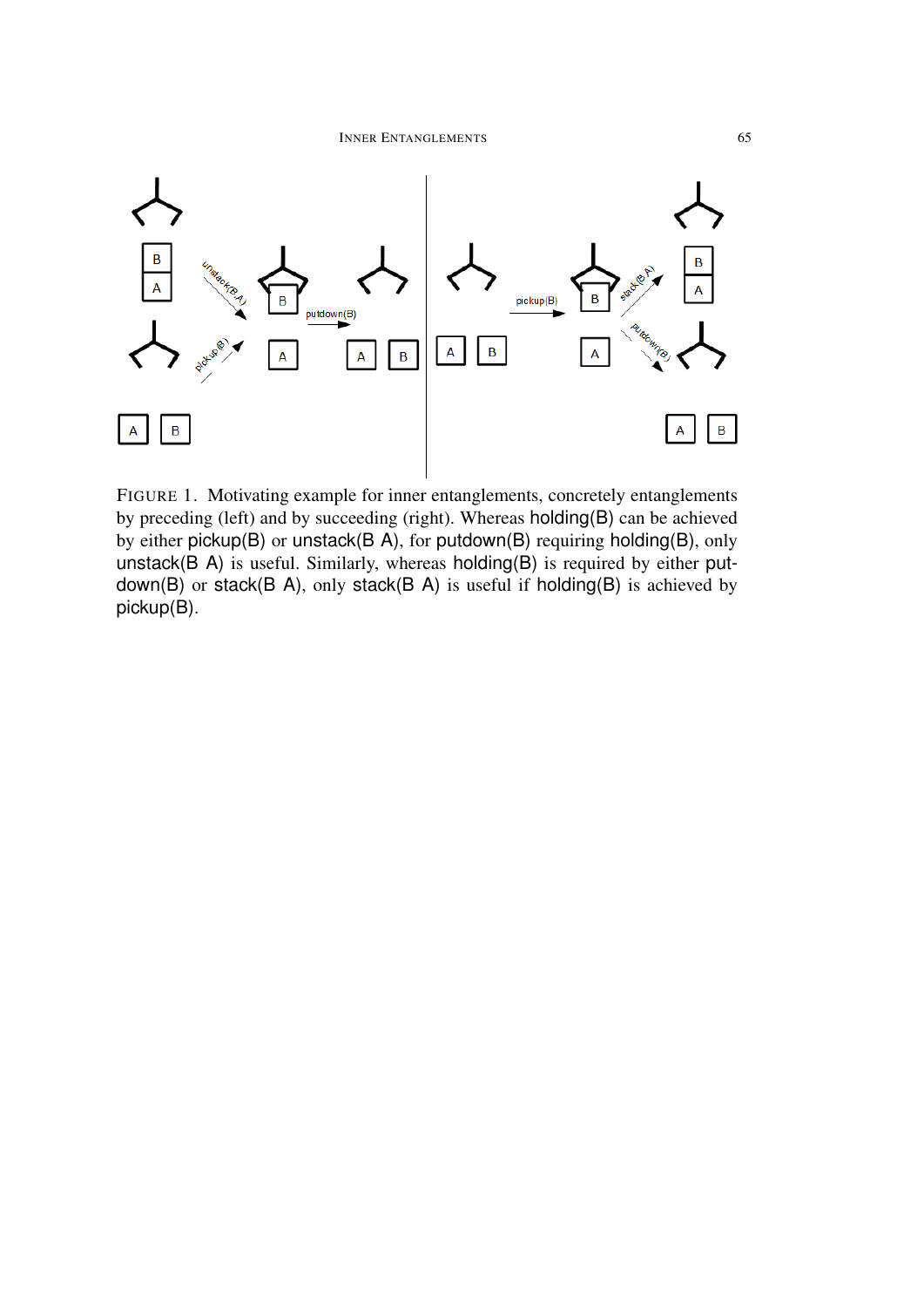```
(:action pick-up
:parameters (?x - block)
:precondition (and (clear ?x)(ontable ?x)(handempty))
:effect (and (not (ontable ?x))(not (clear ?x))(not (handempty))
             (holding ?x)(not (pick-up_stack_succ_holding ?x)))
)
(:action put-down
:parameters (?x - block)
:precondition (and (holding ?x)(pick-up_stack_succ_holding ?x))
:effect (and (not (holding ?x))(clear ?x)(handempty)(ontable ?x))
\lambda(:action stack
:parameters (?x - block ?y - block)
:precondition (and (holding ?x)(clear ?y))
:effect (and (not (holding ?x))(not (clear ?y))(clear ?x)
             (handempty)(on ?x ?y)(pick-up_stack_succ_holding ?x))
)
(:action unstack
:parameters (?x - block ?y - block)
:precondition (and (on ?x ?y)(clear ?x)(handempty))
:effect (and (holding ?x)(clear ?y)
             (not (clear ?x))(not (handempty))
             (not (on ?x ?y))(pick-up_stack_succ_holding ?x))
)
```
FIGURE 2. An example of the BlocksWorld operators reformulated by an entanglement by succeeding (between pickup, stack and holding)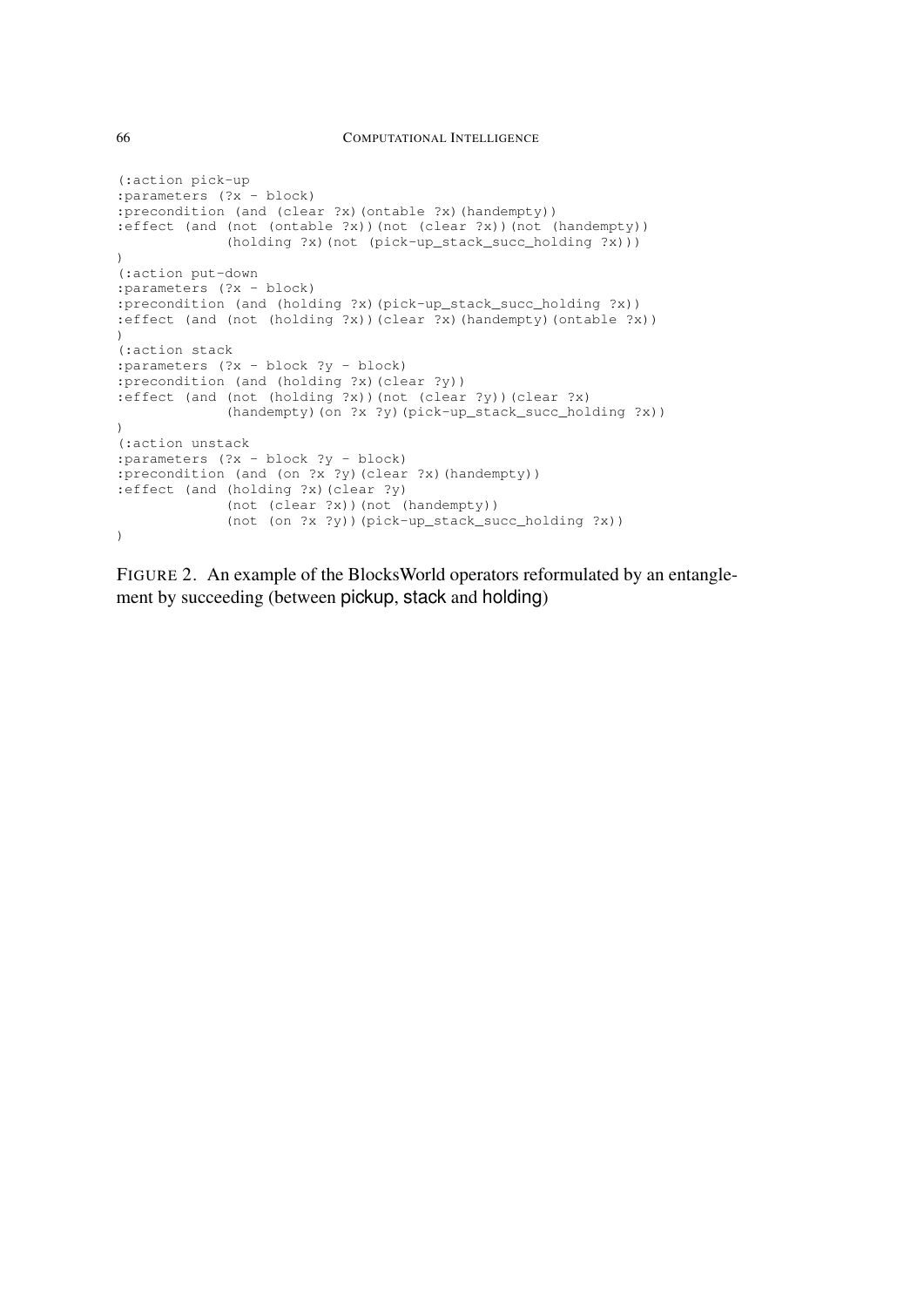#### **INNER ENTANGLEMENTS** 67

```
(:action pick-up
:parameters ( ?x - block)
:precondition (and (clear ?x)(ontable ?x)(handempty))
:effect (and (not (ontable ?x))(not (clear ?x))(not (handempty))
             (holding ?x)(not (put-down_unstack_prec_holding ?x)))
)
(:action put-down
:parameters ( ?x - block)
:precondition (and (holding ?x)(put-down_unstack_prec_holding ?x))
:effect (and (not (holding ?x))(clear ?x)(handempty)(ontable ?x))
\lambda(:action stack
:parameters ( ?x - block ?y - block)
:precondition (and (holding ?x)(clear ?y))
:effect (and (not (holding ?x))(not (clear ?y))(clear ?x)
             (handempty)(on ?x ?y))
)
(:action unstack
:parameters ( ?x - block ?y - block)
:precondition (and (on ?x ?y)(clear ?x)(handempty))
:effect (and (holding ?x)(clear ?y)(not (clear ?x))(not (handempty))
             (not (on ?x ?y))(put-down_unstack_prec_holding ?x))
)
```
FIGURE 3. An example of the BlocksWorld operators reformulated by an entanglement by preceding (between unstack, put-down and holding)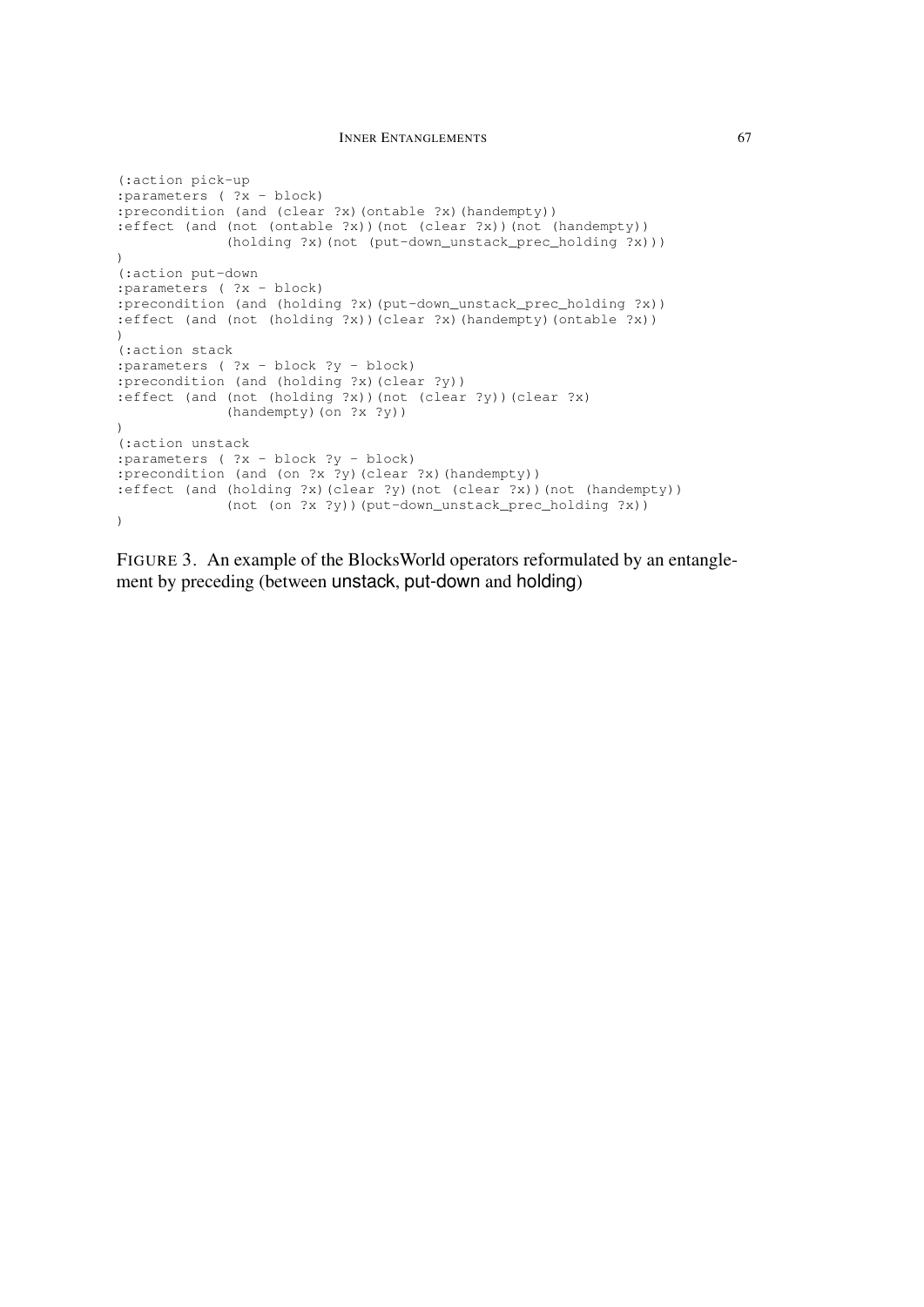```
(:action pick-up
:parameters ( ?x - block)
:precondition (and (clear ?x)(ontable ?x)(handempty))
:effect (and (not (ontable ?x))(not (clear ?x))(not (handempty))
             (stack_pick-up_both_holding ?x)(not (holding ?x)))
)
(:action put-down
:parameters ( ?x - block)
:precondition (and (holding ?x))
:effect (and (not (holding ?x))(clear ?x)(handempty)(ontable ?x))
\lambda(:action stack
:parameters ( ?x - block ?y - block)
:precondition (and (stack_pick-up_both_holding ?x)(clear ?y))
:effect (and (not (stack_pick-up_both_holding ?x))(not (clear ?y))
             (clear ?x)(handempty)(on ?x ?y))
)
(:action unstack
:parameters ( ?x - block ?y - block)
:precondition (and (on ?x ?y)(clear ?x)(handempty))
:effect (and (holding ?x)(clear ?y)(not (clear ?x))(not (handempty))
             (not (on ?x ?y))(not (stack_pick-up_both_holding ?x)))
)
```
FIGURE 4. An example of the BlocksWorld operators reformulated both entanglements by preceding and succeeding between pick-up, stack and holding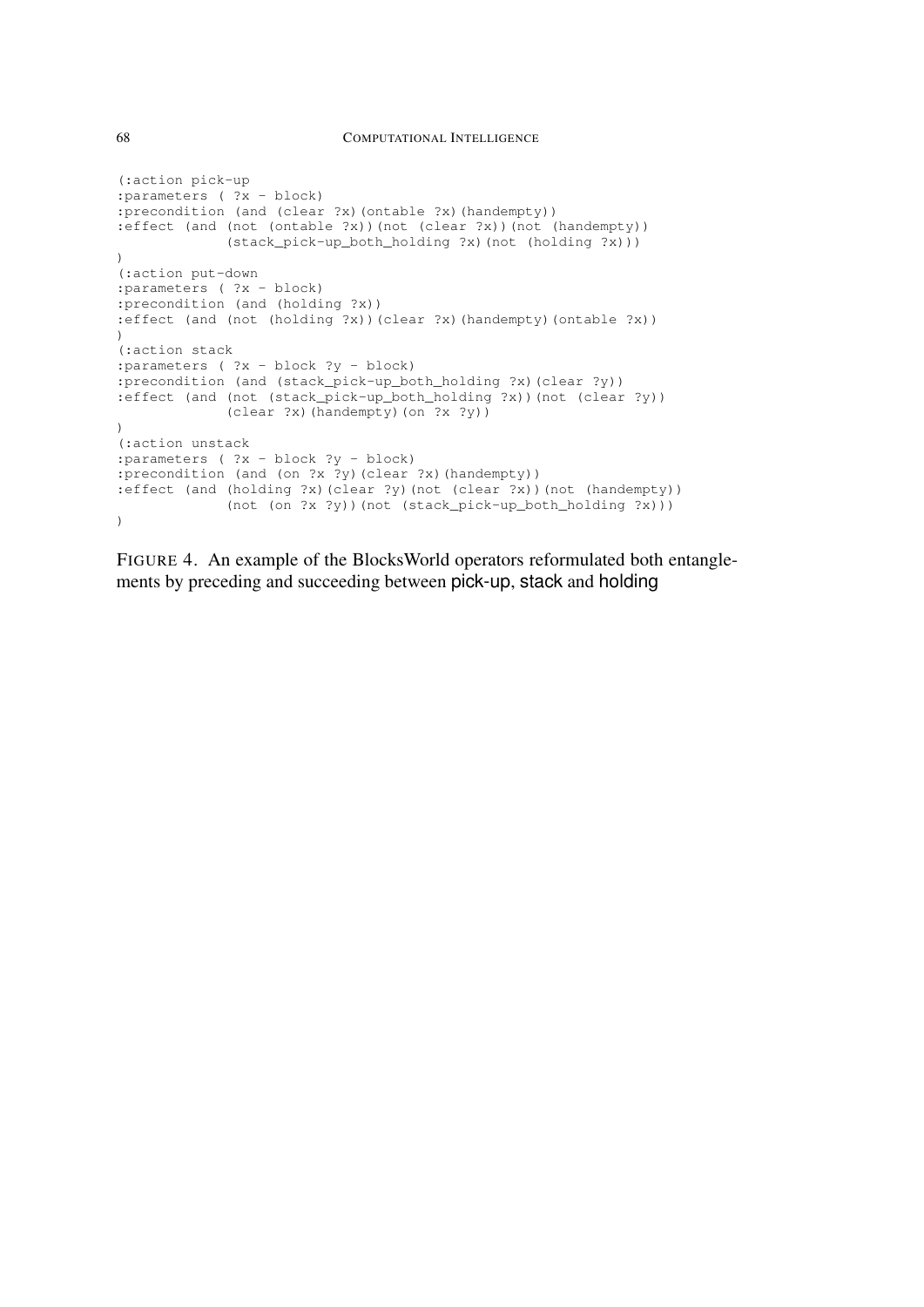|                | Coverage         |                  |                  |                    | $\Delta$ IPC Score - speed | $\Delta$ IPC score - quality |                |  |  |
|----------------|------------------|------------------|------------------|--------------------|----------------------------|------------------------------|----------------|--|--|
| Planner        | O                | W<br>B           |                  | B<br>W             |                            | B                            | W              |  |  |
| <b>Barman</b>  |                  |                  |                  |                    |                            |                              |                |  |  |
| FF             | $\theta$         | $\overline{0}$   | $\overline{0}$   | 0.0                | 0.0                        | 0.0                          | 0.0            |  |  |
| <b>LPG</b>     | 0                | $\boldsymbol{0}$ | $\boldsymbol{0}$ | 0.0                | 0.0                        | 0.0                          | 0.0            |  |  |
| Lama           | 1                | 1                | 14               | 0.0                | $+13.4$                    | 0.0                          | $+12.6$        |  |  |
| Probe          | 5                | 12               | $\overline{2}$   | $+7.5$             | $-3.0$                     | $+7.1$                       | $-3.0$<br>0.0  |  |  |
| MpC            | $\overline{0}$   | $\overline{0}$   | $\overline{0}$   | 0.0                |                            | 0.0<br>0.0                   |                |  |  |
| Yahsp          | $\theta$         | $\theta$         | $\overline{0}$   | 0.0<br>0.0         |                            | 0.0                          | 0.0            |  |  |
| Mercury        | 25               | 21               | $\overline{2}$   | $-24.1$<br>$-8.5$  |                            | $-3.9$                       | $-23.5$        |  |  |
| Bw             |                  |                  |                  |                    |                            |                              |                |  |  |
| FF             | $\boldsymbol{0}$ | $\boldsymbol{0}$ | ÷,               | 0.0                | -                          | 0.0                          | -              |  |  |
| <b>LPG</b>     | 25               | 30               | $\frac{1}{2}$    | $+14.5$            | $\overline{a}$             | $+7.9$                       | ÷,             |  |  |
| Lama           | 28               | 28               | $\overline{a}$   | $-1.4$             |                            | $-2.3$                       |                |  |  |
| Probe          | 30               | 30               | $\overline{a}$   | $+4.1$             |                            | $+2.8$                       |                |  |  |
| MpC            | $\boldsymbol{0}$ | 14               | L,               | $+14.0$            |                            | $+14.0$                      |                |  |  |
| Yahsp          | 29               | 30               |                  | $+12.9$            |                            | $-7.1$                       |                |  |  |
| Mercury        | 19               | 29               | $\overline{a}$   | $+11.0$            | L,                         | $+7.0$                       | $\overline{a}$ |  |  |
| <b>Depots</b>  |                  |                  |                  |                    |                            |                              |                |  |  |
| FF             | $\mathbf{1}$     | 3                | 3                | $+2.3$             | $+2.3$                     | $+1.8$                       | $+1.8$         |  |  |
| LPG            | 10               | 24               | 24               | $+16.7$            | $+16.7$                    | $+14.1$                      | $+14.1$        |  |  |
| Lama           | $\overline{0}$   | $\overline{2}$   | $\overline{2}$   | $+2.0$             | $+2.0$                     | $+2.0$                       | $+2.0$         |  |  |
| Probe          | 30               | 30               | 30               | $-3.2$             | $-3.2$                     | $+2.0$                       | $+2.0$         |  |  |
| MpC            | 19               | 30               | 30               | $+17.6$            | $+17.6$                    | $+11.3$                      | $+11.3$        |  |  |
| Yahsp          | 22               | 30               | 30               | $+18.7$<br>$+18.7$ |                            | $+20.8$                      | $+20.8$        |  |  |
| Mercury        | $\boldsymbol{0}$ | 0                | $\theta$         | 0.0<br>0.0         |                            | 0.0                          | 0.0            |  |  |
| <b>Parking</b> |                  |                  |                  |                    |                            |                              |                |  |  |
| FF             | 11               | 9                | 9                | $-3.0$             | $-3.0$                     | $-2.2$                       | $-2.2$         |  |  |
| <b>LPG</b>     | $\overline{0}$   | $\boldsymbol{0}$ | $\boldsymbol{0}$ | 0.0                | 0.0                        | 0.0                          | 0.0            |  |  |
| Lama           | 8                | 7                | $\overline{7}$   | $-2.4$             | $-2.4$                     | $-0.7$                       | $-0.7$         |  |  |
| Probe          | $\overline{7}$   | 6                | 6                | $-0.9$             | $-0.9$                     | $-0.8$                       | $-0.8$         |  |  |
| MpC            | 5                | 5                | 5                | $+0.4$             | $+0.4$                     | $-0.1$                       | $-0.1$         |  |  |
| Yahsp          | 0                | $\overline{0}$   | $\boldsymbol{0}$ | 0.0                | 0.0                        | 0.0                          | 0.0            |  |  |
| Mercury        | 8                | $\overline{7}$   | 7                | $-1.7$             | $-1.7$                     | $-0.9$                       | $-0.9$         |  |  |
| <b>TPP</b>     |                  |                  |                  |                    |                            |                              |                |  |  |
| FF             | $\overline{0}$   | 3                | 3                | $+3.0$             | $+3.0$                     | $+3.0$                       | $+3.0$         |  |  |
| <b>LPG</b>     | $\overline{0}$   | 29               | 29               | $+29.0$            | $+29.0$                    | $+29.0$                      | $+29.0$        |  |  |
| Lama           | 20               | 30               | 30               | $+20.3$            | $+20.3$                    | $+10.3$                      | $+10.3$        |  |  |
| Probe          | 15               | 30               | 30               | $+23.6$            | $+23.6$                    | $+14.7$                      | $+14.7$        |  |  |
| MpC            | 15               | 21               | 21               | $+14.1$            | $+14.1$                    | $+6.0$                       | $+6.0$         |  |  |
| Yahsp          | 20               | 20               | 20               | $+1.7$             | $+1.7$                     | $+0.0$                       | $+0.0$         |  |  |
| Mercury        | 26               | 30               | 30               | $+15.4$            | $+15.4$                    | $+2.4$                       | $+2.4$         |  |  |

TABLE 1. Comparing planners' performance on (O)riginal and (B)est- and (W)orst-plan sets of inner entanglements encodings. ∆ IPC Score refers to a difference of the IPC score between the reformulated and the original encodings (positive values – higher score for the reformulated encoding). "-" means no inner entanglements were produced.